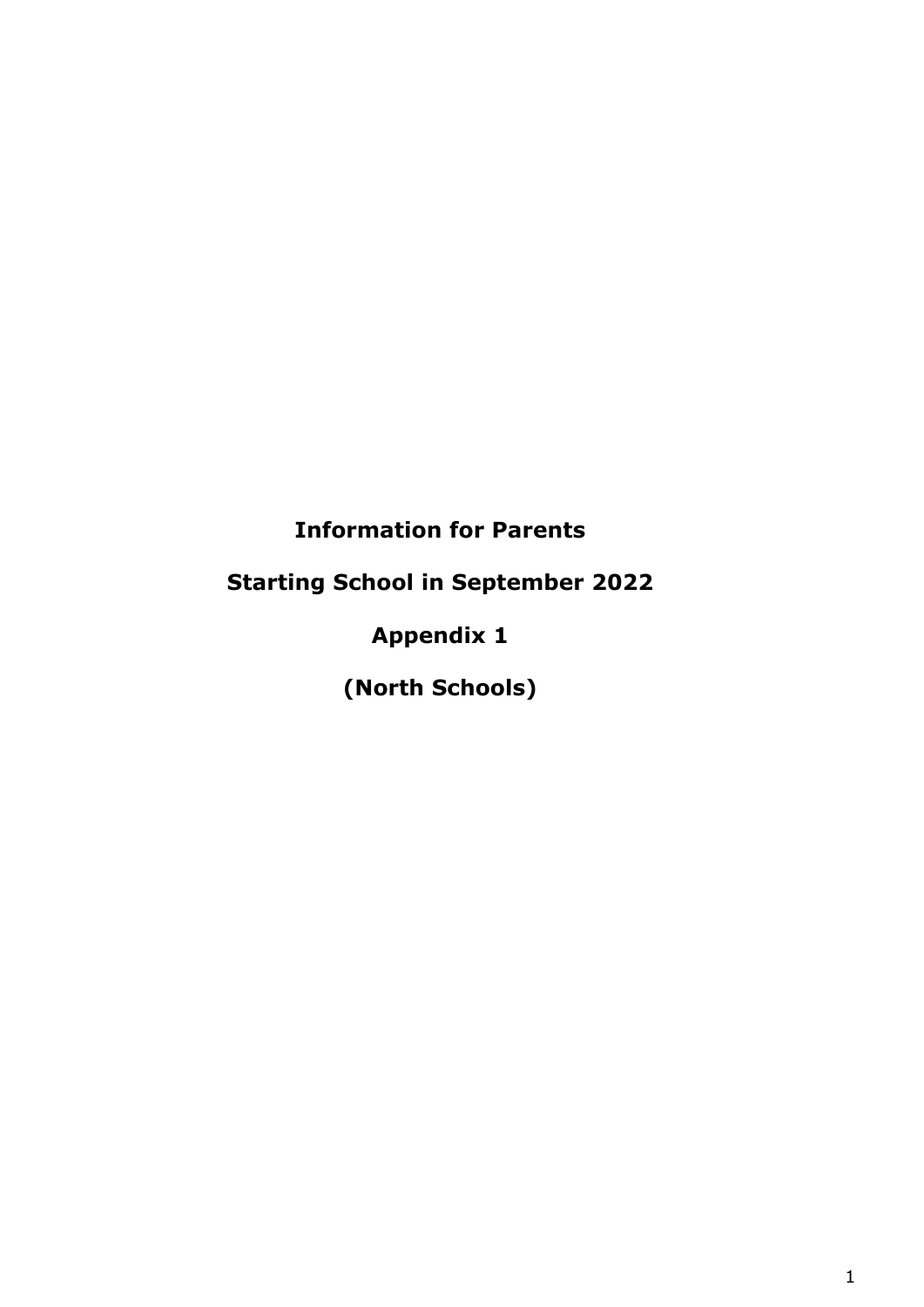# **Contents**

| West Sussex County Council standard oversubscription criteria for Community and Voluntary |
|-------------------------------------------------------------------------------------------|
| North Schools by Town which use a Supplementary Information Form (SIF)5                   |
|                                                                                           |
|                                                                                           |
|                                                                                           |
|                                                                                           |
|                                                                                           |
|                                                                                           |
|                                                                                           |
|                                                                                           |
|                                                                                           |
|                                                                                           |
|                                                                                           |
|                                                                                           |
|                                                                                           |
|                                                                                           |
|                                                                                           |
|                                                                                           |
|                                                                                           |
|                                                                                           |
|                                                                                           |
|                                                                                           |
|                                                                                           |
|                                                                                           |
|                                                                                           |
|                                                                                           |
|                                                                                           |
|                                                                                           |
|                                                                                           |
|                                                                                           |
|                                                                                           |
|                                                                                           |
|                                                                                           |
|                                                                                           |
|                                                                                           |
|                                                                                           |
|                                                                                           |
|                                                                                           |
|                                                                                           |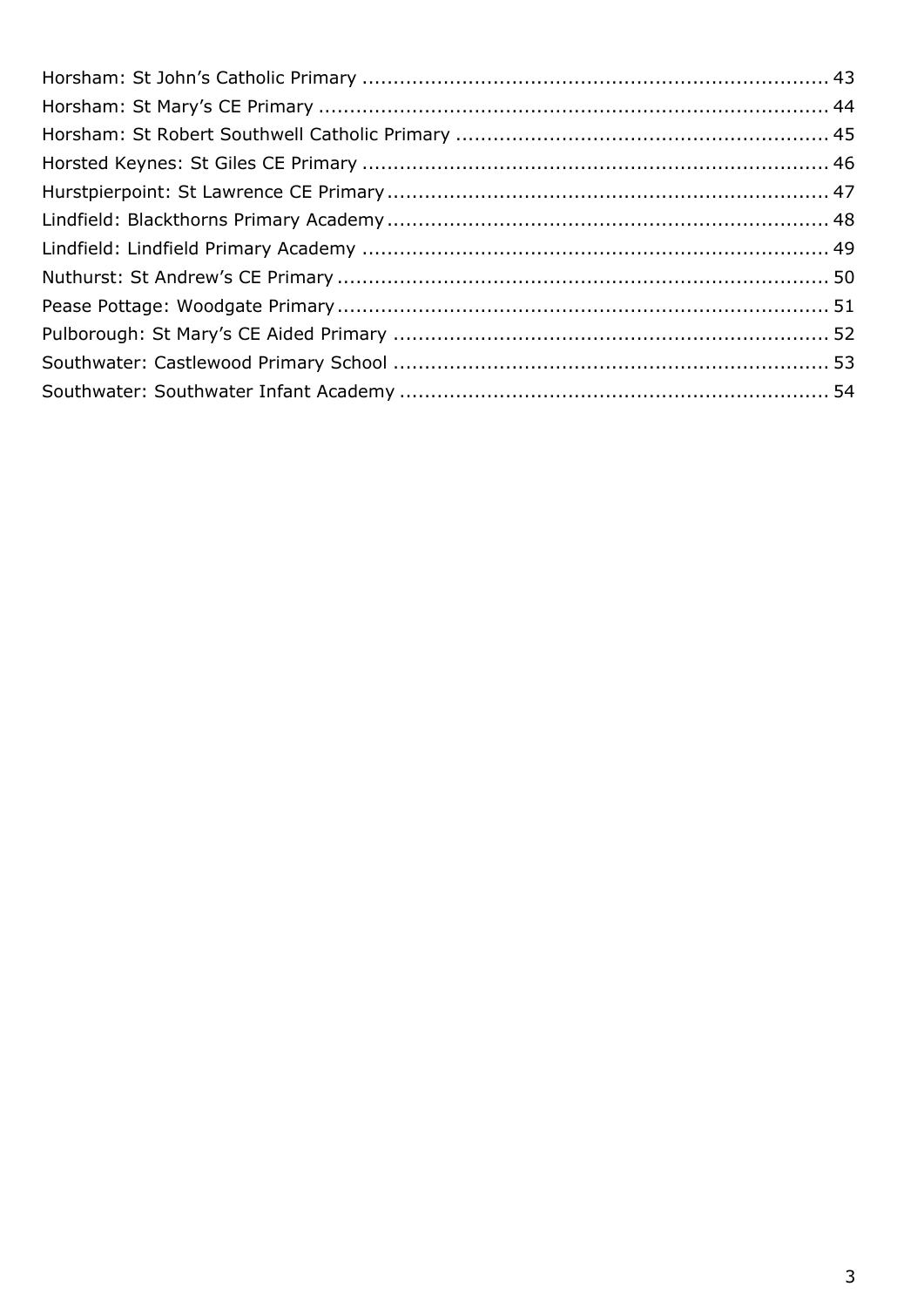### <span id="page-3-0"></span>**Introduction**

This Appendix lists the oversubscription criteria for all schools in the North of the county which do not use the West Sussex County Council standard oversubscription criteria for Community and Voluntary Controlled schools (reproduced at the bottom of this page). It includes all North Church Voluntary Aided Schools, Foundation Schools, Free schools, Academies as well as Community and Voluntary Controlled schools which use variations of the standard West Sussex County Council oversubscription criteria.

Where a school was oversubscribed in September 2021 the number of places offered in each category are listed beside the criteria. For oversubscribed schools the total number of places offered, together with the criteria and distance of the last place offered, is shown at the bottom of the oversubscription criteria.

#### <span id="page-3-1"></span>**West Sussex County Council standard oversubscription criteria for Community and Voluntary Controlled schools**

1. Looked after children (children in public care), children who were previously looked after who ceased to be so because they were adopted or became subject to a special guardianship order or child arrangements order. This includes children who appear (to the admission authority) to have been in state care outside of England and ceased to be in state care as a result of being adopted. Evidence must be provided.

2. Children who are subject to a special guardianship order who have not previously been in local authority care. Evidence must be provided.

3. Children who need a place at the school on exceptional and compelling social, psychological or medical grounds. Evidence must be provided.

4. Children who live in the catchment area with brothers or sisters already attending the school and who will still be there when the child starts.

5. Other children who live in the catchment area.

6. Children who live outside the catchment area with brothers or sisters already attending the school and who will still be there when the child starts.

7. Children of staff in either or both of the following circumstances: where the member of staff has been employed at the school for two or more years at the time which the admission to the school is made; and/or the member of staff is recruited to fill a vacant post for which there is a demonstrable skill shortage.

8. Other children who live outside the catchment area.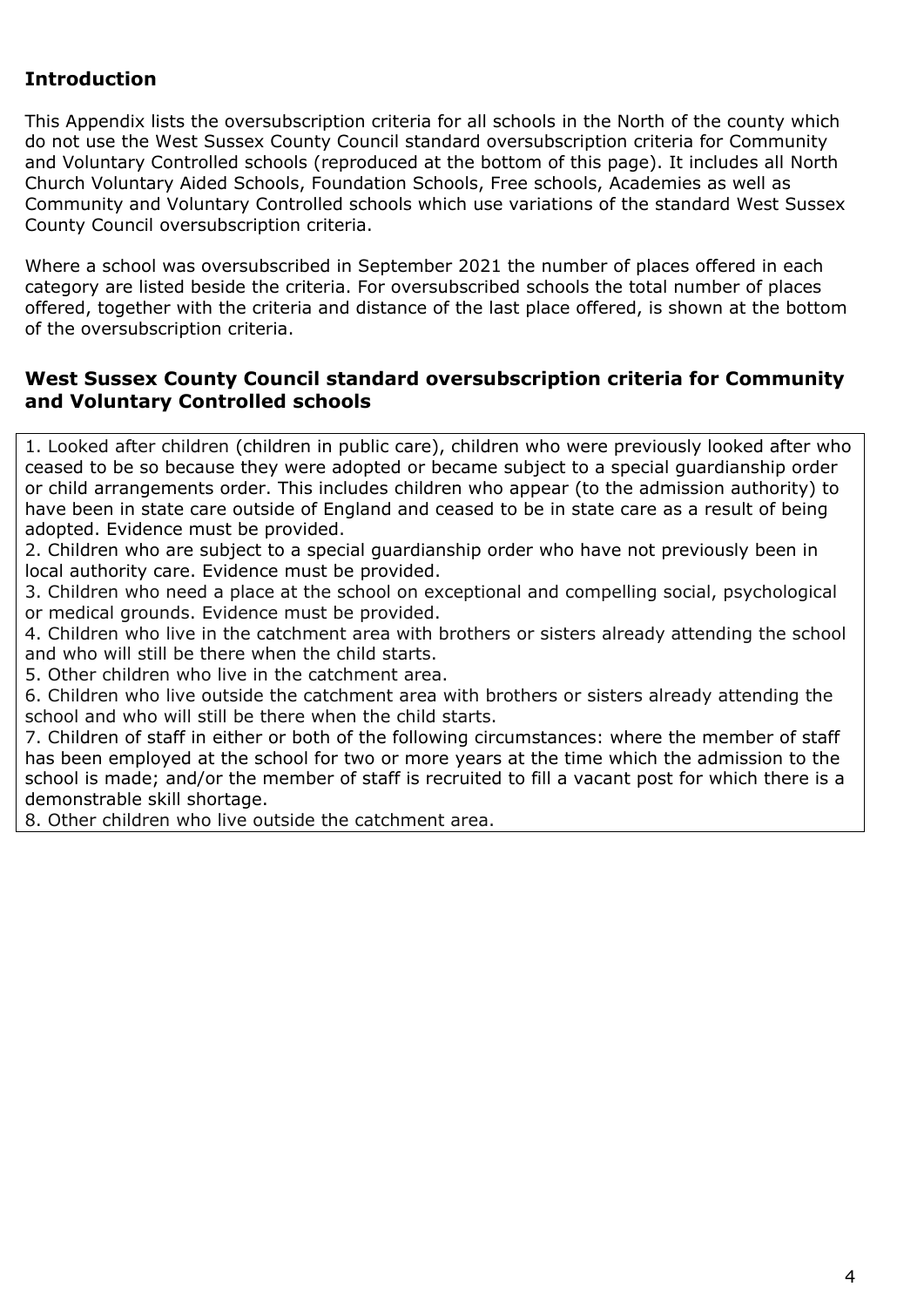## <span id="page-4-0"></span>**North Schools by Town which use a Supplementary Information Form (SIF)**

SIFs are available in Appendix 2 and on the school's website

| <b>Town</b>           | <b>School Name</b>                    | <b>SIF</b> |
|-----------------------|---------------------------------------|------------|
| <b>Burgess Hill</b>   | St Wilfrid's Catholic Primary         | Yes        |
| Cowfold               | St Peter's CofE Primary               | Yes        |
| Crawley               | <b>Gatwick School</b>                 | Yes        |
| Crawley               | Our Lady Queen of Heaven              | Yes        |
| Crawley               | St Andrew's CofE Primary              | Yes        |
| Crawley               | St Francis of Assisi Catholic Primary | Yes        |
| Crawley               | St Margaret's CofE Primary            | Yes        |
| Cuckfield             | Holy Trinity CofE (Aided) Primary     | Yes        |
| <b>East Grinstead</b> | St Mary's CofE Primary                | Yes        |
| <b>East Grinstead</b> | St Peter's Catholic Primary           | Yes        |
| Haywards Heath        | St Joseph's Catholic Primary          | Yes        |
| Haywards Heath        | St Wilfrid's CofE Primary             | Yes        |
| Horsham               | All Saints CofE Primary               | Yes        |
| Horsham               | St John's Catholic Primary            | Yes        |
| Horsham               | St Mary's CofE Primary                | Yes        |
| Horsham               | St Robert Southwell Catholic Primary  | Yes        |
| <b>Horsted Keynes</b> | <b>St Giles CofE Primary</b>          | Yes        |
| Hurstpierpoint        | <b>St Lawrence CofE Primary</b>       | Yes        |
| <b>Nuthurst</b>       | St Andrew's CofE Primary              | Yes        |
| Pulborough            | St Mary's Cof E Primary               | Yes        |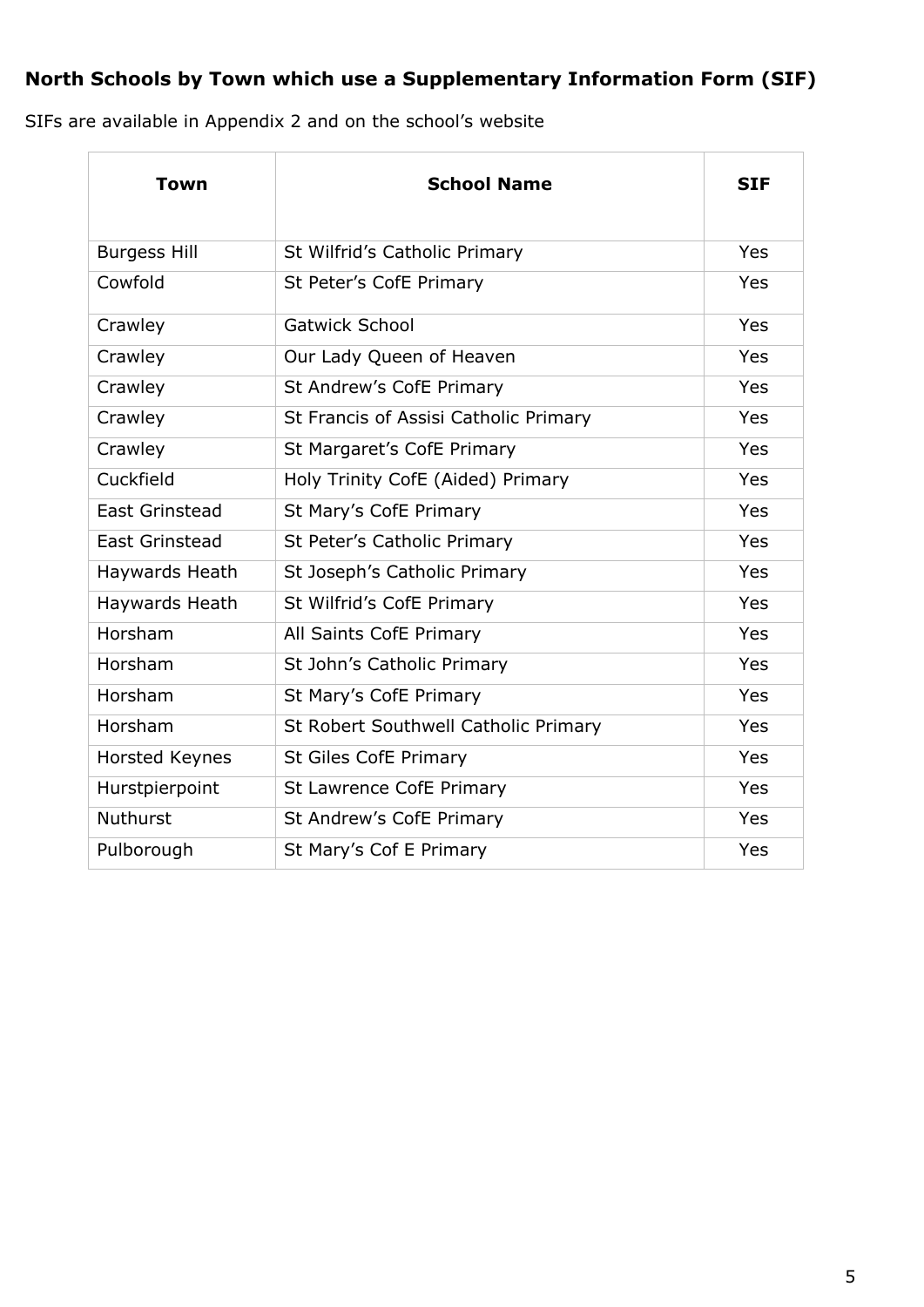### <span id="page-5-0"></span>**Burgess Hill: St Wilfrid's Catholic Primary**

Oversubscription Criteria for September 2022 showing the number of applications received under each category for September 2021 entry. For explanatory notes and evidence requirements please see the school's full Admissions Policy on their website. This school uses a Supplementary Information Form which can be found in Appendix 2 or on the school's website.

|                | Oversubscription Criteria St Wilfrid's Catholic Primary School 2022                                                                                                         | How<br>places<br>were<br>allocated<br>for<br>September |
|----------------|-----------------------------------------------------------------------------------------------------------------------------------------------------------------------------|--------------------------------------------------------|
|                |                                                                                                                                                                             | 2021                                                   |
|                | Children with an Education Health and Care Plan.                                                                                                                            | $\Omega$                                               |
| $\mathbf{1}$   | Catholic looked after children or previously looked after children.                                                                                                         | $\Omega$                                               |
| $\overline{2}$ | Catholic children with a brother or sister at the school at the time of<br>admission, resident in the parish of Burgess Hill or the parish of Keymer.                       | 18                                                     |
| $\overline{3}$ | Catholic children with a brother or sister at the school at the time of<br>admission, who are not resident in the parish of Burgess Hill or the<br>parish of Keymer.        | $\Omega$                                               |
| 4              | Catholic children without a brother or sister at the school at the time of<br>admission, resident in the parish of Burgess Hill or the parish of Keymer.                    | 15                                                     |
| 5              | Catholic children without a brother or sister at the school at the time of<br>admission, who are not resident in the parish of Burgess Hill or the<br>parish of Keymer.     | $\overline{0}$                                         |
| 6              | Other looked after children or previously looked after children.                                                                                                            | $\mathbf 0$                                            |
| $\overline{7}$ | Catechumens, Candidates for Reception into the Church and children<br>who are members of an Orthodox Church.                                                                | $\overline{3}$                                         |
| 8              | Children of other Christian denominations whose membership is<br>evidenced by a minister of religion with a brother or sister at the school<br>at the time of admission.    | $\overline{2}$                                         |
| 9              | Children of other Christian denominations whose membership is<br>evidenced by a minister of religion without a brother or sister at the<br>school at the time of admission. | 5                                                      |
| 10             | Other children with a brother or sister at the school at the time of<br>admission.                                                                                          | 3                                                      |
| 11             | Children of other faiths whose membership is evidenced by a religious<br>leader.                                                                                            | $\mathbf{0}$                                           |
| 12             | Any other children.                                                                                                                                                         | 14                                                     |
|                | <b>Total offers</b>                                                                                                                                                         | 60                                                     |
|                | The criteria and distance in metres of the last place offered.                                                                                                              | 12<br>899.48                                           |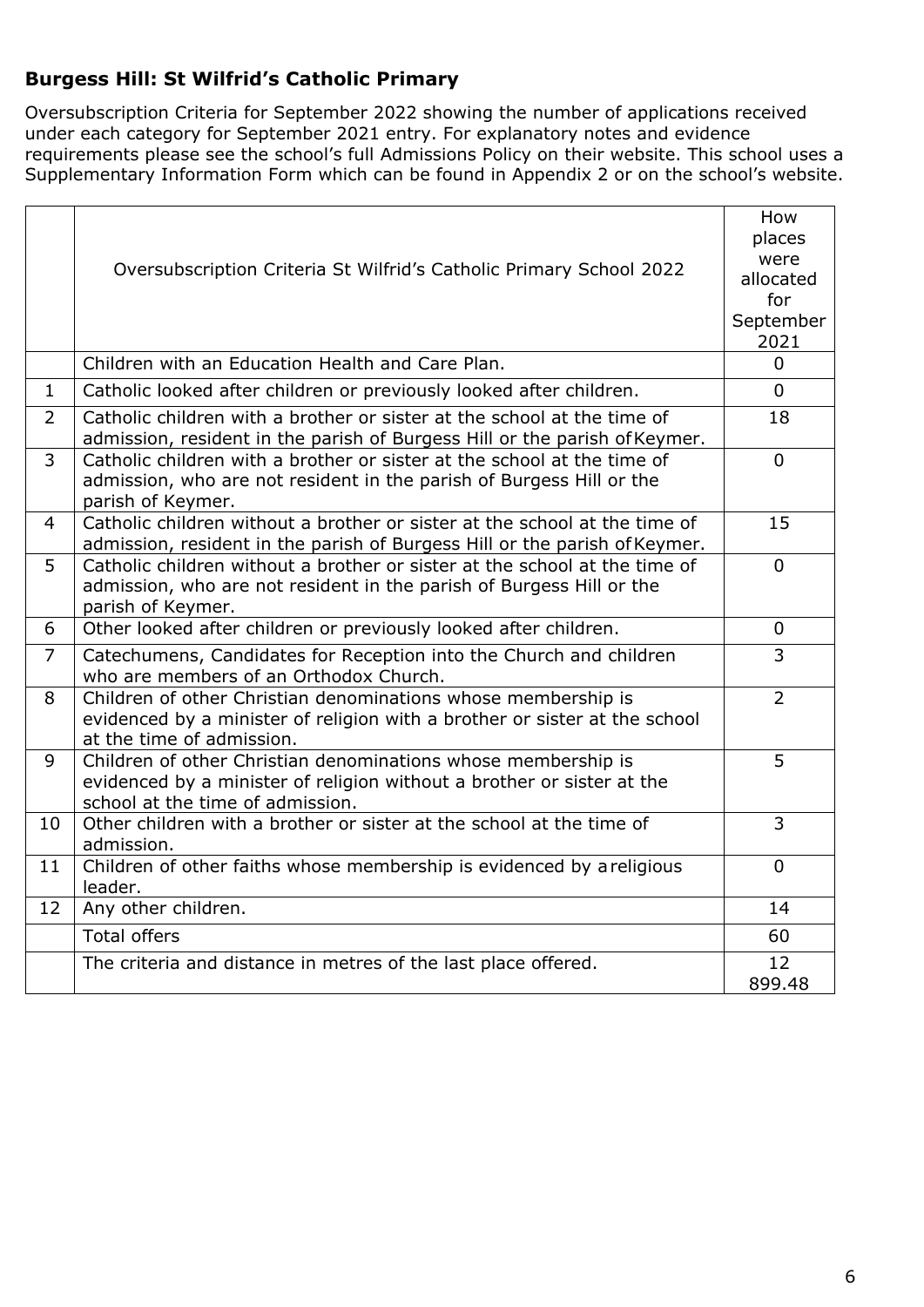### <span id="page-6-0"></span>**Colgate: Colgate Primary**

Oversubscription Criteria for September 2022 showing the number of applications received under each category for September 2021 entry. For explanatory notes and evidence requirements please see the West Sussex County Council website.

|                | Oversubscription Criteria Colgate Primary School 2022                                                                                                                                                                        | How<br>places<br>were<br>allocated<br>for<br>September<br>2021 |
|----------------|------------------------------------------------------------------------------------------------------------------------------------------------------------------------------------------------------------------------------|----------------------------------------------------------------|
|                | Children with an Education Health and Care Plan.                                                                                                                                                                             | $\mathbf{0}$                                                   |
| $\mathbf{1}$   | Looked after children (children in public care), children who were<br>previously looked after who leave care under a special guardianship,<br>residence, child arrangement or adoption order. (Evidence must be<br>provided) | $\mathbf 0$                                                    |
| $\overline{2}$ | Children who are under a special guardianship order who were not<br>previously in the care of the local authority. (Evidence must be provided)                                                                               | $\mathbf{0}$                                                   |
| 3              | Children who need a place at the school on exceptional and compelling<br>social, psychological or medical grounds. (Evidence must be provided)                                                                               | $\mathbf 0$                                                    |
| $\overline{4}$ | Children who live in the catchment area for Colgate Primary School with<br>brothers or sisters already at the school                                                                                                         | 4                                                              |
| 5              | Children who live in the catchment area for Colgate Primary School                                                                                                                                                           | $\overline{3}$                                                 |
| 6              | Children who live in the catchment for Woodgate Primary School with<br>brothers or sisters already at the school                                                                                                             | $\mathbf{0}$                                                   |
| $\overline{7}$ | Children who live in the catchment for Woodgate Primary School                                                                                                                                                               | $\mathbf{0}$                                                   |
| 8              | Children who live outside the catchment area for Colgate Primary School<br>or Woodgate Primary School with siblings already at the school                                                                                    | 6                                                              |
| 9              | Children of staff                                                                                                                                                                                                            | 0                                                              |
| 10             | Children who live outside the catchment area for Colgate Primary School<br>or Woodgate Primary School                                                                                                                        | $\overline{7}$                                                 |
|                | <b>Total offers</b>                                                                                                                                                                                                          | 20                                                             |
|                | The criteria and distance in metres of the last place offered.                                                                                                                                                               | 10<br>3072.59                                                  |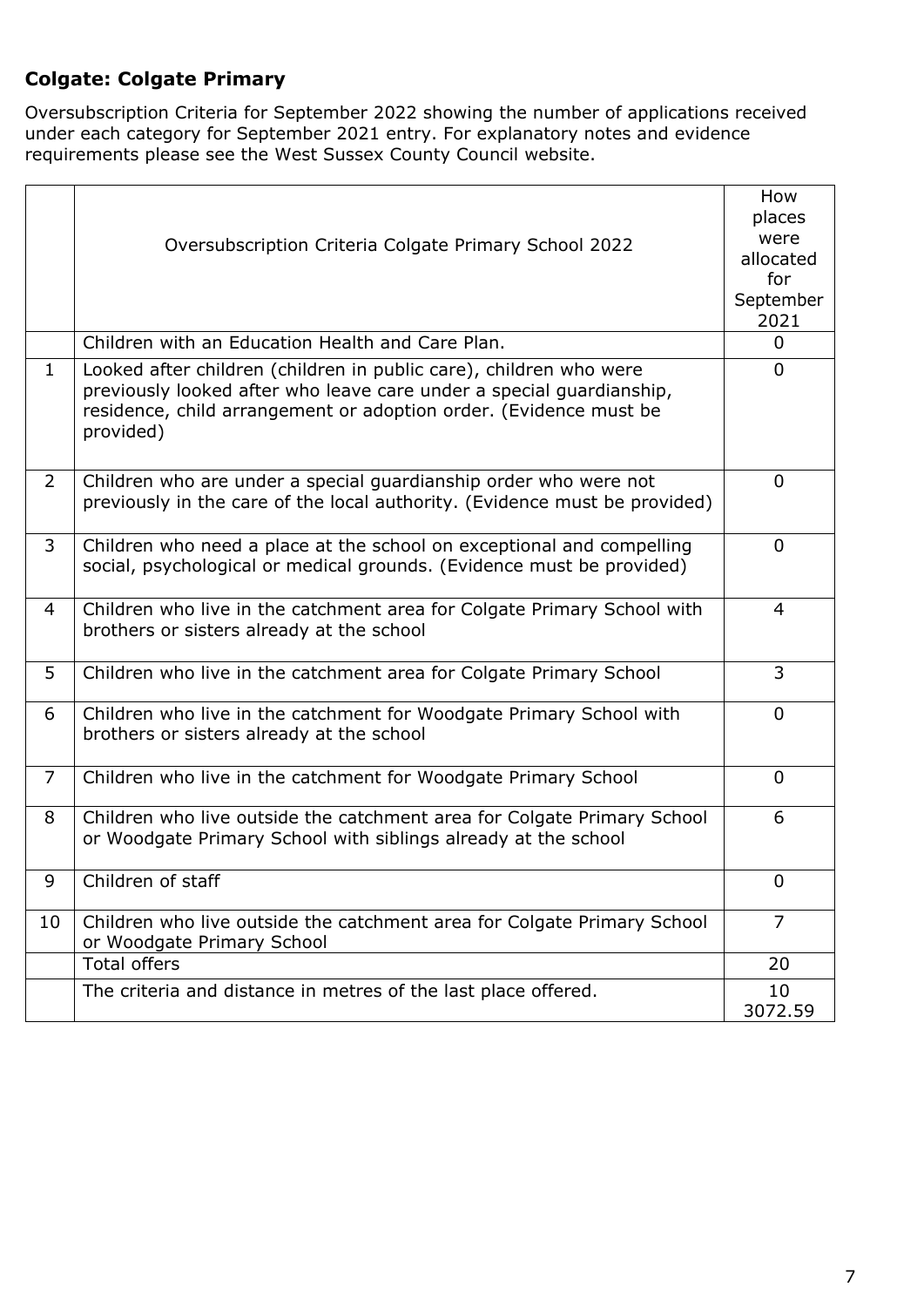### <span id="page-7-0"></span>**Cowfold: St Peter's CE Primary**

Oversubscription Criteria for September 2022 showing the number of applications received under each category for September 2021 entry. For explanatory notes and evidence requirements please see the school's full Admissions Policy on their website. This school uses a Supplementary Information Form which can be found in Appendix 2 or on the school's website.

|                | Oversubscription Criteria St Peter's CE Primary 2022                                                                                                                                                                                                                                                                                                             | How<br>places<br>were<br>allocated<br>for<br>September<br>2021* |
|----------------|------------------------------------------------------------------------------------------------------------------------------------------------------------------------------------------------------------------------------------------------------------------------------------------------------------------------------------------------------------------|-----------------------------------------------------------------|
|                | Children with an Education Health and Care Plan                                                                                                                                                                                                                                                                                                                  |                                                                 |
| $\mathbf 1$    | A 'looked after child' or a child who was previously looked after but immediately<br>after being looked after became subject to an adoption, child arrangements, or<br>special guardianship order.                                                                                                                                                               |                                                                 |
| $\overline{2}$ | Children who have at least one parent who worships at the Parish Eucharist at<br>St Peter's Church, Cowfold at least twice every month for a minimum period of<br>six months prior to application, and who are resident within the ecclesiastical<br>Parish of Cowfold.                                                                                          |                                                                 |
| 3              | Children who have siblings at the school at the time of admission and who are<br>resident within the ecclesiastical Parish of Cowfold.                                                                                                                                                                                                                           |                                                                 |
| 4              | Children who have at least one parent who attends the main act of worship at<br>another church (which must be a member of the Churches Together in Britain<br>and Ireland or of the Evangelical Alliance) at least twice every month for a<br>minimum period of six months prior to application and who are resident in the<br>ecclesiastical Parish of Cowfold. |                                                                 |
| 5              | All other children of parents who are resident within the ecclesiastical Parish of<br>Cowfold.                                                                                                                                                                                                                                                                   |                                                                 |
| 6              | Children with siblings attending the school at the time of admission, but who are<br>not resident within the ecclesiastical Parish of Cowfold.                                                                                                                                                                                                                   |                                                                 |
| $\overline{7}$ | Children who have at least one parent who worships at the Parish Eucharist at<br>St Peter's Church, Cowfold, at least twice every month, but who are not resident<br>within the ecclesiastical Parish of Cowfold.                                                                                                                                                |                                                                 |
| 8              | Children who are not resident within the ecclesiastical Parish of Cowfold, but<br>have at least one parent who attends the main act of worship at another church<br>(which must be a member of the Churches Together in Britain and Ireland or of<br>the Evangelical Alliance) at least twice every month for a minimum of six<br>months prior to application.   |                                                                 |
| 9              | Any other children not included in the above criteria.                                                                                                                                                                                                                                                                                                           |                                                                 |
|                | <b>Total offers</b>                                                                                                                                                                                                                                                                                                                                              |                                                                 |
|                | The criteria and distance in metres of the last place offered.                                                                                                                                                                                                                                                                                                   |                                                                 |
|                |                                                                                                                                                                                                                                                                                                                                                                  |                                                                 |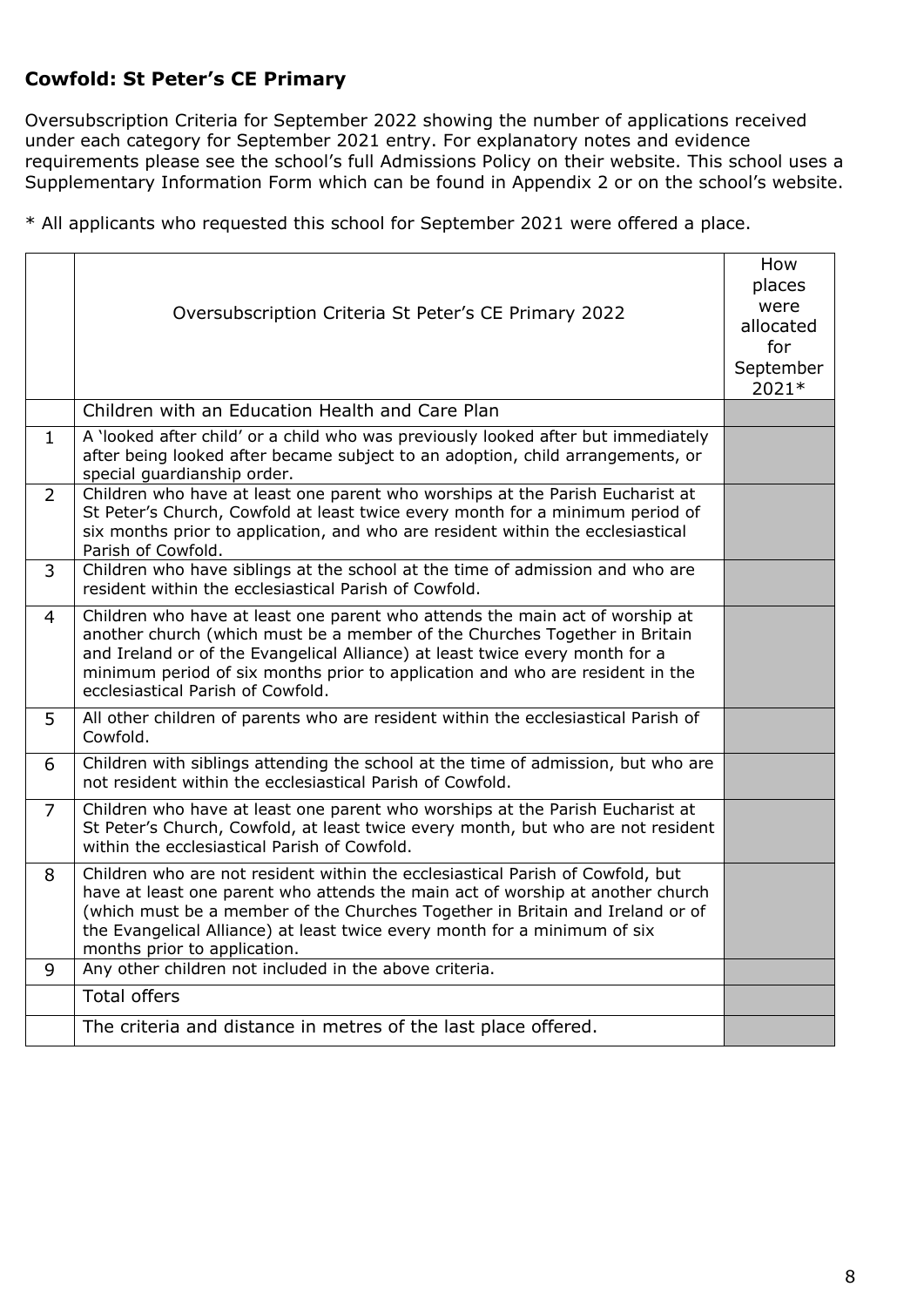### <span id="page-8-0"></span>**Crawley: Bewbush Academy (The)**

Oversubscription Criteria for September 2022 showing the number of applications received under each category for September 2021 entry. For explanatory notes and evidence requirements please see the school's full Admissions Policy on their website.

|              | Oversubscription Criteria Bewbush Academy 2022                                                                                          | How<br>places<br>were<br>allocated<br>for<br>September<br>2021* |
|--------------|-----------------------------------------------------------------------------------------------------------------------------------------|-----------------------------------------------------------------|
|              | Children with an Education Health and Care Plan                                                                                         |                                                                 |
| $\mathbf{1}$ | Looked After Children (children in public care) and previously looked<br>after children                                                 |                                                                 |
| 2            | Children who need a place at the school on exceptional and compelling<br>social, psychological or medical grounds                       |                                                                 |
| 3            | Children who live within the catchment area with siblings already at the<br>school who will still be attending when s/he starts         |                                                                 |
| 4            | Other children who live in the catchment area                                                                                           |                                                                 |
| 5            | Children who live outside the catchment area with brothers already<br>attending the school and who will still be there when s/he starts |                                                                 |
| 6            | Other children who live outside the catchment area                                                                                      |                                                                 |
|              | <b>Total offers</b>                                                                                                                     |                                                                 |
|              | The criteria and distance in metres of the last place offered.                                                                          |                                                                 |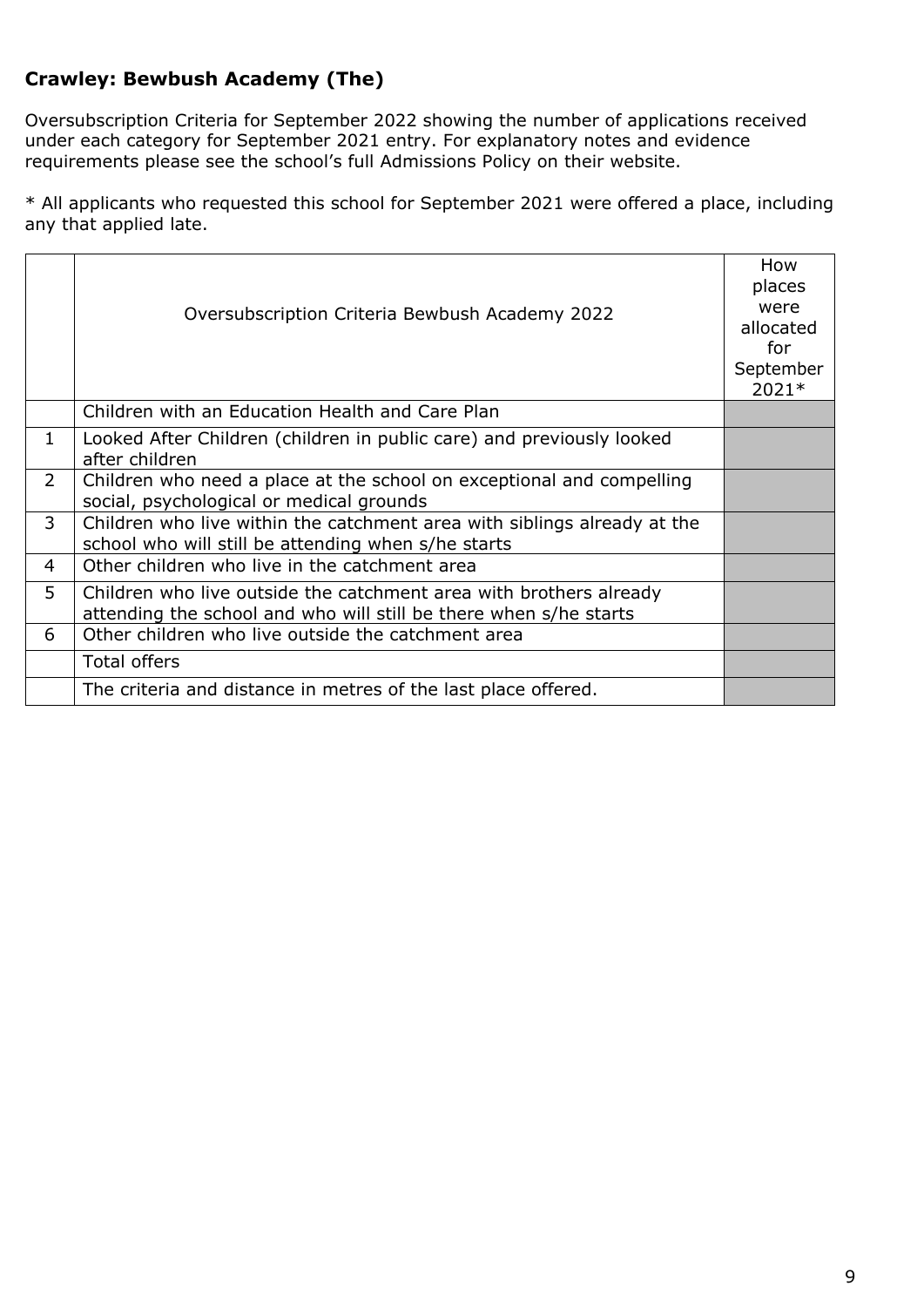### **Crawley: Broadfield Primary Academy**

Oversubscription Criteria for September 2022 showing the number of applications received under each category for September 2021 entry. For explanatory notes and evidence requirements please see the school's full Admissions Policy on their website.

|                | Oversubscription Criteria Broadfield Primary Academy 2022                                                                                                                                         | How<br>places<br>were<br>allocated<br>for<br>September<br>2021* |
|----------------|---------------------------------------------------------------------------------------------------------------------------------------------------------------------------------------------------|-----------------------------------------------------------------|
|                | Children with an Education Health and Care Plan                                                                                                                                                   |                                                                 |
| 1              | A 'looked after' child or a child who was previously looked after but<br>immediately after being looked after became subject to an adoption,<br>child arrangements or special guardianship order. |                                                                 |
| $\mathcal{P}$  | Children who live within the catchment area with siblings already at the<br>school who will still be attending when s/he starts                                                                   |                                                                 |
| 3              | Other children who live in the catchment area                                                                                                                                                     |                                                                 |
| $\overline{4}$ | Children who live outside the catchment area with brothers already<br>attending the school and who will still be there when s/he starts                                                           |                                                                 |
| 5              | Other children who live outside the catchment area                                                                                                                                                |                                                                 |
|                | <b>Total offers</b>                                                                                                                                                                               |                                                                 |
|                | The criteria and distance in metres of the last place offered.                                                                                                                                    |                                                                 |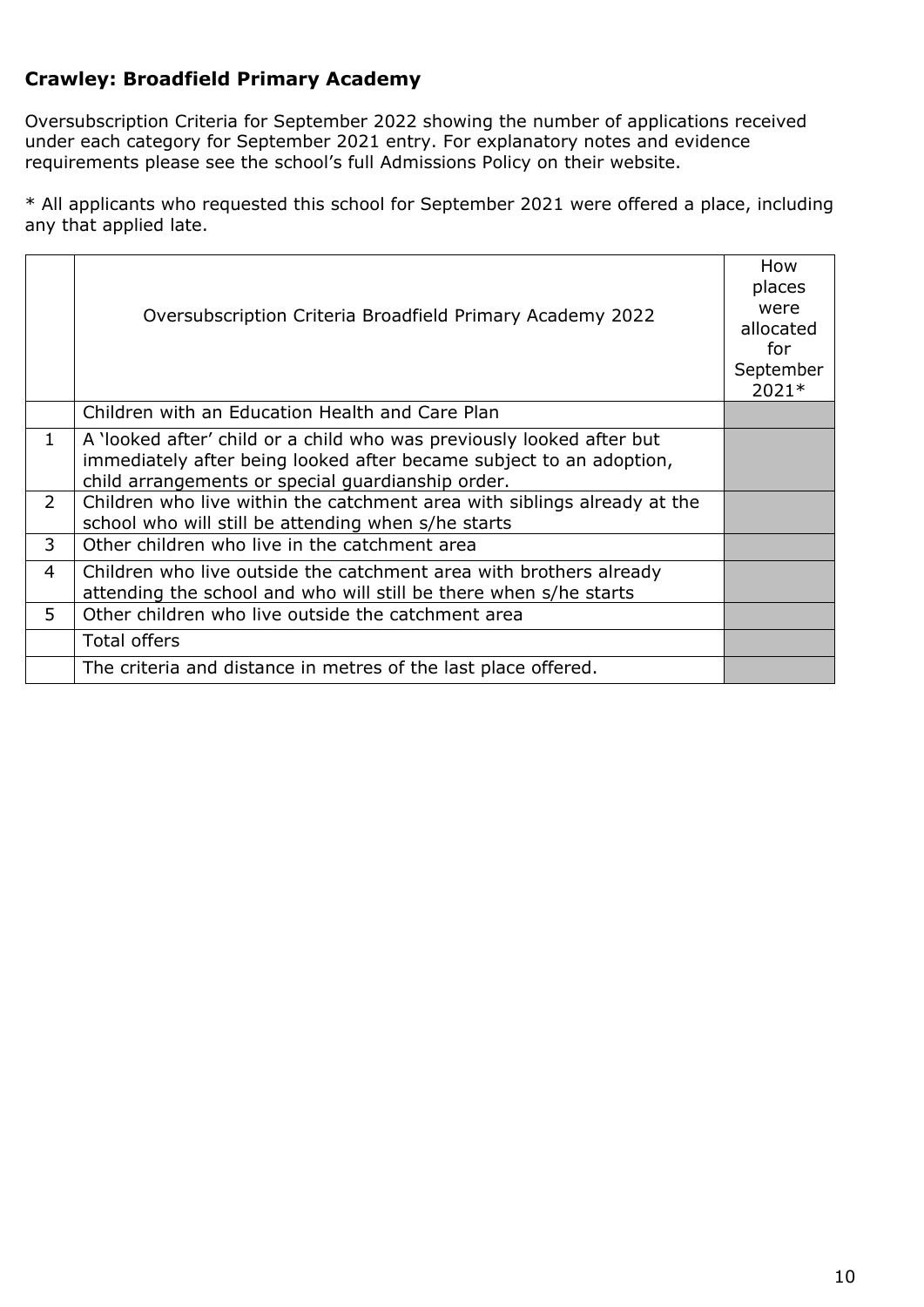### <span id="page-10-0"></span>**Crawley: Brook Infant School**

Oversubscription Criteria for September 2022 showing the number of applications received under each category for September 2021 entry. For explanatory notes and evidence requirements please see the West Sussex County Council website.

|                | Oversubscription Criteria Brook Infant School 2022                                                                                                                                                                                                                                                                                    | How<br>places<br>were<br>allocated<br>for<br>September<br>2021 |
|----------------|---------------------------------------------------------------------------------------------------------------------------------------------------------------------------------------------------------------------------------------------------------------------------------------------------------------------------------------|----------------------------------------------------------------|
|                | Children with an Education Health and Care Plan                                                                                                                                                                                                                                                                                       |                                                                |
| $\mathbf{1}$   | Looked after children, children who were previously looked after who<br>leave care under a special guardianship, residence, child arrangement or<br>adoption order. Evidence must be provided                                                                                                                                         |                                                                |
| $\overline{2}$ | Children who are subject to a Special Guardianship Order who have not<br>previously been in Local Authority Care. Evidence must be provided                                                                                                                                                                                           |                                                                |
| $\overline{3}$ | Children who need a place at the school on exceptional and compelling<br>social, psychological or medical grounds. Evidence must be provided                                                                                                                                                                                          |                                                                |
| 4              | Children who live within the catchment area for the preferred school with<br>brothers or sisters already at the school or who will be attending the<br>linked junior school in September 2020                                                                                                                                         |                                                                |
| 5              | Other children who live in the catchment area for the preferred school                                                                                                                                                                                                                                                                |                                                                |
| 6              | Other children who live in the catchment area for The Brook Infant<br>School or Maidenbower Infant School with brothers or sisters already at<br>the school or who will be attending the linked junior school in September<br>2020                                                                                                    |                                                                |
| 7 <sup>1</sup> | Other children who live in the catchment area for The Brook Infant<br>School or Maidenbower Infant School                                                                                                                                                                                                                             |                                                                |
| 8              | Other children who live outside the catchment area for The Brook Infant<br>School or Maidenbower Infant School with brothers or sisters already at<br>the school or who will be attending the linked junior school in September<br>2020                                                                                               |                                                                |
| 9              | Children of staff in either or both of the following circumstances: where<br>the member of staff has been employed at the school for two or more<br>years at the time which the admission to the school is made: and/or the<br>member of staff is recruited to fill a vacant post for which there is a<br>demonstrable skill shortage |                                                                |
| 10             | Other children who live outside the catchment area for The Brook Infant<br>School or Maidenbower Infant School                                                                                                                                                                                                                        |                                                                |
|                | <b>Total offers</b>                                                                                                                                                                                                                                                                                                                   |                                                                |
|                | The criteria and distance in metres of the last place offered.                                                                                                                                                                                                                                                                        |                                                                |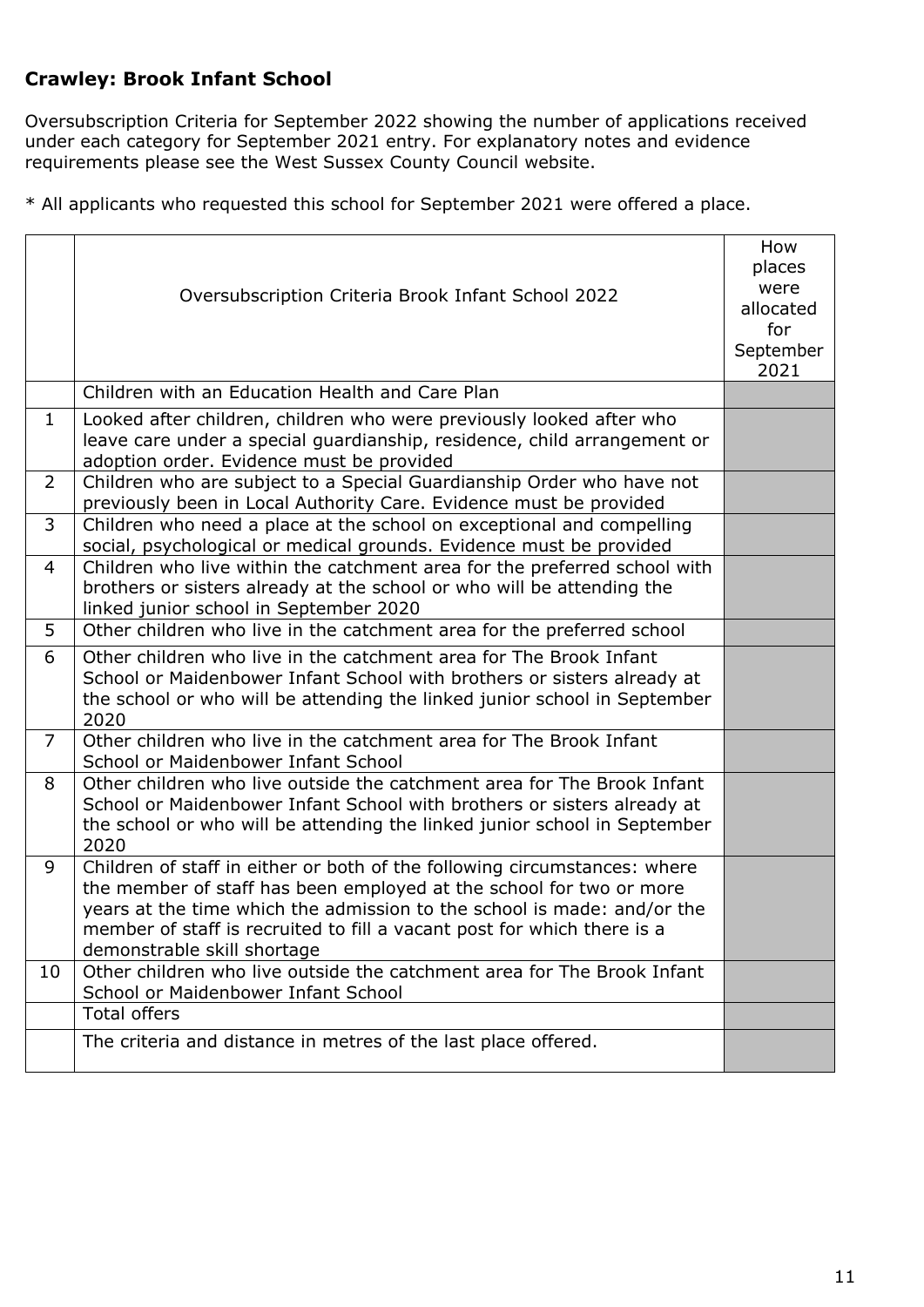### <span id="page-11-0"></span>**Crawley: Desmond Anderson Primary School**

Oversubscription Criteria for September 2022 showing the number of applications received under each category for September 2021 entry. For explanatory notes and evidence requirements please see the school's full Admissions Policy on their website.

|                | Oversubscription Criteria Desmond Anderson Primary Academy 2022                                                                                                                                                                                                                                                                                                                  | How<br>places<br>were<br>allocated<br>for<br>September<br>2021* |
|----------------|----------------------------------------------------------------------------------------------------------------------------------------------------------------------------------------------------------------------------------------------------------------------------------------------------------------------------------------------------------------------------------|-----------------------------------------------------------------|
|                | Children with an Education Health and Care Plan                                                                                                                                                                                                                                                                                                                                  |                                                                 |
| $\mathbf 1$    | Looked after children (children in public care) and Previously Looked<br>After children. Evidence must be provided                                                                                                                                                                                                                                                               |                                                                 |
| $\overline{2}$ | Children who need a place at the academy on exceptional and<br>compelling social, psychological or medical grounds. Evidence must be<br>provided                                                                                                                                                                                                                                 |                                                                 |
| 3              | Children of staff employed at the academy in either or both of the<br>following circumstances:<br>Where the member of staff has been employed at the academy for two<br>or more years at the time at which the application for admission to the<br>academy is made<br>The member of staff is recruited to fill a vacant post for which there is a<br>demonstrable skill shortage |                                                                 |
| $\overline{4}$ | Children who have brothers or sisters already at the academy at the<br>time of application and will still be in the academy at the time of<br>admission                                                                                                                                                                                                                          |                                                                 |
| 5              | Children who live in the catchment area                                                                                                                                                                                                                                                                                                                                          |                                                                 |
| 6              | Children who live outside the catchment area                                                                                                                                                                                                                                                                                                                                     |                                                                 |
|                | <b>Total offers</b>                                                                                                                                                                                                                                                                                                                                                              |                                                                 |
|                | The criteria and distance in metres of the last place offered.                                                                                                                                                                                                                                                                                                                   |                                                                 |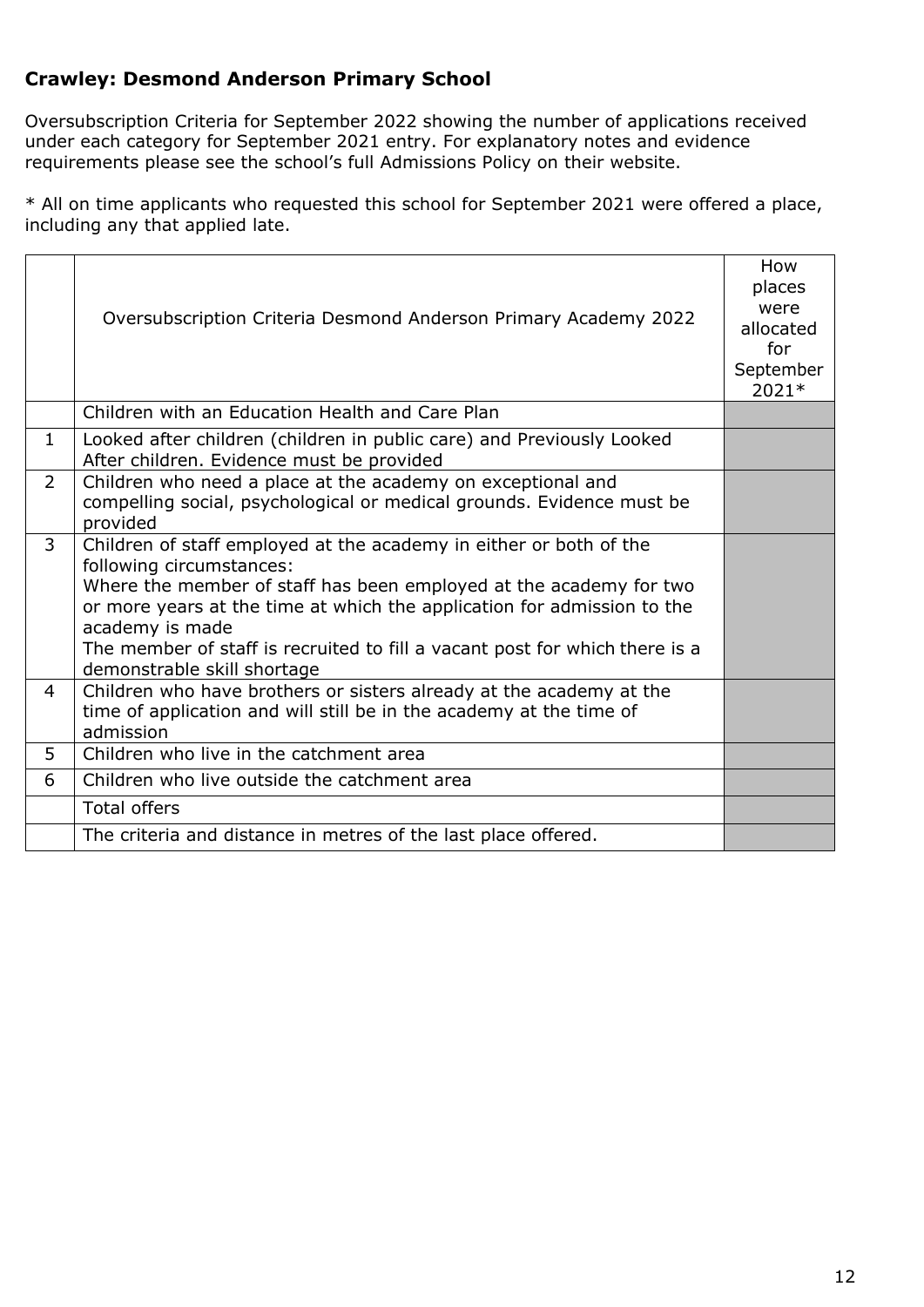### <span id="page-12-0"></span>**Crawley: Forge Wood Primary School**

Oversubscription Criteria for September 2022 showing the number of applications received under each category for September 2021 entry. For explanatory notes and evidence requirements please see the school's full Admissions Policy on their website.

|                | Oversubscription Criteria Forge Wood Primary School 2022                                                                                                                 | How<br>places<br>were<br>allocated<br>for<br>September<br>2021 |
|----------------|--------------------------------------------------------------------------------------------------------------------------------------------------------------------------|----------------------------------------------------------------|
|                | Children with an Education Health and Care Plan                                                                                                                          | 0                                                              |
| $\mathbf{1}$   | Looked after children (children in public care) and children who were<br>previously looked after                                                                         | $\mathbf{1}$                                                   |
| $\overline{2}$ | Children who need a place at the school on exceptional and compelling<br>social, psychological or medical grounds                                                        | $\overline{0}$                                                 |
| $\overline{3}$ | Children with one or more parents who are members of staff at the<br>school who were recruited to fill a vacant post for which there is a<br>demonstrable skill shortage | $\mathbf{1}$                                                   |
| $\overline{4}$ | Children who live within the catchment area for Forge Wood Primary<br>School with a sibling at the school at the time of admission                                       | 16                                                             |
| 5              | Other children who live in the catchment area for Forge Wood Primary<br>School                                                                                           | 42                                                             |
| 6              | Children who live outside the catchment area for Forge Wood Primary<br>School with a sibling at the school at the time of admission                                      | $\Omega$                                                       |
| $\overline{7}$ | Other children within the Borough of Crawley                                                                                                                             | $\Omega$                                                       |
| 8              | Other children                                                                                                                                                           | $\Omega$                                                       |
|                | <b>Total offers</b>                                                                                                                                                      | 60                                                             |
|                | The criteria and distance in metres of the last place offered.                                                                                                           | 5<br>858.15                                                    |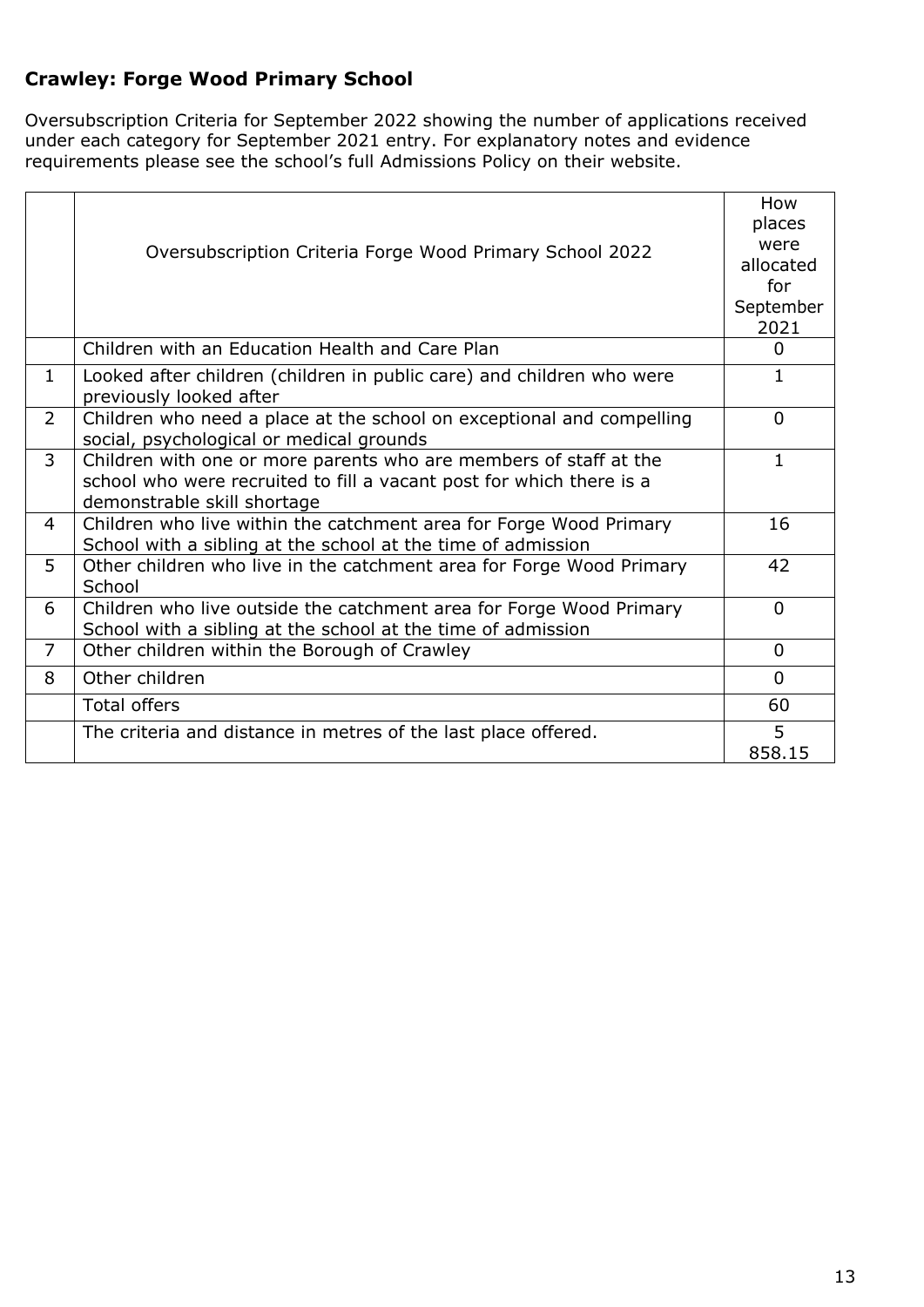### <span id="page-13-0"></span>**Crawley: Gatwick School (The)**

Oversubscription Criteria for September 2022 showing the number of applications received under each category for September 2021 entry. For explanatory notes and evidence requirements please see the school's full Admissions Policy on their website. This school uses a Supplementary Information Form which can be found in Appendix 2 or on the school's website.

|                | Oversubscription Criteria Gatwick School 2022                                                                                                                                                                                                                                                                                       | How<br>places<br>were<br>allocated<br>for<br>September<br>2021* |
|----------------|-------------------------------------------------------------------------------------------------------------------------------------------------------------------------------------------------------------------------------------------------------------------------------------------------------------------------------------|-----------------------------------------------------------------|
|                | Children with an Education Health and Care Plan                                                                                                                                                                                                                                                                                     |                                                                 |
| $\mathbf{1}$   | Children in care i.e. children in the care of the Local Authority as defined<br>in the Children Act 1989. This category includes 'looked after children' or<br>children who have previously been looked after and immediately after<br>being looked after became subjects to adoption, residence or a special<br>guardianship order |                                                                 |
| $\overline{2}$ | Children with exceptional medical or social needs, for example a medical<br>condition supported by medical evidence                                                                                                                                                                                                                 |                                                                 |
| 3              | Children with one or more parents who are serving members of Her<br>Majesty's Armed or Uniformed Forces and qualifying Crown Servants'<br>children                                                                                                                                                                                  |                                                                 |
| 4              | Children with one or more parents who are members of staff the school<br>who were recruited to fill a vacant post for which there is a demonstrable<br>skill shortage                                                                                                                                                               |                                                                 |
| 5              | Children with a sibling at the school at the time of admission. The term<br>'sibling' includes a half or step child permanently living in the same<br>family unit or a foster child permanently living in the same family unit<br>whose place has been arranged by the social service department of the<br>Local Authority          |                                                                 |
| 6              | Proximity to the school measure as a straight line from home to school.                                                                                                                                                                                                                                                             |                                                                 |
|                | <b>Total offers</b>                                                                                                                                                                                                                                                                                                                 |                                                                 |
|                | The criteria and distance in metres of the last place offered.                                                                                                                                                                                                                                                                      |                                                                 |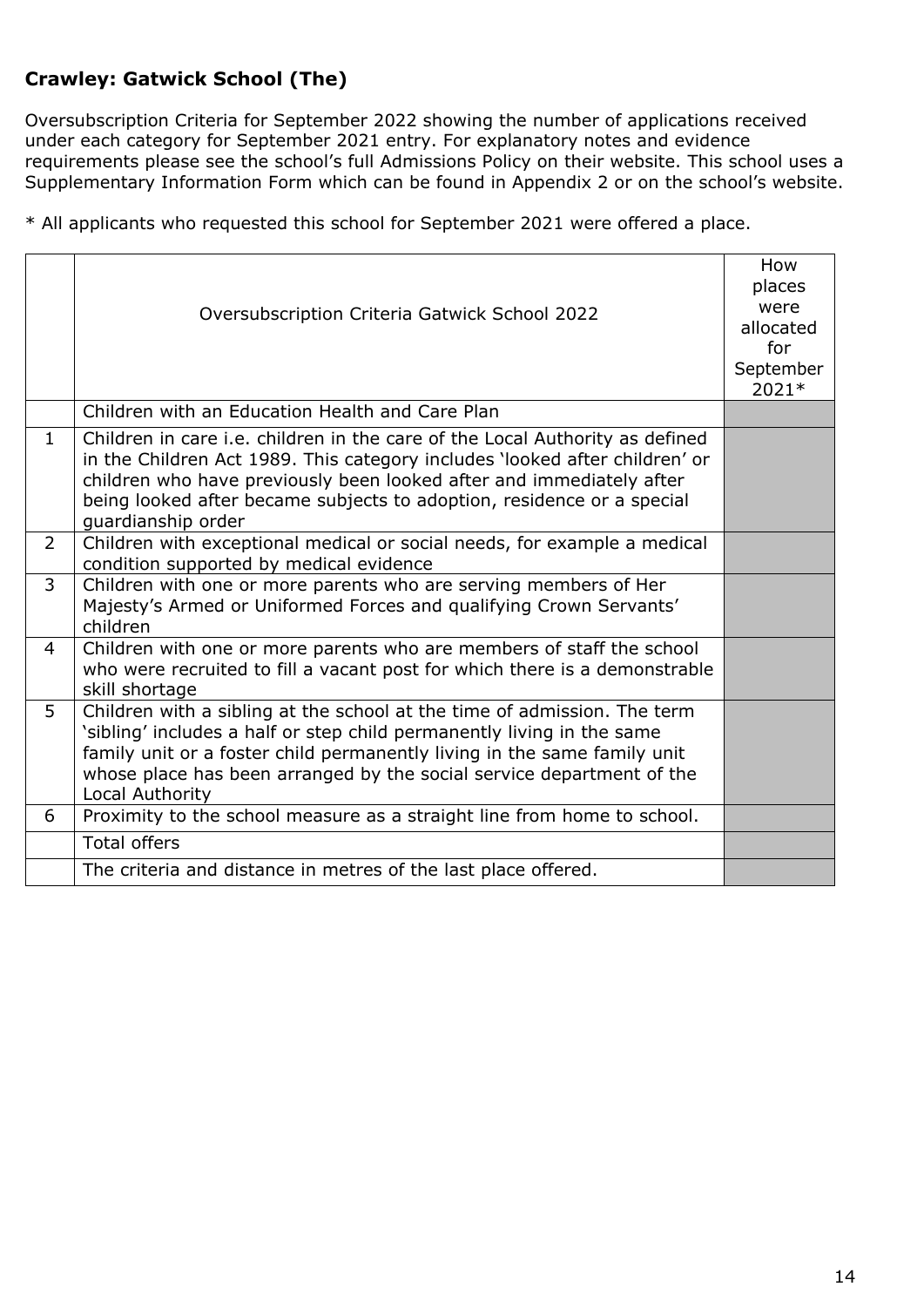#### <span id="page-14-0"></span>**Crawley: Gossops Green Primary**

Oversubscription Criteria for September 2022 showing the number of applications received under each category for September 2021 entry. For explanatory notes and evidence requirements please see the school's full Admissions Policy on their website.

|                | Oversubscription Criteria Gossops Green Primary 2022                                                                                    | How<br>places<br>were<br>allocated<br>for<br>September<br>2021* |
|----------------|-----------------------------------------------------------------------------------------------------------------------------------------|-----------------------------------------------------------------|
|                | Children with an Education Health and Care Plan                                                                                         |                                                                 |
| 1.             | Looked After Children (children in public care) and previously looked<br>after children                                                 |                                                                 |
| $\overline{2}$ | Children who need a place at the school on exceptional and compelling<br>social, psychological or medical grounds                       |                                                                 |
| 3              | Children who live within the catchment area with siblings already at the<br>school who will still be attending when s/he starts         |                                                                 |
| 4              | Other children who live in the catchment area                                                                                           |                                                                 |
| 5              | Children who live outside the catchment area with brothers already<br>attending the school and who will still be there when s/he starts |                                                                 |
| 6              | Other children who live outside the catchment area                                                                                      |                                                                 |
|                | <b>Total offers</b>                                                                                                                     |                                                                 |
|                | The criteria and distance in metres of the last place offered.                                                                          |                                                                 |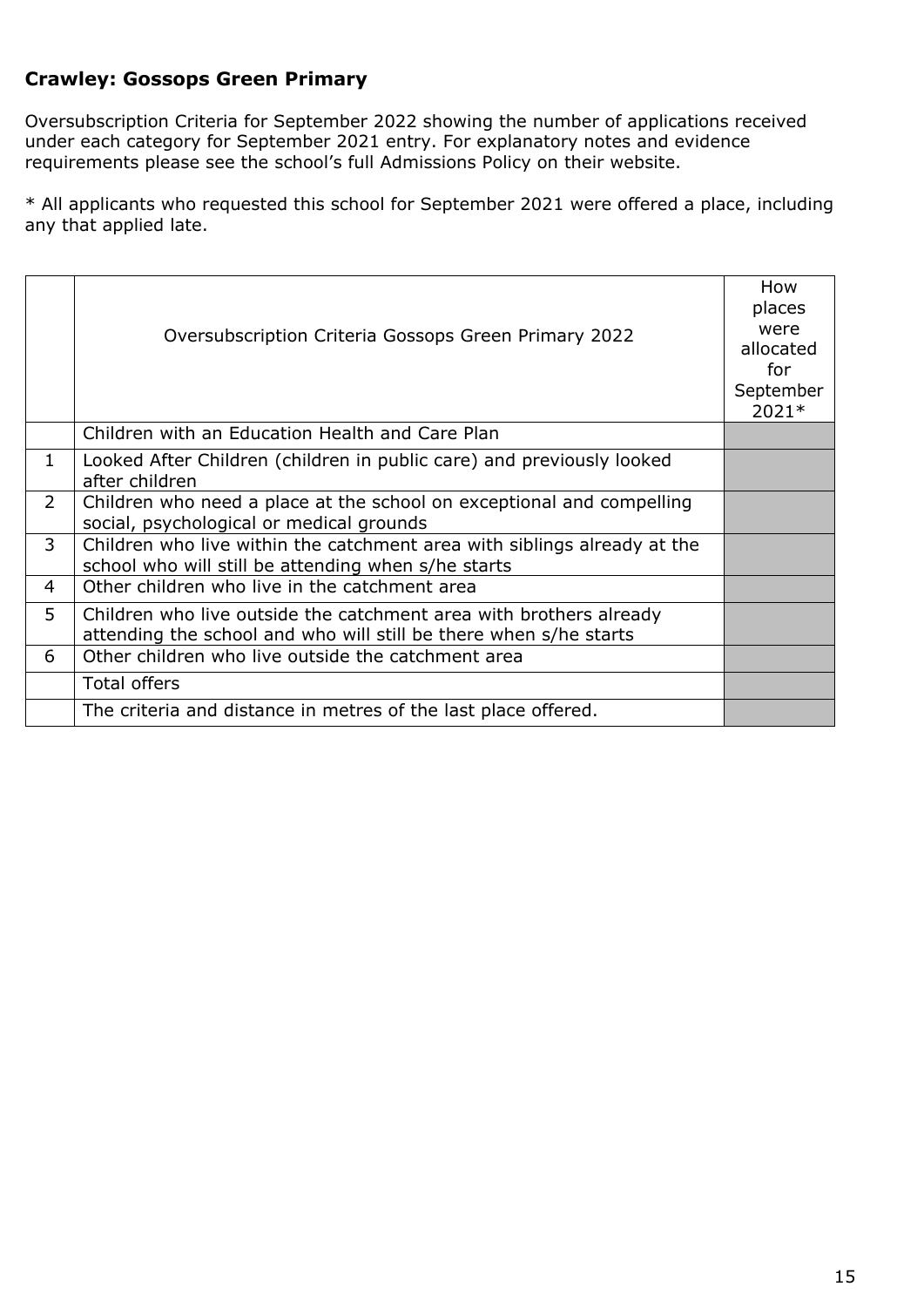### <span id="page-15-0"></span>**Crawley: Hilltop Primary**

Oversubscription Criteria for September 2022 showing the number of applications received under each category for September 2021 entry. For explanatory notes and evidence requirements please see the school's full Admissions Policy on their website.

\* All applicants who requested this school for September 2021 were offered a place and one child whose preferences for other schools couldn't be offered where this was either their catchment school or nearest with a place available.

|                | Oversubscription Criteria Hilltop Primary 2022                                                                                          | How<br>places<br>were<br>allocated<br>for<br>September<br>2021 |
|----------------|-----------------------------------------------------------------------------------------------------------------------------------------|----------------------------------------------------------------|
|                | Children with an Education Health and Care Plan                                                                                         |                                                                |
| $\mathbf 1$    | Looked After Children (children in public care) and previously looked<br>after children                                                 |                                                                |
| $\overline{2}$ | Children who need a place at the school on exceptional and compelling<br>social, psychological or medical grounds                       |                                                                |
| 3              | Children who live within the catchment area with siblings already at the<br>school who will still be attending when s/he starts         |                                                                |
| 4              | Other children who live in the catchment area                                                                                           |                                                                |
| 5              | Children who live outside the catchment area with brothers already<br>attending the school and who will still be there when s/he starts |                                                                |
| 6              | Other children who live outside the catchment area                                                                                      |                                                                |
|                | <b>Total offers</b>                                                                                                                     |                                                                |
|                | The criteria and distance in metres of the last place offered.                                                                          |                                                                |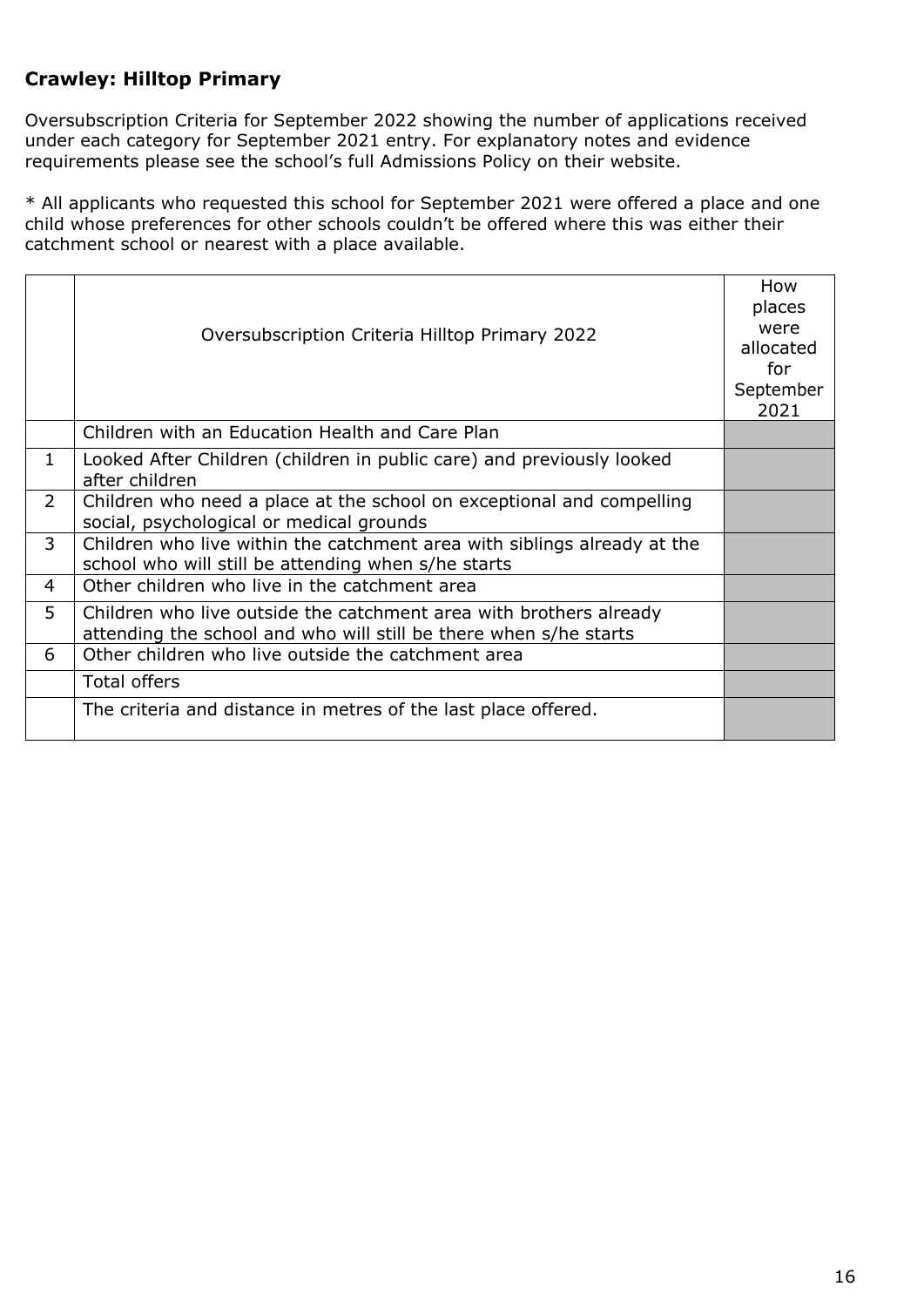#### <span id="page-16-0"></span>**Crawley: Maidenbower Infant School**

Oversubscription Criteria for September 2022 showing the number of applications received under each category for September 2021 entry. For explanatory notes and evidence requirements please see the West Sussex County Council website.

\* All applicants who requested this school for September 2021 were offered a place, including any that applied late and one child whose preferences for other schools couldn't be offered where this was either their catchment school or nearest with a place available.

|                | Oversubscription Criteria Maidenbower Infant School 2022                                                                                                                                                                                                                                                                              | How<br>places<br>were<br>allocated<br>for<br>September<br>2021* |
|----------------|---------------------------------------------------------------------------------------------------------------------------------------------------------------------------------------------------------------------------------------------------------------------------------------------------------------------------------------|-----------------------------------------------------------------|
|                | Children with an Education Health and Care Plan                                                                                                                                                                                                                                                                                       |                                                                 |
| $\mathbf{1}$   | Looked after children, children who were previously looked after who<br>leave care under a special guardianship, residence, child arrangement or<br>adoption order. Evidence must be provided                                                                                                                                         |                                                                 |
| $\overline{2}$ | Children who are subject to a Special Guardianship Order who have not<br>previously been in Local Authority Care. Evidence must be provided                                                                                                                                                                                           |                                                                 |
| 3              | Children who need a place at the school on exceptional and compelling<br>social, psychological or medical grounds. Evidence must be provided                                                                                                                                                                                          |                                                                 |
| $\overline{4}$ | Children who live within the catchment area for the preferred school with<br>brothers or sisters already at the school or who will be attending the<br>linked junior school in September 2020                                                                                                                                         |                                                                 |
| 5              | Other children who live in the catchment area for the preferred school                                                                                                                                                                                                                                                                |                                                                 |
| 6              | Other children who live in the catchment area for The Brook Infant<br>School or Maidenbower Infant School with brothers or sisters already at<br>the school or who will be attending the linked junior school in September<br>2020                                                                                                    |                                                                 |
| $\overline{7}$ | Other children who live in the catchment area for The Brook Infant<br>School or Maidenbower Infant School                                                                                                                                                                                                                             |                                                                 |
| 8              | Other children who live outside the catchment area for The Brook Infant<br>School or Maidenbower Infant School with brothers or sisters already at<br>the school or who will be attending the linked junior school in September<br>2020                                                                                               |                                                                 |
| 9              | Children of staff in either or both of the following circumstances: where<br>the member of staff has been employed at the school for two or more<br>years at the time which the admission to the school is made: and/or the<br>member of staff is recruited to fill a vacant post for which there is a<br>demonstrable skill shortage |                                                                 |
| 10             | Other children who live outside the catchment area for The Brook Infant<br>School or Maidenbower Infant School                                                                                                                                                                                                                        |                                                                 |
|                | <b>Total offers</b>                                                                                                                                                                                                                                                                                                                   |                                                                 |
|                | The criteria and distance in metres of the last place offered.                                                                                                                                                                                                                                                                        |                                                                 |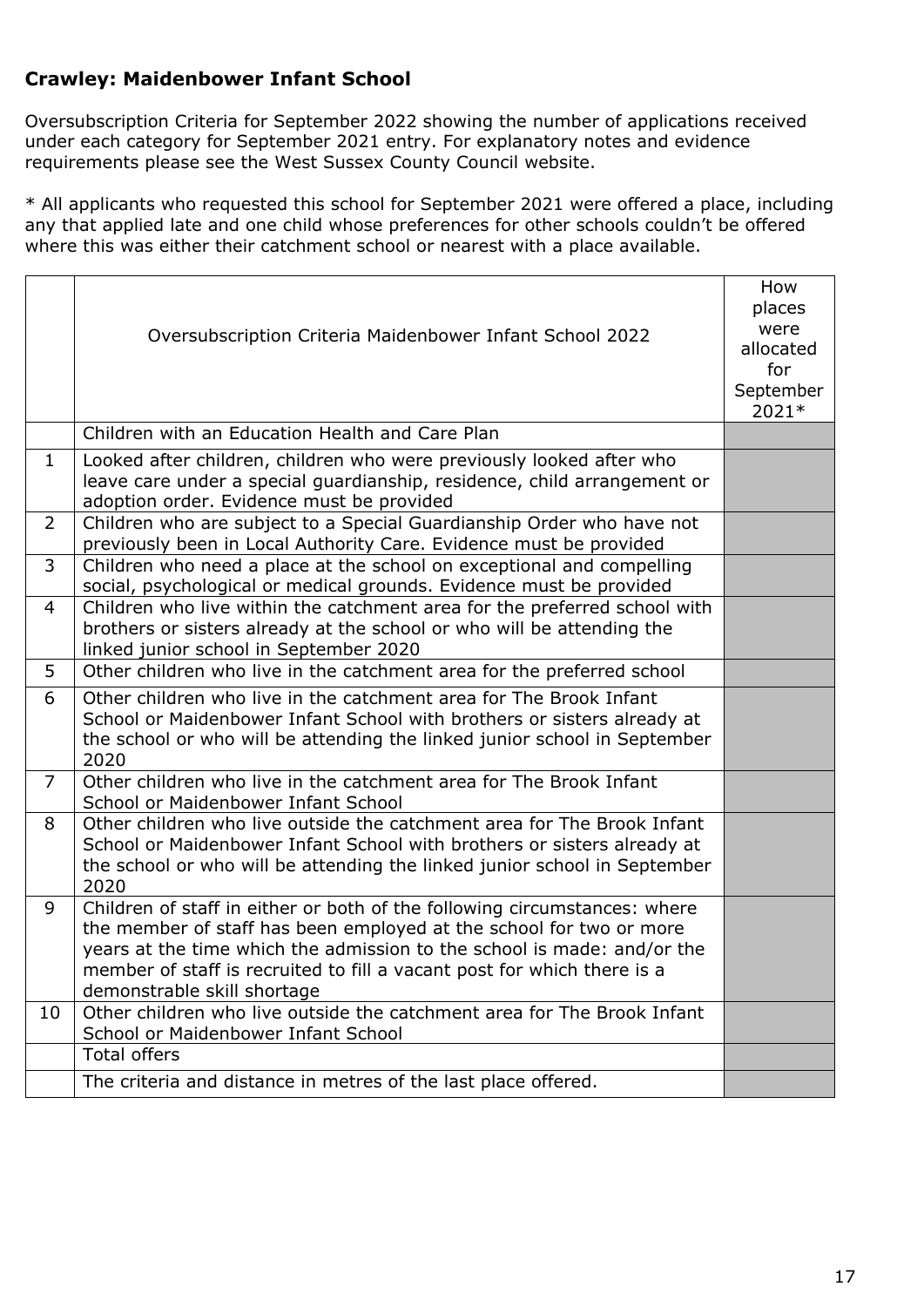### <span id="page-17-0"></span>**Crawley: The Mill Primary Academy**

Oversubscription Criteria for September 2022 showing the number of applications received under each category for September 2021 entry. For explanatory notes and evidence requirements please see the school's full Admissions Policy on their website.

|                | Oversubscription Criteria Mill Primary Academy 2022                                                                                     | How<br>places<br>were<br>allocated<br>for<br>September<br>2021* |
|----------------|-----------------------------------------------------------------------------------------------------------------------------------------|-----------------------------------------------------------------|
|                | Children with an Education Health and Care Plan                                                                                         |                                                                 |
| 1              | Looked After Children (children in public care) and previously looked<br>after children                                                 |                                                                 |
| $\overline{2}$ | Children who need a place at the school on exceptional and compelling<br>social, psychological or medical grounds                       |                                                                 |
| 3              | Children who live within the catchment area with siblings already at the<br>school who will still be attending when s/he starts         |                                                                 |
| $\overline{4}$ | Other children who live in the catchment area                                                                                           |                                                                 |
| 5              | Children who live outside the catchment area with brothers already<br>attending the school and who will still be there when s/he starts |                                                                 |
| 6              | Other children who live outside the catchment area                                                                                      |                                                                 |
|                | <b>Total offers</b>                                                                                                                     |                                                                 |
|                | The criteria and distance in metres of the last place offered.                                                                          |                                                                 |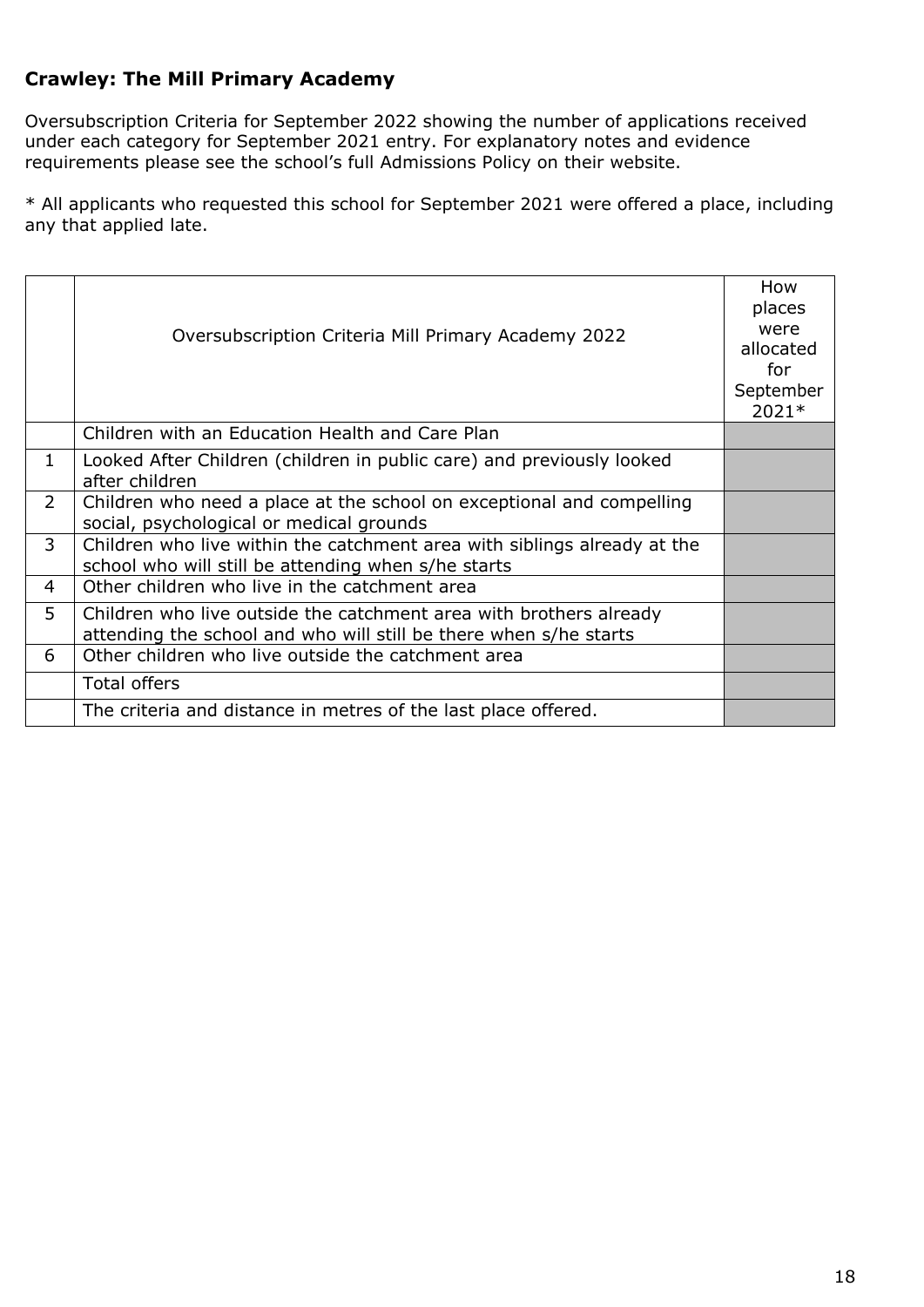### <span id="page-18-0"></span>**Crawley: Milton Mount Primary School**

Oversubscription Criteria for September 2022 showing the number of applications received under each category for September 2021 entry. For explanatory notes and evidence requirements please see the school's full Admissions Policy on their website.

|                | Oversubscription Criteria Milton Mount Primary 2022                                                                                     | How<br>places<br>were<br>allocated<br>for<br>September<br>2021* |
|----------------|-----------------------------------------------------------------------------------------------------------------------------------------|-----------------------------------------------------------------|
|                | Children with an Education Health and Care Plan                                                                                         |                                                                 |
| 1              | Looked After Children (children in public care) and previously looked<br>after children                                                 |                                                                 |
| $\overline{2}$ | Children who need a place at the school on exceptional and compelling<br>social, psychological or medical grounds                       |                                                                 |
| 3              | Children who live within the catchment area with siblings already at the<br>school who will still be attending when s/he starts         |                                                                 |
| 4              | Other children who live in the catchment area                                                                                           |                                                                 |
| 5              | Children who live outside the catchment area with brothers already<br>attending the school and who will still be there when s/he starts |                                                                 |
| 6              | Other children who live outside the catchment area                                                                                      |                                                                 |
|                | <b>Total offers</b>                                                                                                                     |                                                                 |
|                | The criteria and distance in metres of the last place offered.                                                                          |                                                                 |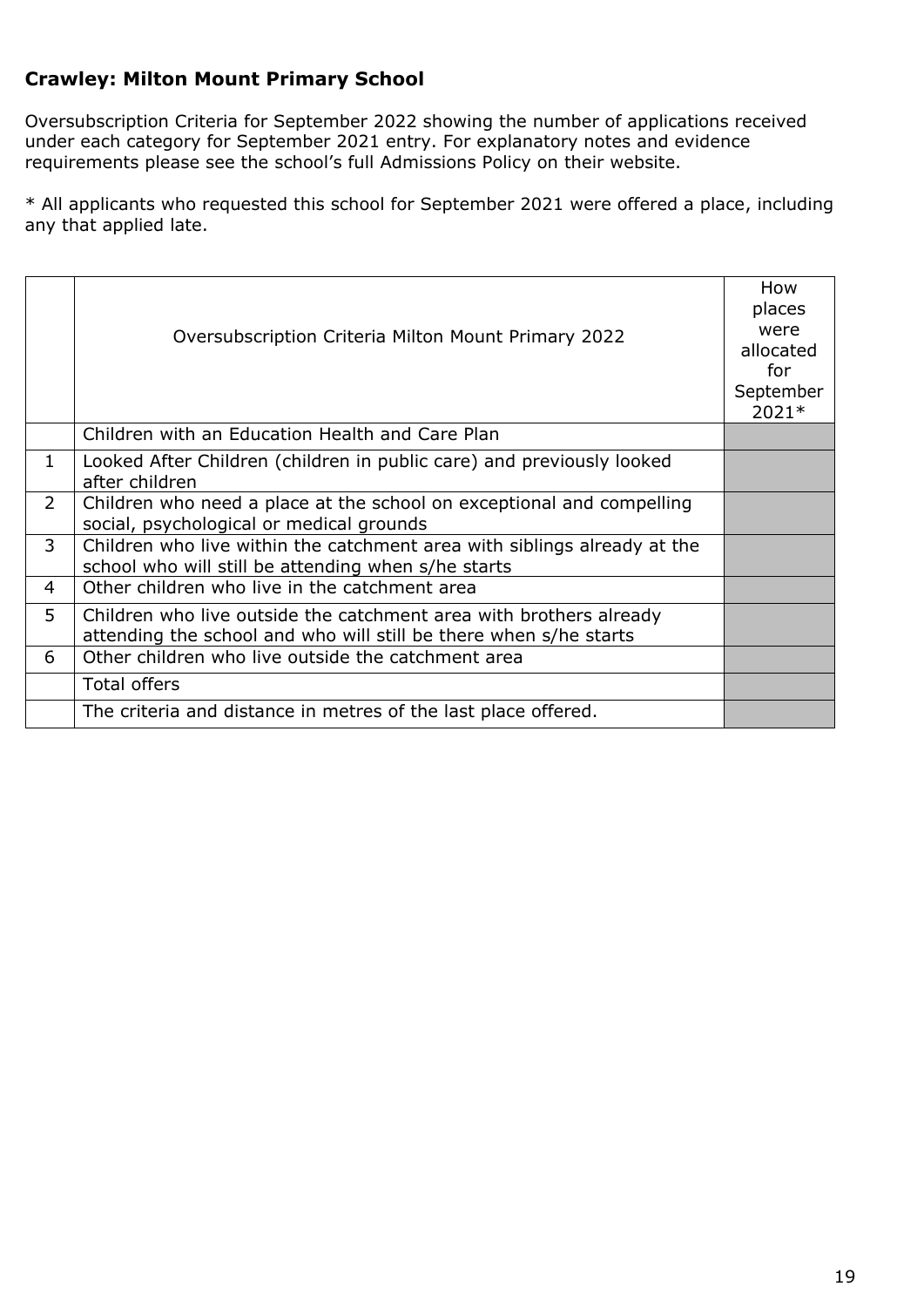### <span id="page-19-0"></span>**Crawley: The Oaks Primary School**

Oversubscription Criteria for September 2022 showing the number of applications received under each category for September 2021 entry. For explanatory notes and evidence requirements please see the school's full Admissions Policy on their website.

|                |                                                                          | How       |
|----------------|--------------------------------------------------------------------------|-----------|
|                |                                                                          | places    |
|                | Oversubscription Criteria Oaks Primary 2022                              | were      |
|                |                                                                          | allocated |
|                |                                                                          | for       |
|                |                                                                          | September |
|                |                                                                          | 2021      |
|                | Children with an Education Health and Care Plan                          |           |
| 1              | Looked After Children (children in public care) and previously looked    | 1         |
|                | after children                                                           |           |
| $\overline{2}$ | Children who need a place at the school on exceptional and compelling    | $\Omega$  |
|                | social, psychological or medical grounds                                 |           |
| $\overline{3}$ | Children who live within the catchment area with siblings already at the | 18        |
|                | school who will still be attending when s/he starts                      |           |
| 4              | Other children who live in the catchment area                            | 25        |
| 5              | Children who live outside the catchment area with brothers already       | 8         |
|                | attending the school and who will still be there when s/he starts        |           |
| 6              | Other children who live outside the catchment area                       | 7         |
|                | <b>Total offers</b>                                                      | 60        |
|                | The criteria and distance in metres of the last place offered.           | 6         |
|                |                                                                          | 700.20    |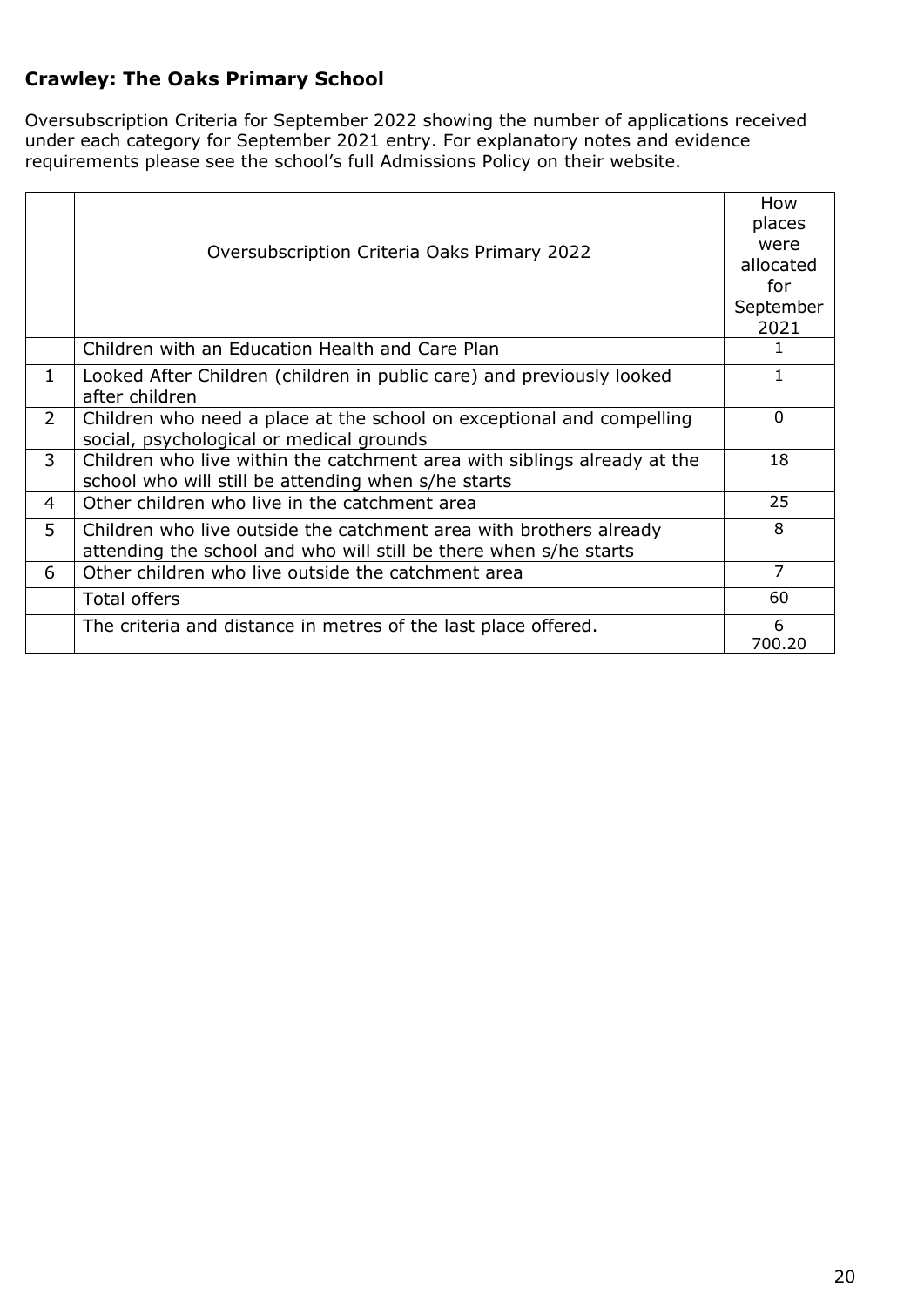### <span id="page-20-0"></span>**Crawley: Our Lady Queen of Heaven Catholic Primary School**

Oversubscription Criteria for September 2022 showing the number of applications received under each category for September 2021 entry. For explanatory notes and evidence requirements please see the school's full Admissions Policy on their website. This school uses a Supplementary Information Form which can be found in Appendix 2 or on the school's website.

|                | Oversubscription Criteria<br>Our Lady Queen of Heaven Catholic Primary 2022                                                                                                    | How<br>places<br>were<br>allocated<br>for<br>September<br>2021 |
|----------------|--------------------------------------------------------------------------------------------------------------------------------------------------------------------------------|----------------------------------------------------------------|
|                | Children with an Education Health and Care Plan                                                                                                                                | $\Omega$                                                       |
| $\mathbf{1}$   | Catholic looked after children or previously looked after children                                                                                                             | $\Omega$                                                       |
| $\overline{2}$ | Catholic children with a brother or sister at the school at the time of<br>admission, resident in the parishes of Crawley, Worth with West Hoathly<br>or Horley                | 12                                                             |
| 3              | Catholic children with a brother or sister at the school at the time of<br>admission, who are not resident in the parishes of Crawley, Worth or<br>Horley                      | $\Omega$                                                       |
| $\overline{4}$ | Catholic children without a brother or sister at the school at the time of<br>admission, resident in the parishes of Crawley, Worth with West Hoathly<br>or Horley             | 23                                                             |
| 5              | Catholic children without a brother or sister at the school at the time of<br>admission, who are not resident in the parishes of Crawley, Worth with<br>West Hoathly or Horley | $\mathbf 0$                                                    |
| 6              | Other looked after children or previously looked after children                                                                                                                | $\mathbf{1}$                                                   |
| $\overline{7}$ | Catechumens, Candidates for Reception into the Church and children<br>who are members of an Orthodox Church                                                                    | $\overline{3}$                                                 |
| 8              | Other children with a brother or sister at the school at the time of<br>admission                                                                                              | 10                                                             |
| 9              | Children of other Christian denominations whose membership is<br>evidenced by a minister of religion                                                                           | $\overline{7}$                                                 |
| 10             | Children of other faiths whose membership is evidenced by a religious<br>leader                                                                                                | $\overline{4}$                                                 |
| 11             | Any other children                                                                                                                                                             | $\mathbf{0}$                                                   |
|                | <b>Total offers</b>                                                                                                                                                            | 60                                                             |
|                | The criteria and distance in metres of the last place offered.                                                                                                                 | 10<br>589.51                                                   |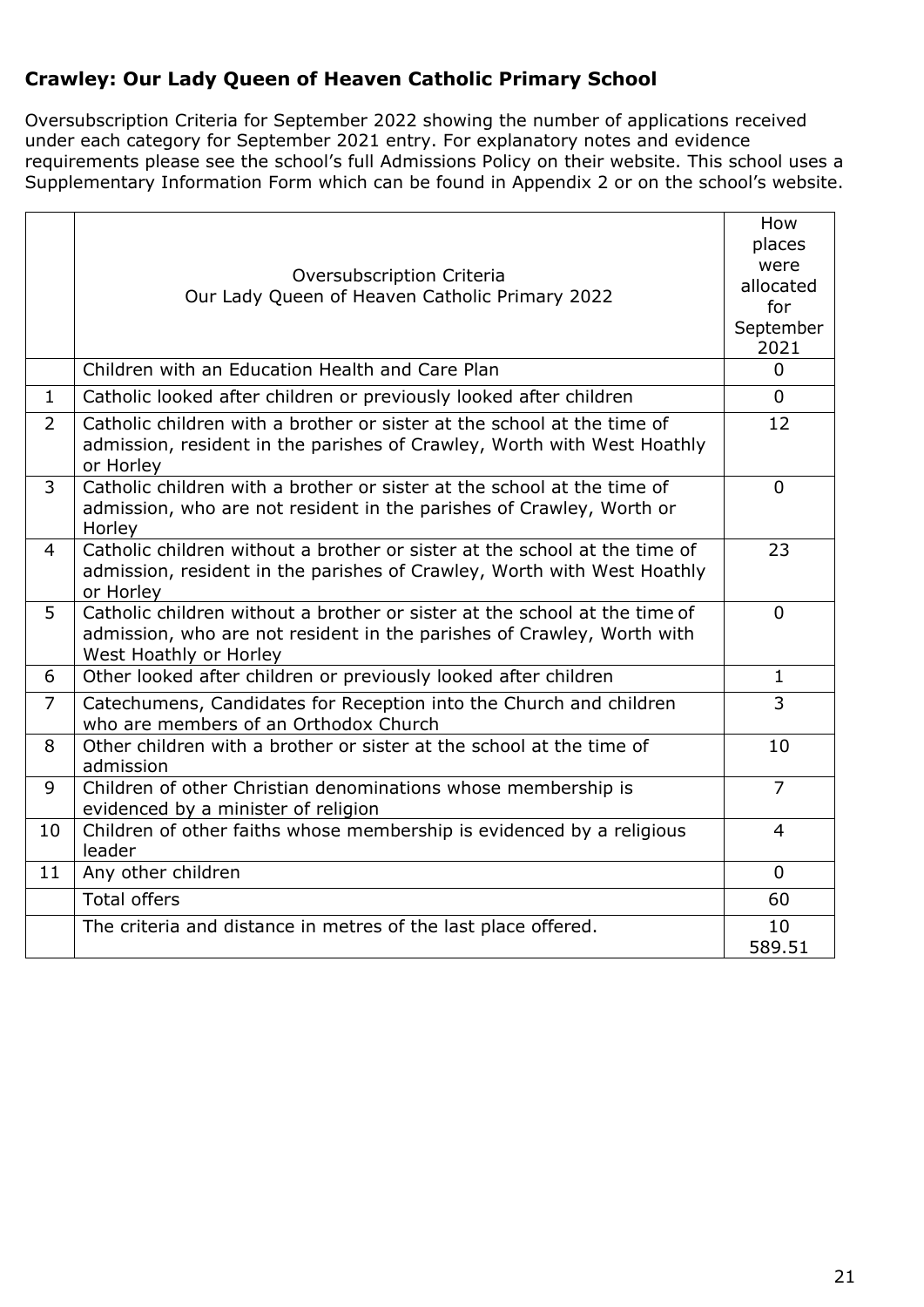#### <span id="page-21-0"></span>**Crawley: Pound Hill Infant Academy**

Oversubscription Criteria for September 2022 showing the number of applications received under each category for September 2021 entry. For explanatory notes and evidence requirements please see the school's full Admissions Policy on their website.

\*All applicants who requested this school, and applied on time, were offered places.

|                | Oversubscription Criteria Pound Hill Infant Academy 2021                                                                                                                                                                                                                                                                                                                         | How<br>places<br>were<br>allocated<br>for<br>September<br>2020* |
|----------------|----------------------------------------------------------------------------------------------------------------------------------------------------------------------------------------------------------------------------------------------------------------------------------------------------------------------------------------------------------------------------------|-----------------------------------------------------------------|
|                | Children with an Education Health and Care Plan                                                                                                                                                                                                                                                                                                                                  |                                                                 |
| $\mathbf{1}$   | Looked after children (children in public care) and Previously Looked<br>After children                                                                                                                                                                                                                                                                                          |                                                                 |
| $\overline{2}$ | Children who need a place at the academy on exceptional and<br>compelling social, psychological or medical grounds                                                                                                                                                                                                                                                               |                                                                 |
| 3              | Children of staff employed at the academy in either or both of the<br>following circumstances:<br>Where the member of staff has been employed at the academy for two<br>or more years at the time at which the application for admission to the<br>academy is made<br>The member of staff is recruited to fill a vacant post for which there is a<br>demonstrable skill shortage |                                                                 |
| 4              | Children who have brothers or sisters already at the academy or at<br>Pound Hill Junior School at the time of application and will still be in the<br>academy or Pound Hill Junior School at the time of admission                                                                                                                                                               |                                                                 |
| 5              | Children who live in the catchment area                                                                                                                                                                                                                                                                                                                                          |                                                                 |
| 6              | Children who live outside the catchment area                                                                                                                                                                                                                                                                                                                                     |                                                                 |
|                | <b>Total offers</b>                                                                                                                                                                                                                                                                                                                                                              |                                                                 |
|                | The criteria and distance in metres of the last place offered.                                                                                                                                                                                                                                                                                                                   |                                                                 |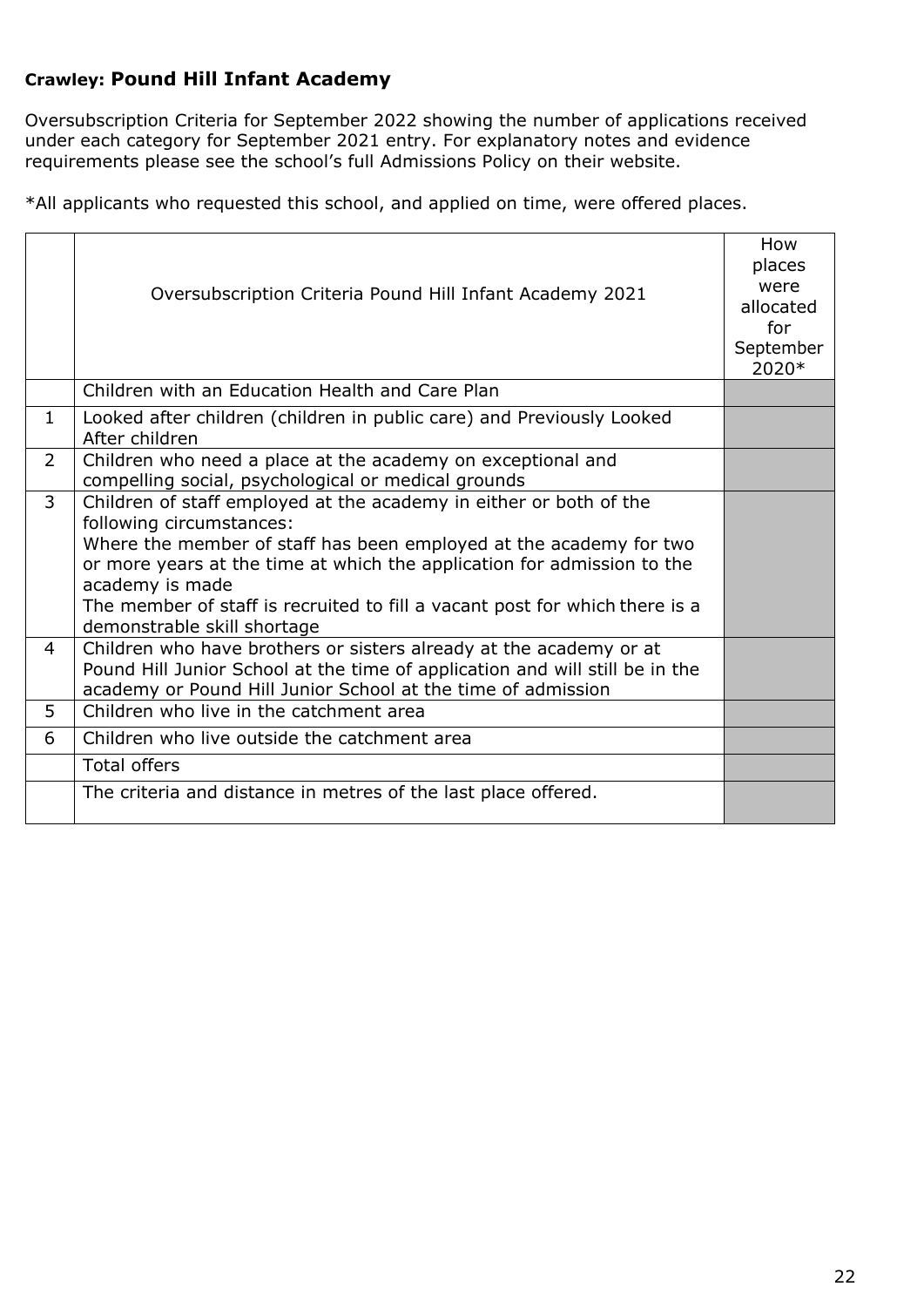#### <span id="page-22-0"></span>**Crawley: Seymour Primary School**

Oversubscription Criteria for September 2022 showing the number of applications received under each category for September 2021 entry. For explanatory notes and evidence requirements please see the school's full Admissions Policy on their website.

|                | Oversubscription Criteria Seymour Primary 2022                                                                                          | How<br>places<br>were<br>allocated<br>for<br>September<br>2021* |
|----------------|-----------------------------------------------------------------------------------------------------------------------------------------|-----------------------------------------------------------------|
|                | Children with an Education Health and Care Plan                                                                                         |                                                                 |
| 1              | Looked After Children (children in public care) and previously looked<br>after children                                                 |                                                                 |
| $\overline{2}$ | Children who need a place at the school on exceptional and compelling<br>social, psychological or medical grounds                       |                                                                 |
| 3              | Children who live within the catchment area with siblings already at the<br>school who will still be attending when s/he starts         |                                                                 |
| 4              | Other children who live in the catchment area                                                                                           |                                                                 |
| 5              | Children who live outside the catchment area with brothers already<br>attending the school and who will still be there when s/he starts |                                                                 |
| 6              | Other children who live outside the catchment area                                                                                      |                                                                 |
|                | Total offers                                                                                                                            |                                                                 |
|                | The criteria and distance in metres of the last place offered.                                                                          |                                                                 |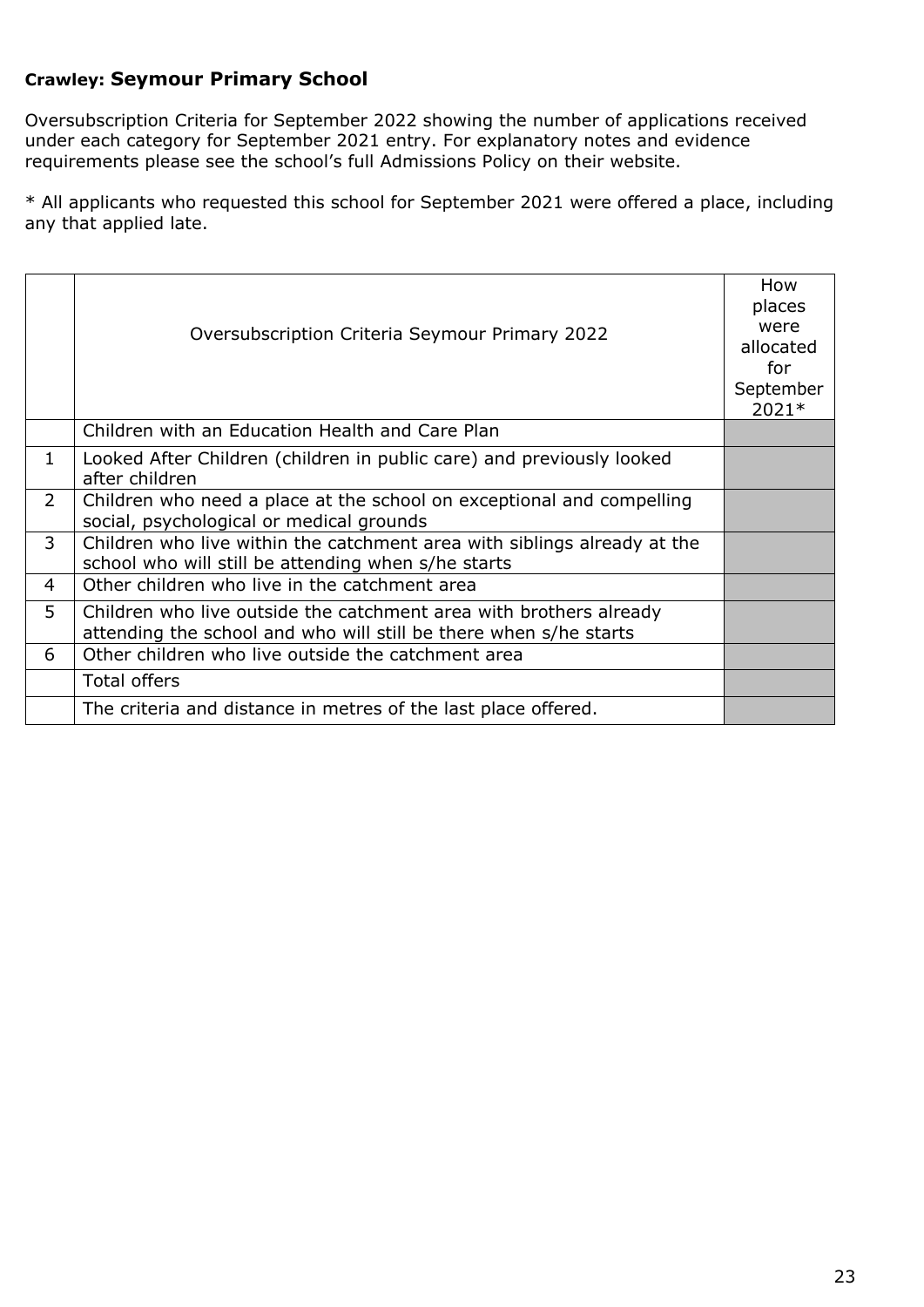### <span id="page-23-0"></span>**Crawley: Southgate Primary**

Oversubscription Criteria for September 2022 showing the number of applications received under each category for September 2021 entry. For explanatory notes and evidence requirements please see the school's full Admissions Policy on their website.

|                | Oversubscription Criteria Southgate Primary 2022                                                                                   | How<br>places<br>were<br>allocated<br>for<br>September<br>2021* |
|----------------|------------------------------------------------------------------------------------------------------------------------------------|-----------------------------------------------------------------|
|                | Children with an Education Health and Care Plan                                                                                    |                                                                 |
| $\mathbf{1}$   | Looked after children (children in public care) and children who were<br>previously looked after                                   |                                                                 |
| $\overline{2}$ | Children who need a place at the school on exceptional and compelling<br>social, psychological or medical grounds                  |                                                                 |
| $\overline{3}$ | Children who live within the catchment area for Southgate Primary<br>School with a sibling at the school at the time of admission  |                                                                 |
| 4              | Other children who live in the catchment area for Southgate Primary<br>School                                                      |                                                                 |
| 5              | Children who live outside the catchment area for Southgate Primary<br>School with a sibling at the school at the time of admission |                                                                 |
| 6              | Other children within the Borough of Crawley                                                                                       |                                                                 |
| $\overline{7}$ | Other children                                                                                                                     |                                                                 |
|                | <b>Total offers</b>                                                                                                                |                                                                 |
|                | The criteria and distance in metres of the last place offered.                                                                     |                                                                 |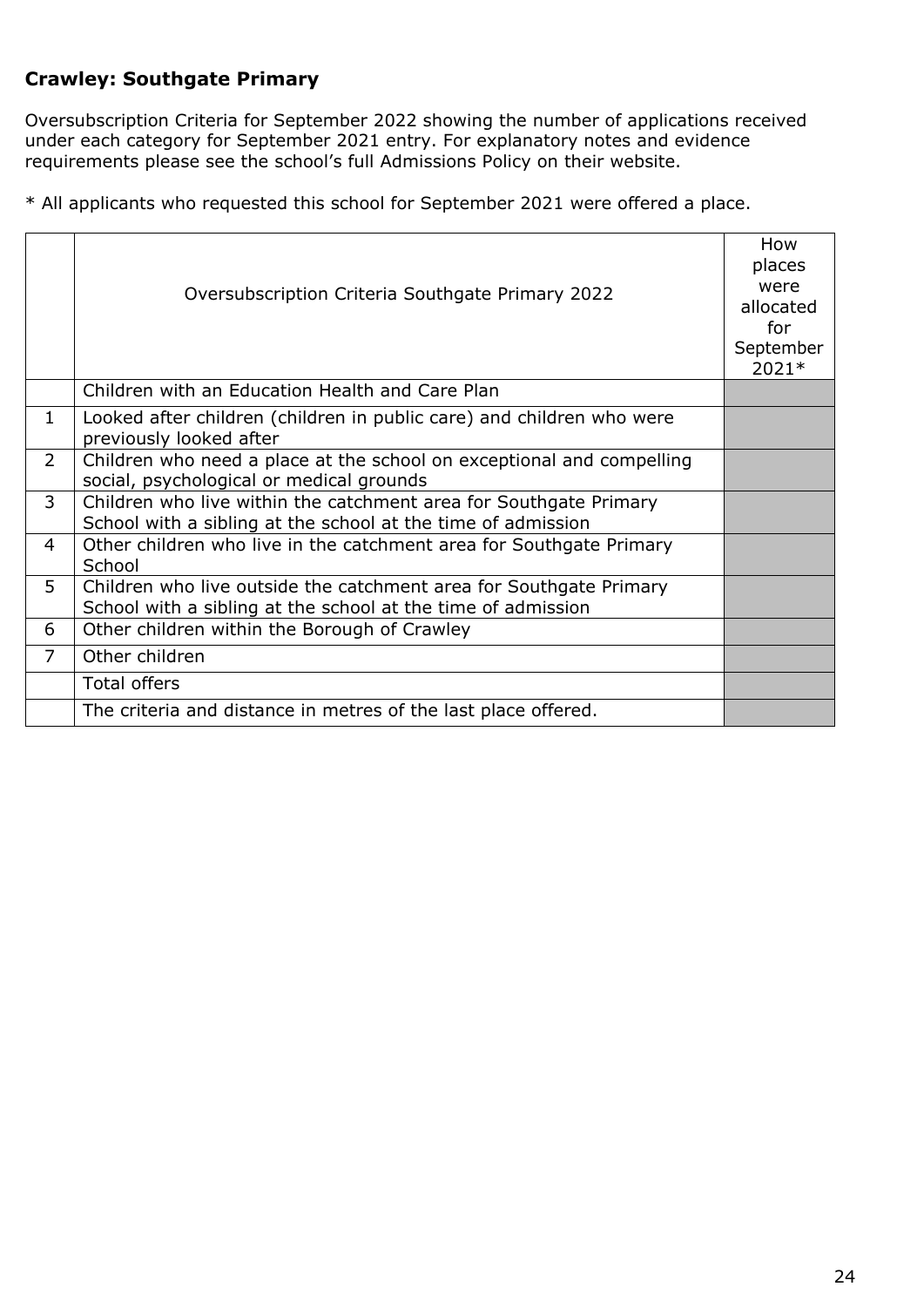### <span id="page-24-0"></span>**Crawley: St Andrew's CE Primary**

Oversubscription Criteria for September 2022 showing the number of applications received under each category for September 2021 entry. For explanatory notes and evidence requirements please see the school's full Admissions Policy on their website. This school uses a Supplementary Information Form which can be found in Appendix 2 or on the school's website.

|                | Oversubscription Criteria St Andrew's CE Primary 2022                                                                                                                                                       | How<br>places<br>were<br>allocated<br>for<br>September<br>2021* |
|----------------|-------------------------------------------------------------------------------------------------------------------------------------------------------------------------------------------------------------|-----------------------------------------------------------------|
|                | Children with an Education Health and Care Plan                                                                                                                                                             |                                                                 |
| 1              | Children Looked After (children in public care), previously Children Looked<br>After and adopted children                                                                                                   |                                                                 |
| $\overline{2}$ | Children of parents/carers who are regular worshippers at Church of<br>England churches of St. Andrew in Furnace Green, Holy Trinity in Tilgate,<br>St. Mary in Southgate and Christ the Lord in Broadfield |                                                                 |
| 3              | Children of parents/legal carers who are regular worshippers at other<br>Christian churches                                                                                                                 |                                                                 |
| $\overline{4}$ | Other children who have a full or half brother or sister or adoptive or foster<br>brother or sister living in the same household and attending the school at<br>the time of the proposed admission          |                                                                 |
| 5              | Children who do not fit into the above categories but whose parents/carers<br>seek places at St Andrew's                                                                                                    |                                                                 |
|                | <b>Total offers</b>                                                                                                                                                                                         |                                                                 |
|                | The criteria and distance in metres of the last place offered.                                                                                                                                              |                                                                 |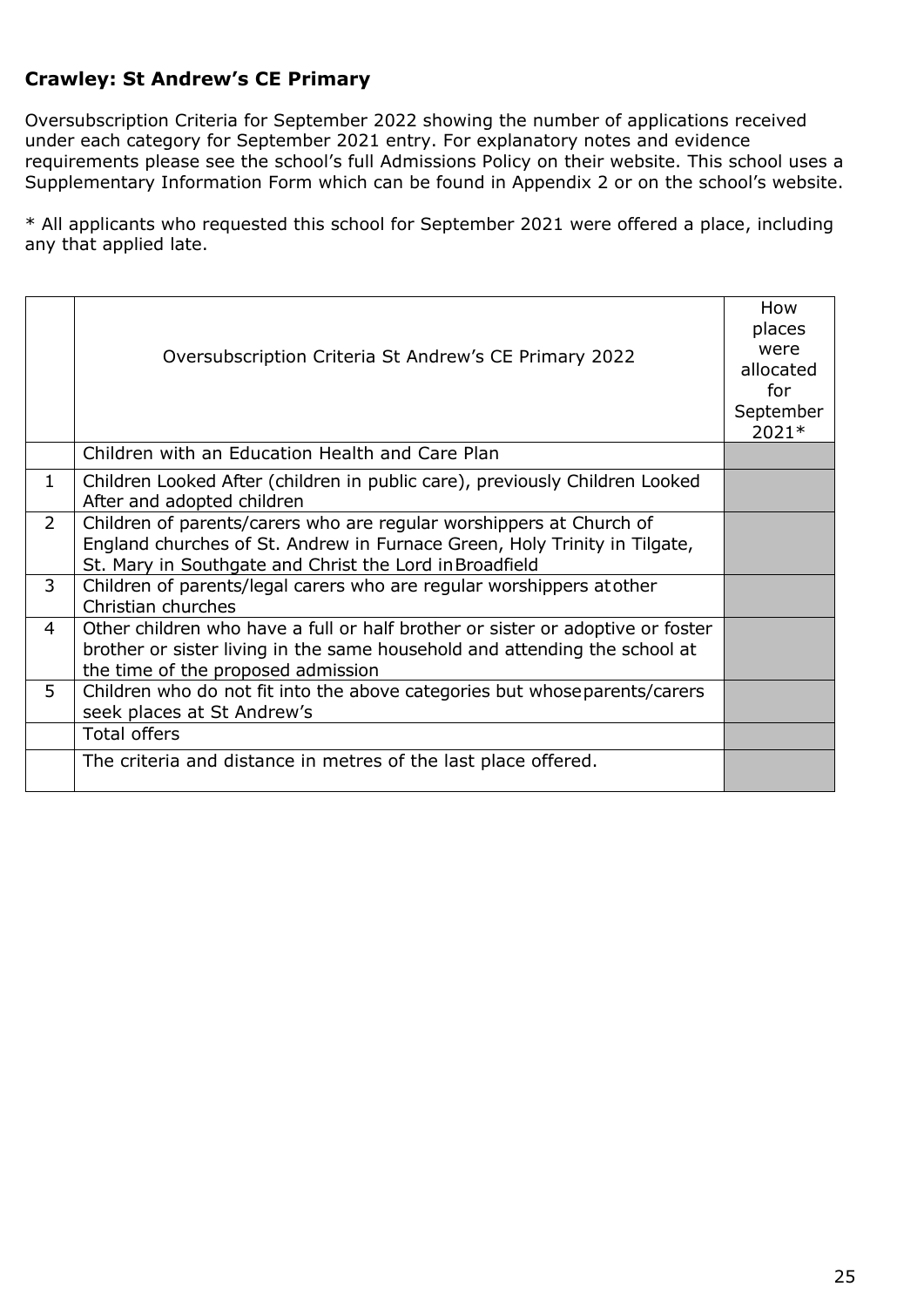#### <span id="page-25-0"></span>**Crawley: St Francis of Assisi Catholic Primary School**

Oversubscription Criteria for September 2022 showing the number of applications received under each category for September 2021 entry. For explanatory notes and evidence requirements please see the school's full Admissions Policy on their website. This school uses a Supplementary Information Form which can be found in Appendix 2 or on the school's website.

\*All applicants who requested this school for September 2021 were offered a place and one child whose preferences for other schools couldn't be offered where this was either their catchment school or nearest with a place available.

|                | Oversubscription Criteria<br>St Francis of Assisi Catholic Primary School 2022                                                                                                 | How<br>places<br>were<br>allocated<br>for<br>September<br>2021* |
|----------------|--------------------------------------------------------------------------------------------------------------------------------------------------------------------------------|-----------------------------------------------------------------|
|                | Children with an Education Health and Care Plan                                                                                                                                |                                                                 |
| $\mathbf{1}$   | Catholic looked after children or previously looked after children                                                                                                             |                                                                 |
| $\overline{2}$ | Catholic children with a brother or sister at the school at the time of<br>admission, resident in the parishes of Crawley, Worth with West Hoathly<br>or Horley                |                                                                 |
| 3              | Catholic children with a brother or sister at the school at the time of<br>admission, who are not resident in the parishes of Crawley, Worth with<br>West Hoathly or Horley    |                                                                 |
| $\overline{4}$ | Catholic children without a brother or sister at the school at the time of<br>admission, resident in the parishes of Crawley, Worth with West Hoathly<br>or Horley             |                                                                 |
| 5              | Catholic children without a brother or sister at the school at the time of<br>admission, who are not resident in the parishes of Crawley, Worth with<br>West Hoathly or Horley |                                                                 |
| 6              | Other looked after children or previously looked after children                                                                                                                |                                                                 |
| $\overline{7}$ | Catechumens, Candidates for Reception into the Church and children<br>who are members of an Orthodox Church                                                                    |                                                                 |
| 8              | Other children with a brother or sister at the school at the time of<br>admission                                                                                              |                                                                 |
| 9              | Children of other Christian denominations whose membership is<br>evidenced by a minister of religion                                                                           |                                                                 |
| 10             | Children of other faiths whose membership is evidenced by a religious<br>leader                                                                                                |                                                                 |
| 11             | Any other children                                                                                                                                                             |                                                                 |
|                | In 2020 there was an additional category of 'Other Catholic children'.<br>Following a change to the criteria this category is not necessary in 2021                            |                                                                 |
|                | <b>Total offers</b>                                                                                                                                                            |                                                                 |
|                | The criteria and distance in metres of the last place offered.                                                                                                                 |                                                                 |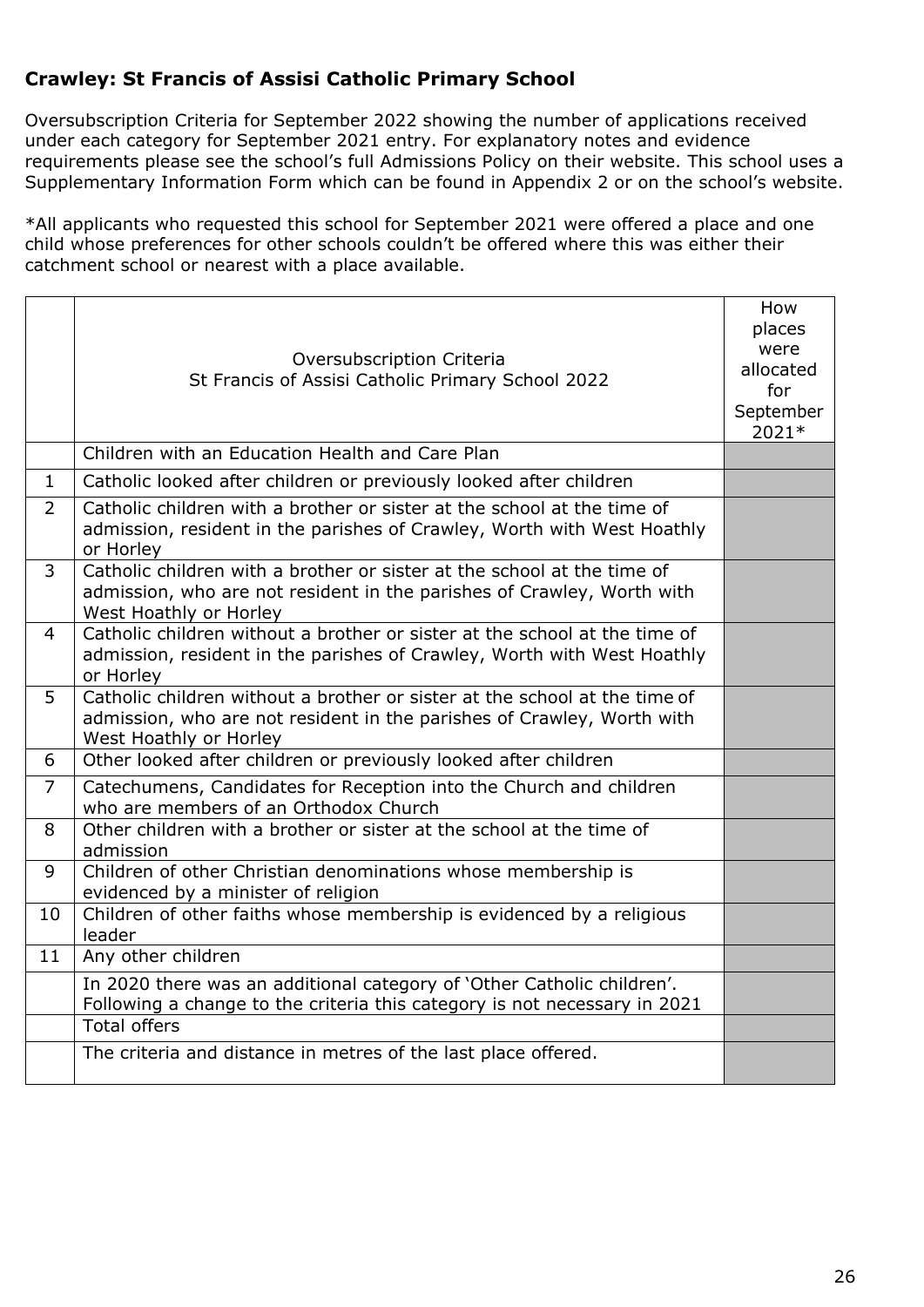#### <span id="page-26-0"></span>**Crawley: St Margaret's CE Primary**

Oversubscription Criteria for September 2022 showing the number of applications received under each category for September 2021 entry. For explanatory notes and evidence requirements please see the school's full Admissions Policy on their website. This school uses a Supplementary Information Form which can be found in Appendix 2 or on the school's website.

|                | Oversubscription Criteria St Margaret's CE Primary 2022                                                                                                                                                                                                                     | How<br>places<br>were<br>allocated<br>for<br>September<br>2021* |
|----------------|-----------------------------------------------------------------------------------------------------------------------------------------------------------------------------------------------------------------------------------------------------------------------------|-----------------------------------------------------------------|
|                | Children with an Education Health and Care Plan                                                                                                                                                                                                                             |                                                                 |
| $\mathbf{1}$   | When the child is in public care or is considered to be a "Looked After"<br>child                                                                                                                                                                                           |                                                                 |
| $\overline{2}$ | When a senior member of the clergy has confirmed in writing that the<br>parent and child have attended a place of Christian worship at least<br>twice a month throughout the previous 12 months                                                                             |                                                                 |
| $\mathbf{3}$   | When the parent and child are not regular attendees at a Christian place<br>of worship but an older brother or sister attends the School at the time<br>of admission                                                                                                        |                                                                 |
| 4              | When there are any discernible educational, social or medical reasons<br>why the child should attend the school in preference to others;<br>documentary evidence will be needed from a doctor, a social worker, an<br>educational welfare officer or a similar professional |                                                                 |
| 5              | A child who is currently (at the time of application) attending St.<br>Margaret's Church of England Primary School Nursery                                                                                                                                                  |                                                                 |
| 6              | Other                                                                                                                                                                                                                                                                       |                                                                 |
|                | <b>Total offers</b>                                                                                                                                                                                                                                                         |                                                                 |
|                | The criteria and distance in metres of the last place offered.                                                                                                                                                                                                              |                                                                 |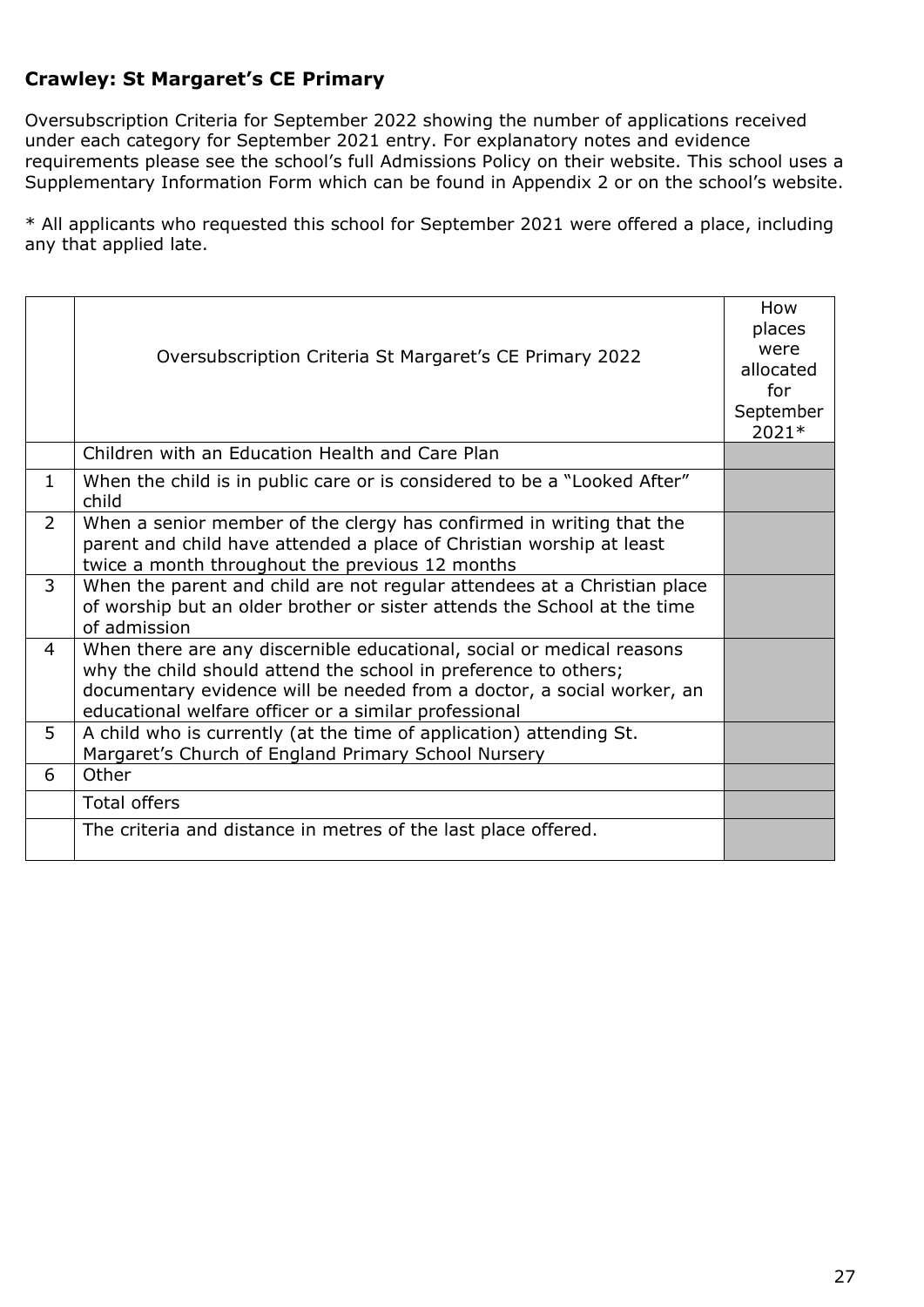#### <span id="page-27-0"></span>**Crawley: Waterfield Primary**

Oversubscription Criteria for September 2022 showing the number of applications received under each category for September 2021 entry. For explanatory notes and evidence requirements please see the school's full Admissions Policy on their website.

|                | Oversubscription Criteria Waterfield Primary 2022                                                                                       | How<br>places<br>were<br>allocated<br>for<br>September<br>2021* |
|----------------|-----------------------------------------------------------------------------------------------------------------------------------------|-----------------------------------------------------------------|
|                | Children with an Education Health and Care Plan                                                                                         |                                                                 |
| $\mathbf{1}$   | Looked After Children (children in public care) and previously looked<br>after children                                                 |                                                                 |
| $\overline{2}$ | Children who need a place at the school on exceptional and compelling<br>social, psychological or medical grounds                       |                                                                 |
| 3              | Children who live within the catchment area with siblings already at the<br>school who will still be attending when s/he starts         |                                                                 |
| 4              | Other children who live in the catchment area                                                                                           |                                                                 |
| 5              | Children who live outside the catchment area with brothers already<br>attending the school and who will still be there when s/he starts |                                                                 |
| 6              | Other children who live outside the catchment area                                                                                      |                                                                 |
|                | Total offers                                                                                                                            |                                                                 |
|                | The criteria and distance in metres of the last place offered.                                                                          |                                                                 |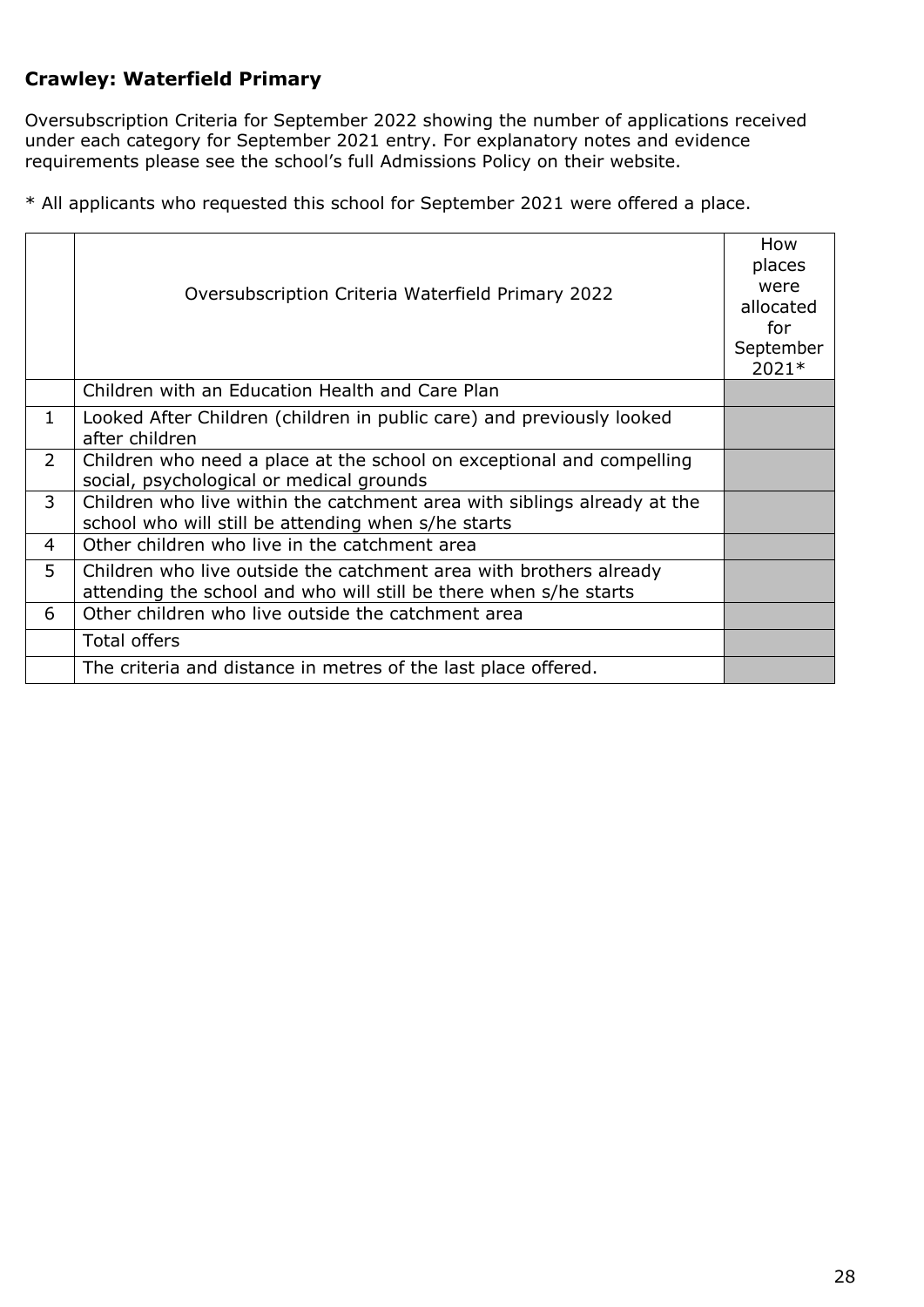### <span id="page-28-0"></span>**Cuckfield: Holy Trinity CE (Aided) Primary**

Oversubscription Criteria for September 2022 showing the number of applications received under each category for September 2021 entry. For explanatory notes and evidence requirements please see the school's full Admissions Policy on their website. This school uses a Supplementary Information Form which can be found in Appendix 2 or on the school's website.

|                | Oversubscription Criteria Holy Trinity CE (Aided) Primary 2022<br>Children with an Education Health and Care Plan                                                                                                                                                                                                     | How<br>places<br>were<br>allocated<br>for<br>September<br>2021* |
|----------------|-----------------------------------------------------------------------------------------------------------------------------------------------------------------------------------------------------------------------------------------------------------------------------------------------------------------------|-----------------------------------------------------------------|
| $\mathbf{1}$   |                                                                                                                                                                                                                                                                                                                       |                                                                 |
|                | Looked after children and previously looked after children                                                                                                                                                                                                                                                            |                                                                 |
| $\overline{2}$ | Children who live within the WSCC agreed boundary of the catchment<br>area of Holy Trinity School, Cuckfield, whose parent worships at Holy<br>Trinity Church, Cuckfield, at least once a month for at least 6 months in<br>the year preceding date of application                                                    |                                                                 |
| 3              | Children living within the WSCC agreed boundary of the catchment area<br>of Holy Trinity School, Cuckfield, who at the time of entry still have a<br>sibling on roll                                                                                                                                                  |                                                                 |
| $\overline{4}$ | Children who live within the WSCC agreed boundary of the catchment<br>area of Holy Trinity School, Cuckfield, whose parent worships at another<br>Christian Church at least once a month for at least 6 months preceding<br>date of application                                                                       |                                                                 |
| 5              | Children of members of staff currently employed by Holy Trinity School                                                                                                                                                                                                                                                |                                                                 |
| 6              | Children who live within the WSCC agreed boundary of the catchment<br>area of Holy Trinity School, Cuckfield                                                                                                                                                                                                          |                                                                 |
| $\overline{7}$ | Children who live outside the WSCC agreed boundary of the catchment<br>area of Holy Trinity School, Cuckfield, who at the time of entry still have<br>a sibling on roll, and whose parent worships at Holy Trinity Church,<br>Cuckfield, at least once a month for at least 6 months preceding date of<br>application |                                                                 |
| 8              | Children who live outside the WSCC agreed boundary of the catchment<br>area of Holy Trinity School, Cuckfield, who at the time of entry still have<br>a sibling on roll                                                                                                                                               |                                                                 |
| 9              | Children who live outside the WSCC agreed boundary of the catchment<br>area of Holy Trinity School, Cuckfield, and whose parent worships at Holy<br>Trinity Church, Cuckfield, at least once a month for at least 6 months<br>preceding date of application                                                           |                                                                 |
| 10             | Children who live outside the WSCC agreed boundary of the catchment<br>area of Holy Trinity School, Cuckfield, whose parent worships at another<br>Christian Church(es) at least once a month for at least 6 months<br>preceding date of application                                                                  |                                                                 |
| 11             | Other children                                                                                                                                                                                                                                                                                                        |                                                                 |
|                | <b>Total offers</b>                                                                                                                                                                                                                                                                                                   |                                                                 |
|                | The criteria and distance in metres of the last place offered.                                                                                                                                                                                                                                                        |                                                                 |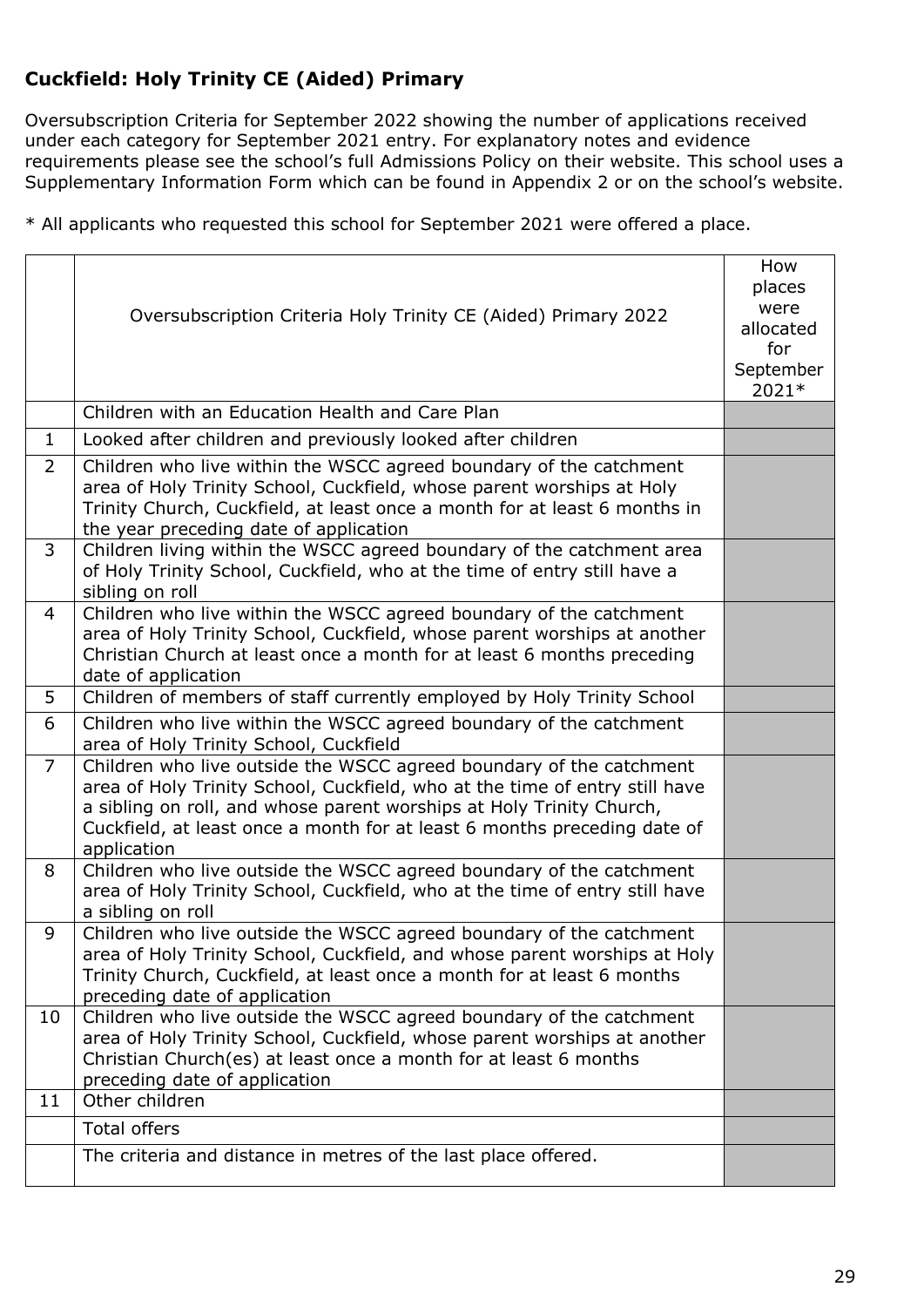#### <span id="page-29-0"></span>**East Grinstead: Baldwins Hill Primary**

Oversubscription Criteria for September 2022 showing the number of applications received under each category for September 2021 entry. For explanatory notes and evidence requirements please see the school's full Admissions Policy on their website.

|                | Oversubscription Criteria Baldwins Hill Primary 2022                                                                                                                                         | How<br>places<br>were<br>allocated<br>for<br>September<br>2021* |
|----------------|----------------------------------------------------------------------------------------------------------------------------------------------------------------------------------------------|-----------------------------------------------------------------|
|                | Children with an Education Health and Care Plan                                                                                                                                              |                                                                 |
| 1              | Looked after children (children in public care), children who were<br>previously looked after who leave care under a special quardianship,<br>residence, child arrangement or adoption order |                                                                 |
| $\overline{2}$ | Children who need a place at the school on exceptional and compelling<br>social, psychological or medical grounds                                                                            |                                                                 |
| 3              | Children who live within the catchment area with siblings already at the<br>school who will still be attending when s/he starts                                                              |                                                                 |
| 4              | Other children who live in the catchment area                                                                                                                                                |                                                                 |
| 5              | Children who live outside the catchment area with brothers already<br>attending the school and who will still be there when s/he starts                                                      |                                                                 |
| 6              | Other children who live outside the catchment area                                                                                                                                           |                                                                 |
|                | <b>Total offers</b>                                                                                                                                                                          |                                                                 |
|                | The criteria and distance in metres of the last place offered.                                                                                                                               |                                                                 |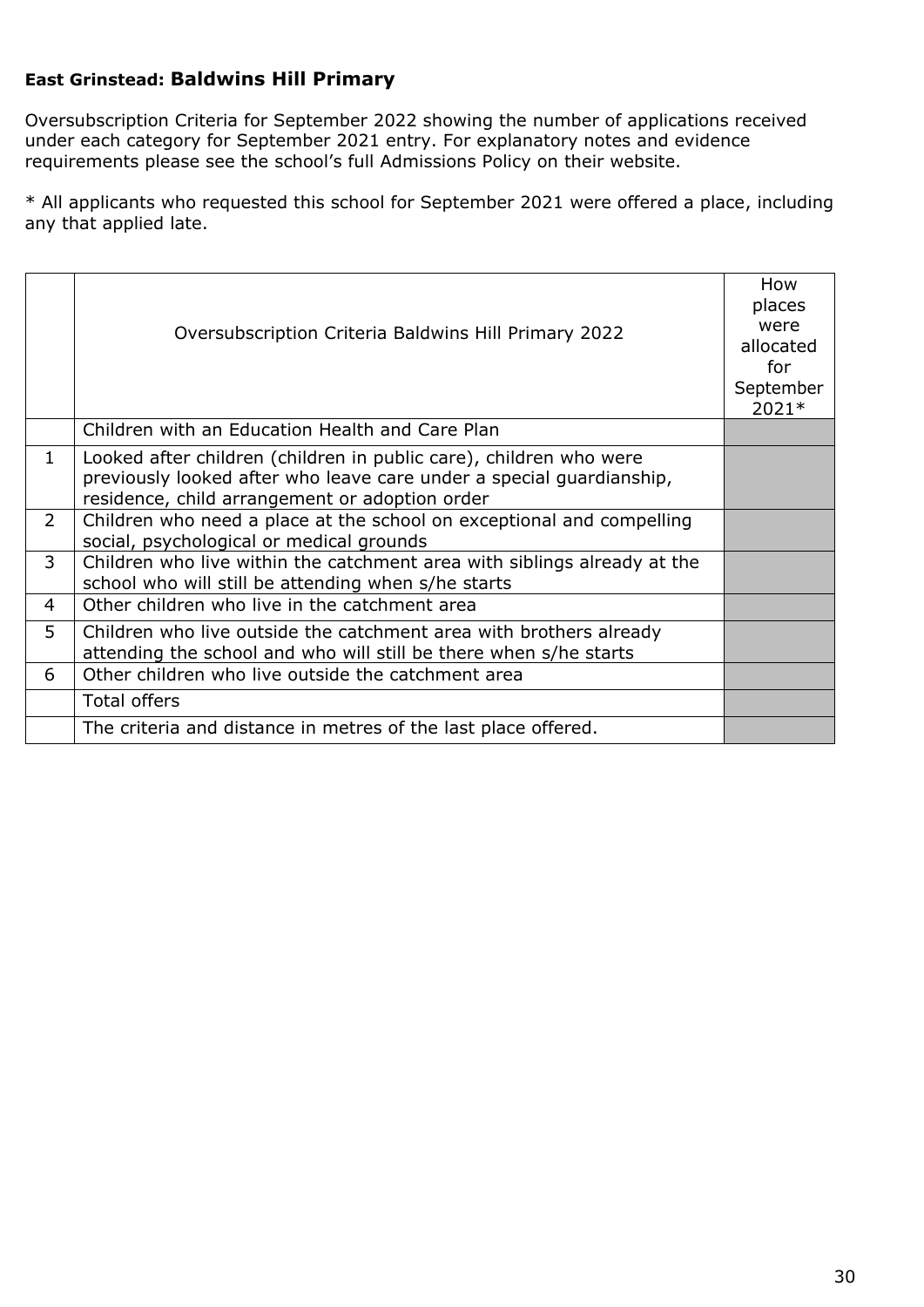#### <span id="page-30-0"></span>**East Grinstead: Blackwell Primary School**

Oversubscription Criteria for September 2022 showing the number of applications received under each category for September 2021 entry. For explanatory notes and evidence requirements please see the school's full Admissions Policy on their website.

|                | Oversubscription Criteria Blackwell Primary 2022                                                                                                                                             | How<br>places<br>were<br>allocated<br>for<br>September<br>2021* |
|----------------|----------------------------------------------------------------------------------------------------------------------------------------------------------------------------------------------|-----------------------------------------------------------------|
|                | Children with an Education Health and Care Plan                                                                                                                                              |                                                                 |
| $\mathbf{1}$   | Looked after children (children in public care), children who were<br>previously looked after who leave care under a special quardianship,<br>residence, child arrangement or adoption order |                                                                 |
| $\overline{2}$ | Children who need a place at the school on exceptional and compelling<br>social, psychological or medical grounds                                                                            |                                                                 |
| 3              | Children who live within the catchment area with siblings already at the<br>school who will still be attending when s/he starts                                                              |                                                                 |
| 4              | Other children who live in the catchment area                                                                                                                                                |                                                                 |
| 5              | Children who live outside the catchment area with brothers already<br>attending the school and who will still be there when s/he starts                                                      |                                                                 |
| 6              | Other children who live outside the catchment area                                                                                                                                           |                                                                 |
|                | Total offers                                                                                                                                                                                 |                                                                 |
|                | The criteria and distance in metres of the last place offered.                                                                                                                               |                                                                 |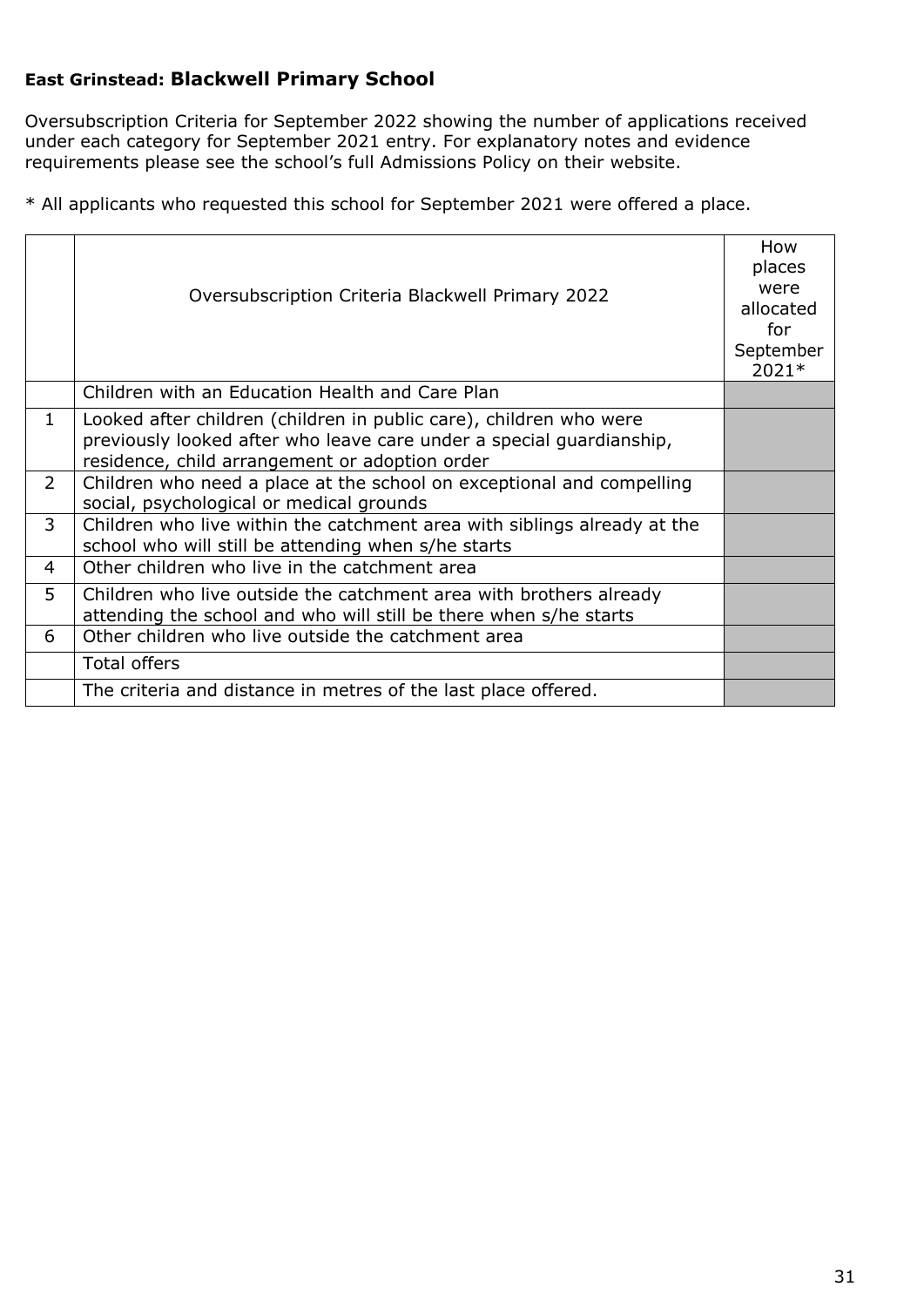### <span id="page-31-0"></span>**East Grinstead: Halsford Park Primary**

Oversubscription Criteria for September 2022 showing the number of applications received under each category for September 2021 entry. For explanatory notes and evidence requirements please see the school's full Admissions Policy on their website.

|                | Oversubscription Criteria Halsford Park Primary 2022                                                                                                                                         | How<br>places<br>were<br>allocated<br>for<br>September<br>2021* |
|----------------|----------------------------------------------------------------------------------------------------------------------------------------------------------------------------------------------|-----------------------------------------------------------------|
|                | Children with an Education Health and Care Plan                                                                                                                                              |                                                                 |
| $\mathbf{1}$   | Looked after children (children in public care), children who were<br>previously looked after who leave care under a special guardianship,<br>residence, child arrangement or adoption order |                                                                 |
| $\overline{2}$ | Children who need a place at the school on exceptional and compelling<br>social, psychological or medical grounds                                                                            |                                                                 |
| 3              | Children who live within the catchment area with siblings already at the<br>school who will still be attending when s/he starts                                                              |                                                                 |
| 4              | Other children who live in the catchment area                                                                                                                                                |                                                                 |
| 5              | Children who live outside the catchment area with brothers already<br>attending the school and who will still be there when s/he starts                                                      |                                                                 |
| 6              | Other children who live outside the catchment area                                                                                                                                           |                                                                 |
|                | <b>Total offers</b>                                                                                                                                                                          |                                                                 |
|                | The criteria and distance in metres of the last place offered.                                                                                                                               |                                                                 |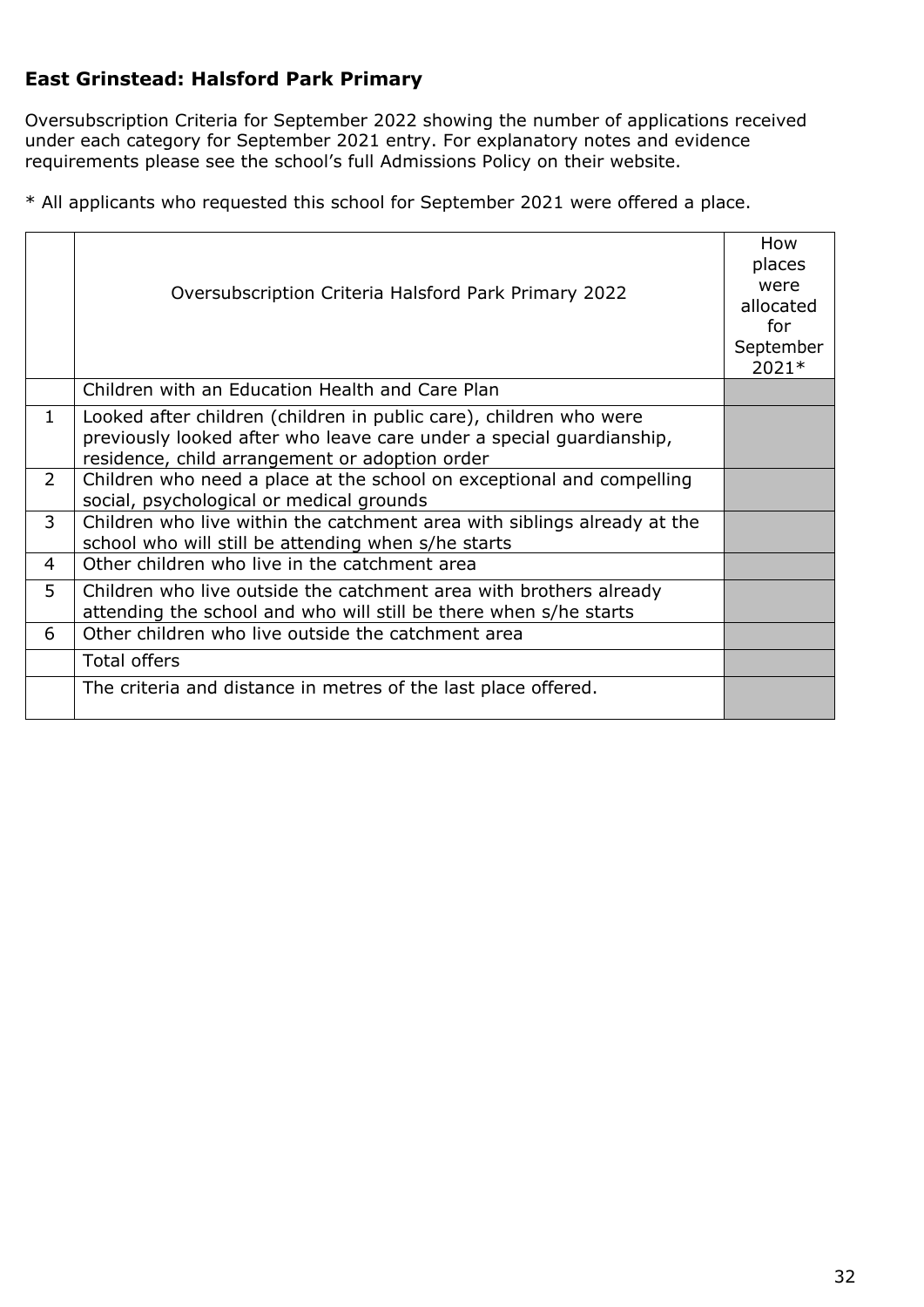### <span id="page-32-0"></span>**East Grinstead: St Mary's CE Primary**

Oversubscription Criteria for September 2022 showing the number of applications received under each category for September 2021 entry. For explanatory notes and evidence requirements please see the school's full Admissions Policy on their website. This school uses a Supplementary Information Form which can be found in Appendix 2 or on the school's website.

|                | Oversubscription Criteria St Mary's CE Primary 2022                                                                                                                                                                                                                | How<br>places<br>were<br>allocated<br>for<br>September<br>2021* |
|----------------|--------------------------------------------------------------------------------------------------------------------------------------------------------------------------------------------------------------------------------------------------------------------|-----------------------------------------------------------------|
|                | Children with an Education Health and Care Plan                                                                                                                                                                                                                    |                                                                 |
|                | Foundation places                                                                                                                                                                                                                                                  |                                                                 |
| $\mathbf{1}$   | Current or previous 'Looked After Children' (which means children in the<br>care of the Local Authority)                                                                                                                                                           |                                                                 |
| $\overline{2}$ | Children with a sibling who will be attending St. Mary's School on the<br>date of admission                                                                                                                                                                        |                                                                 |
| $\overline{3}$ | Children whose parent(s) is/are regular member(s) of the congregation<br>at the Parish Church of St Mary's                                                                                                                                                         |                                                                 |
| $\overline{4}$ | Children whose parent(s) is/are regular members of the congregations of<br>the churches in the parish of St Swithun's                                                                                                                                              |                                                                 |
| 5              | Children whose parent(s) is/are regular members of the congregations of<br>the churches in the parish of St Swithun's                                                                                                                                              |                                                                 |
|                | Community places                                                                                                                                                                                                                                                   |                                                                 |
| $\mathbf{1}$   | Children living in the parishes of St Mary's and St Swithun's East<br>Grinstead whose parent(s) desire a place for their child within a Church<br>school and who will accept and positively uphold the Christian character<br>and ethos of the school              |                                                                 |
| $\overline{2}$ | Children living beyond the parish boundaries of St Mary's and St<br>Swithun's East Grinstead whose parent(s) desire a place for their child<br>within a Church School and who will accept and positively uphold the<br>Christian character and ethos of the school |                                                                 |
|                | <b>Total offers</b>                                                                                                                                                                                                                                                |                                                                 |
|                | The criteria and distance in metres of the last place offered.                                                                                                                                                                                                     |                                                                 |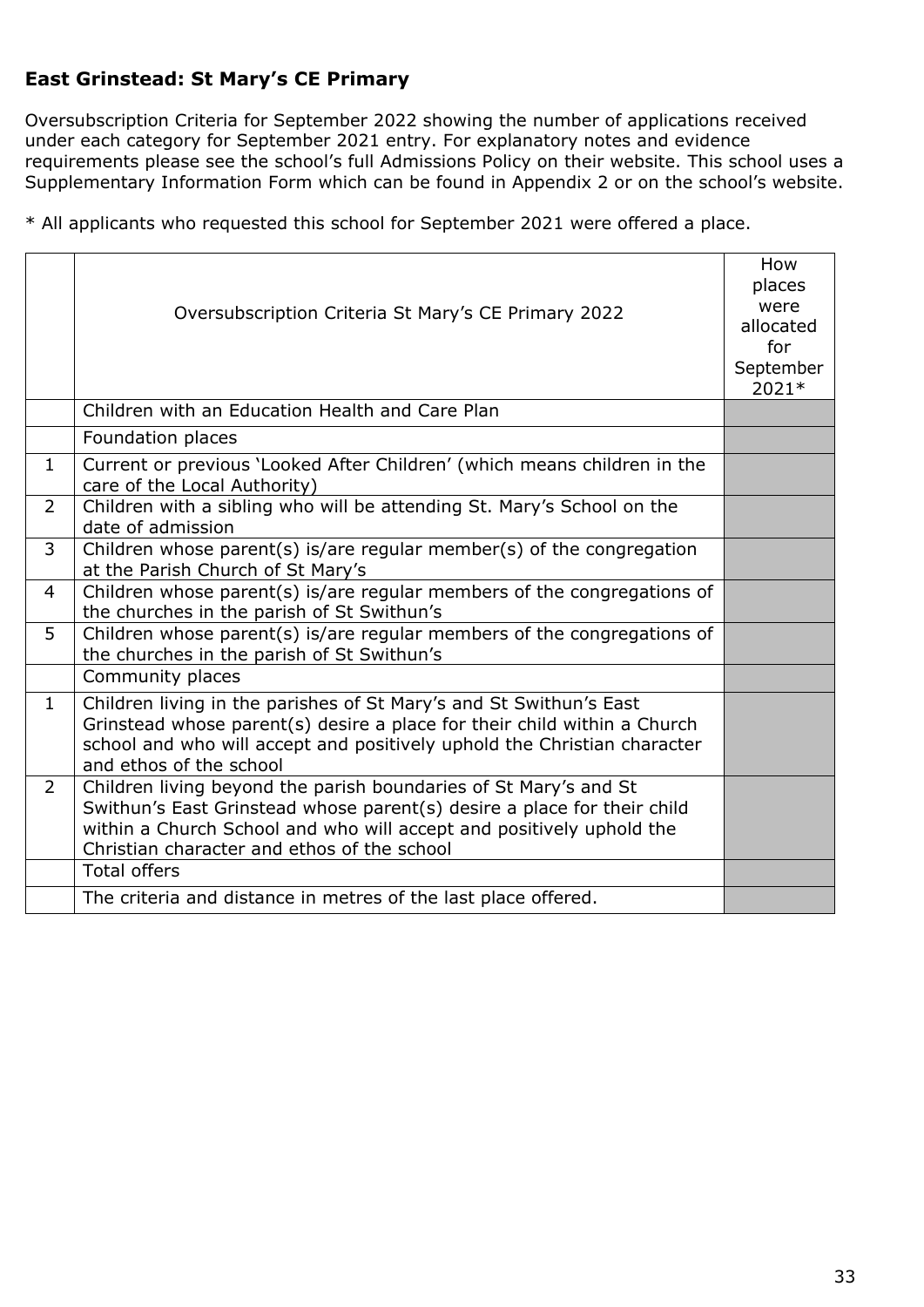### <span id="page-33-0"></span>**East Grinstead: St Peter's Catholic Primary**

Oversubscription Criteria for September 2022 showing the number of applications received under each category for September 2021 entry. For explanatory notes and evidence requirements please see the school's full Admissions Policy on their website. This school uses a Supplementary Information Form which can be found in Appendix 2 or on the school's website.

|                | Oversubscription Criteria St Peter's Catholic Primary 2022                                                                                                   | How<br>places<br>were<br>allocated<br>for<br>September<br>2021 |
|----------------|--------------------------------------------------------------------------------------------------------------------------------------------------------------|----------------------------------------------------------------|
|                | Children with an Education Health and Care Plan                                                                                                              | $\Omega$                                                       |
| $\mathbf{1}$   | Catholic looked after children or previously looked after children                                                                                           | $\mathbf{1}$                                                   |
| $\overline{2}$ | Catholic children with a brother or sister at the school at the time of<br>admission, resident in the Parish of East Grinstead & Lingfield                   | 12                                                             |
| 3              | Catholic children with a brother or sister at the school at the time of<br>admission, who are not resident in the Parish of East Grinstead &<br>Lingfield    | $\Omega$                                                       |
| 4              | Catholic children without a brother or sister at the school at the time of<br>admission, resident in the Parish of East Grinstead & Lingfield                | 5                                                              |
| 5              | Catholic children without a brother or sister at the school at the time of<br>admission, who are not resident in the Parish of East Grinstead &<br>Lingfield | $\overline{2}$                                                 |
| 6              | Other looked after children or previously looked after children                                                                                              | $\mathbf{0}$                                                   |
| $\overline{7}$ | Catechumens, Candidates for Reception into the Church and children<br>who are members of an Orthodox Church                                                  | $\mathbf{1}$                                                   |
| 8              | Other children with a brother or sister at the school at the time of<br>admission                                                                            | 9                                                              |
| 9              | Children of other Christian denominations whose membership is<br>evidenced by a minister of religion                                                         | $\mathbf{0}$                                                   |
| 10             | Children of other faiths whose membership is evidenced by a religious<br>leader                                                                              | $\Omega$                                                       |
| 11             | Any other children                                                                                                                                           | $\mathbf{0}$                                                   |
|                | <b>Total offers</b>                                                                                                                                          | 30                                                             |
|                | The criteria and distance in metres of the last place offered.                                                                                               | 8<br>1471.51                                                   |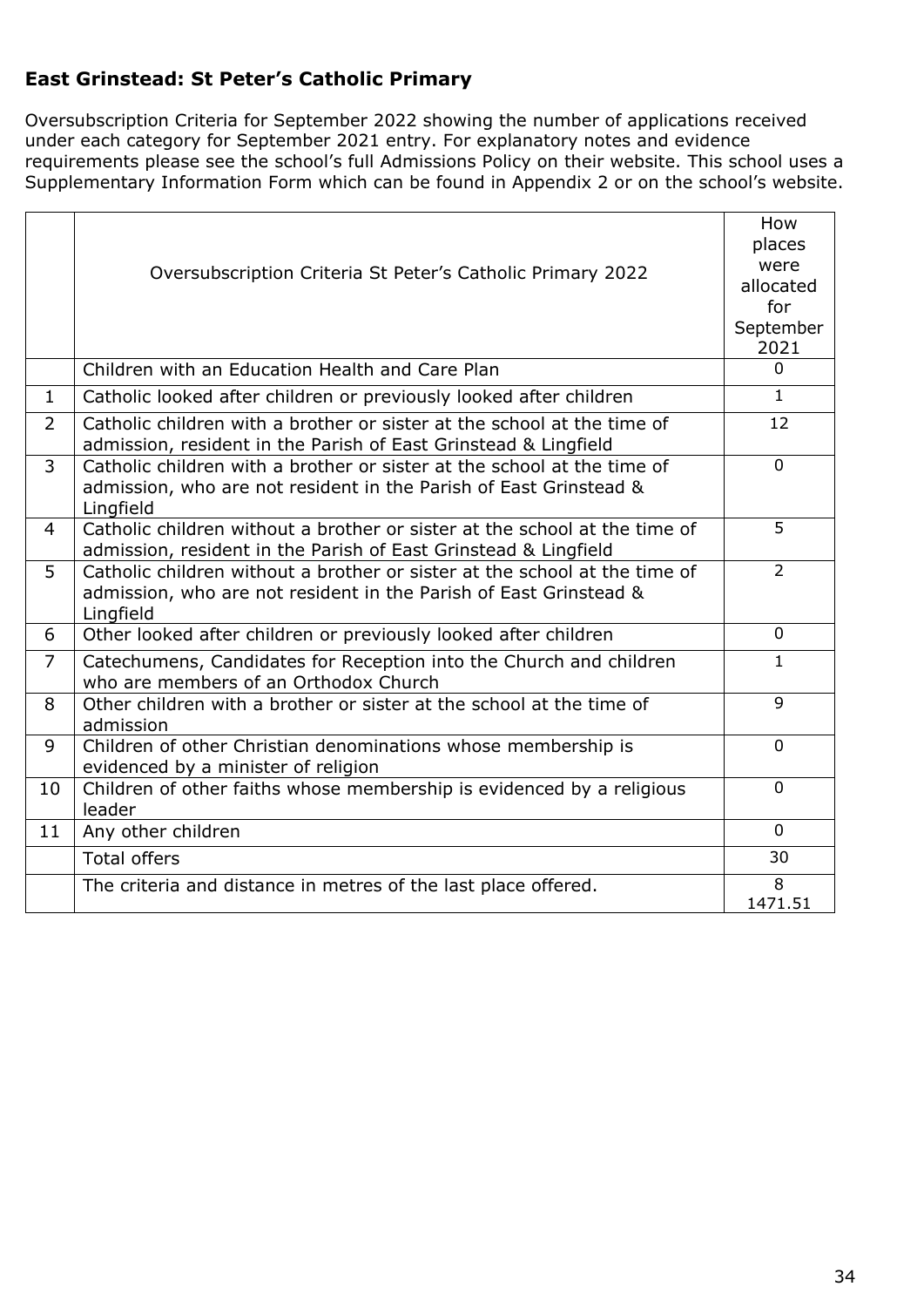### <span id="page-34-0"></span>**Haywards Heath: Bolnore Village Primary**

Oversubscription Criteria for September 2022 showing the number of applications received under each category for September 2021 entry. For explanatory notes and evidence requirements please see the school's full Admissions Policy on their website.

|                | Oversubscription Criteria Bolnore Village Primary 2022                                                                                                                                                                                                 | How<br>places<br>were<br>allocated<br>for<br>September<br>2021 |
|----------------|--------------------------------------------------------------------------------------------------------------------------------------------------------------------------------------------------------------------------------------------------------|----------------------------------------------------------------|
|                | Children with an Education Health and Care Plan                                                                                                                                                                                                        | 0                                                              |
| $\mathbf{1}$   | Looked after children (children in public care) and previously looked after<br>children - that is children who were looked after but ceased to be<br>because they were adopted or became subject to a residence order or<br>special guardianship order | $\Omega$                                                       |
| $\overline{2}$ | Children who need a place at the School on exceptional and compelling<br>social, psychological or medical grounds                                                                                                                                      | $\overline{2}$                                                 |
| 3              | Children who live within the catchment area, defined by the Catchment<br>Map, with brothers or sisters already at the School and who will still be<br>there when the child starts                                                                      | 19                                                             |
| 4              | Other children who live in the catchment area, defined by the Catchment<br>Map                                                                                                                                                                         | 25                                                             |
| 5              | Children who live outside the catchment area with brothers or sisters<br>already at the School who will still be there when the child starts                                                                                                           | 6                                                              |
| 6              | Other children who live outside the catchment area                                                                                                                                                                                                     | 9                                                              |
|                | <b>Total offers</b>                                                                                                                                                                                                                                    | 61<br>(Last place<br>offered was to<br>a twin)                 |
|                | The criteria and distance in metres of the last place offered.                                                                                                                                                                                         | 6<br>678.61                                                    |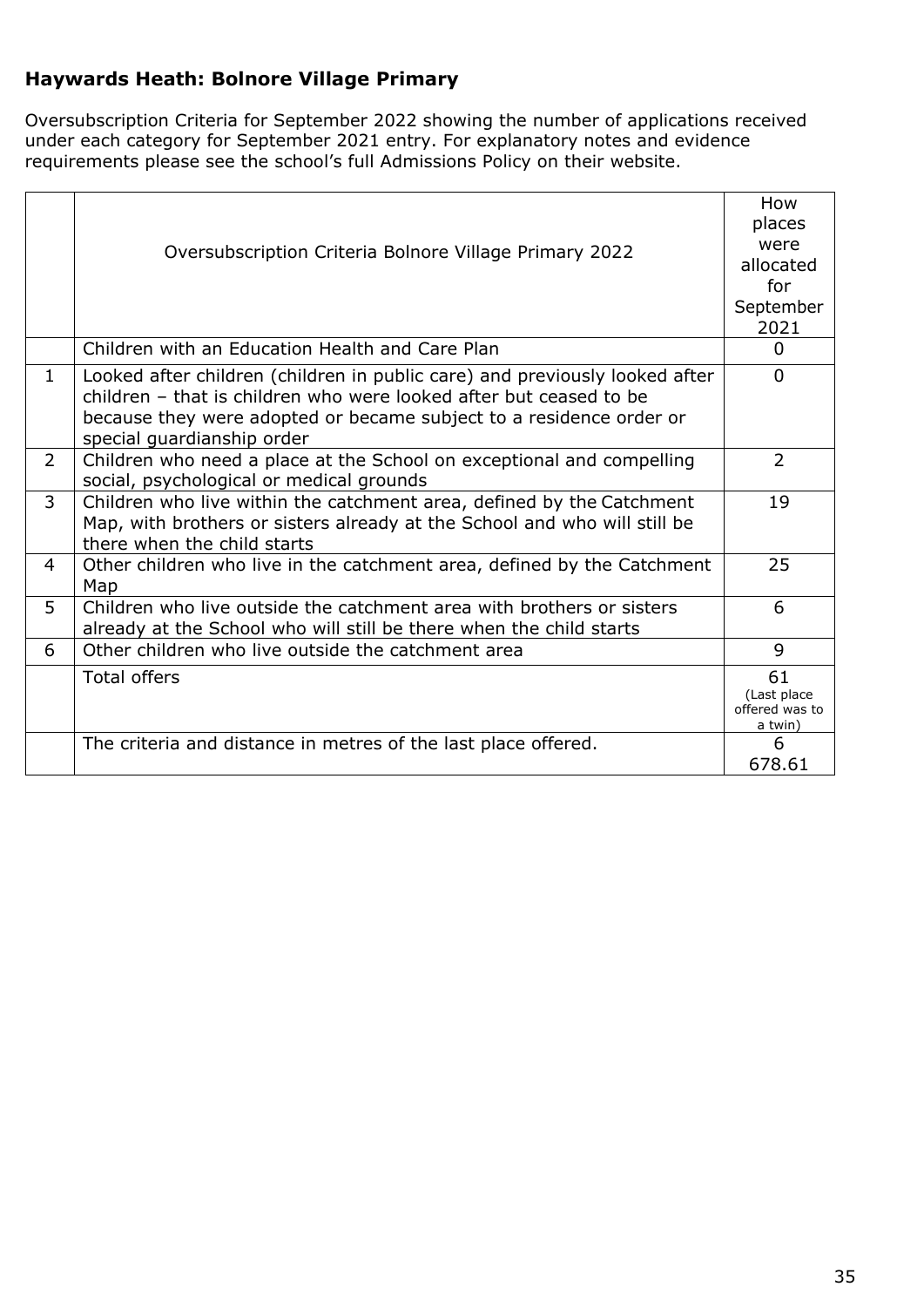### <span id="page-35-0"></span>**Haywards Heath: Harlands Primary School**

Oversubscription Criteria for September 2022 showing the number of applications received under each category for September 2021 entry. For explanatory notes and evidence requirements please see the school's full Admissions Policy on their website.

|                | Oversubscription Criteria Harlands Primary 2022                                                                                                                                                                                                                                                                           | How<br>places<br>were<br>allocated<br>for<br>September<br>2021 |
|----------------|---------------------------------------------------------------------------------------------------------------------------------------------------------------------------------------------------------------------------------------------------------------------------------------------------------------------------|----------------------------------------------------------------|
|                | Children with an Education Health and Care Plan                                                                                                                                                                                                                                                                           | $\Omega$                                                       |
| $\mathbf{1}$   | Looked after children (children in public care); and previously looked<br>after Children                                                                                                                                                                                                                                  | $\Omega$                                                       |
| $\overline{2}$ | Children who need a place at the school on exceptional and compelling<br>social, psychological or medical grounds                                                                                                                                                                                                         | $\mathbf{0}$                                                   |
| $\overline{3}$ | Children who live within the catchment area for Harlands Primary School<br>with brothers or sisters already at the school and who will still be there<br>when the child starts                                                                                                                                            | 26                                                             |
| 4              | Other children who live in the catchment area for Harlands Primary<br>School                                                                                                                                                                                                                                              | 33                                                             |
| 5              | Children of staff at the school: a. Where the member of staff has been<br>employed at the school for two or more years at the time at which the<br>application for the admission to the school is made, and/or b. The<br>member of staff is recruited to fill a vacant post for which there is a<br>demonstrable shortage | $\Omega$                                                       |
| 6              | Children who live outside the catchment area for Harlands Primary<br>School with brothers or sisters already at the school and who will still be<br>there when the child starts                                                                                                                                           | 1                                                              |
| $\overline{7}$ | Other children who live outside the catchment area for Harlands Primary<br>School                                                                                                                                                                                                                                         | $\Omega$                                                       |
|                | <b>Total offers</b>                                                                                                                                                                                                                                                                                                       | 60                                                             |
|                | The criteria and distance in metres of the last place offered.                                                                                                                                                                                                                                                            | 6<br>736.53                                                    |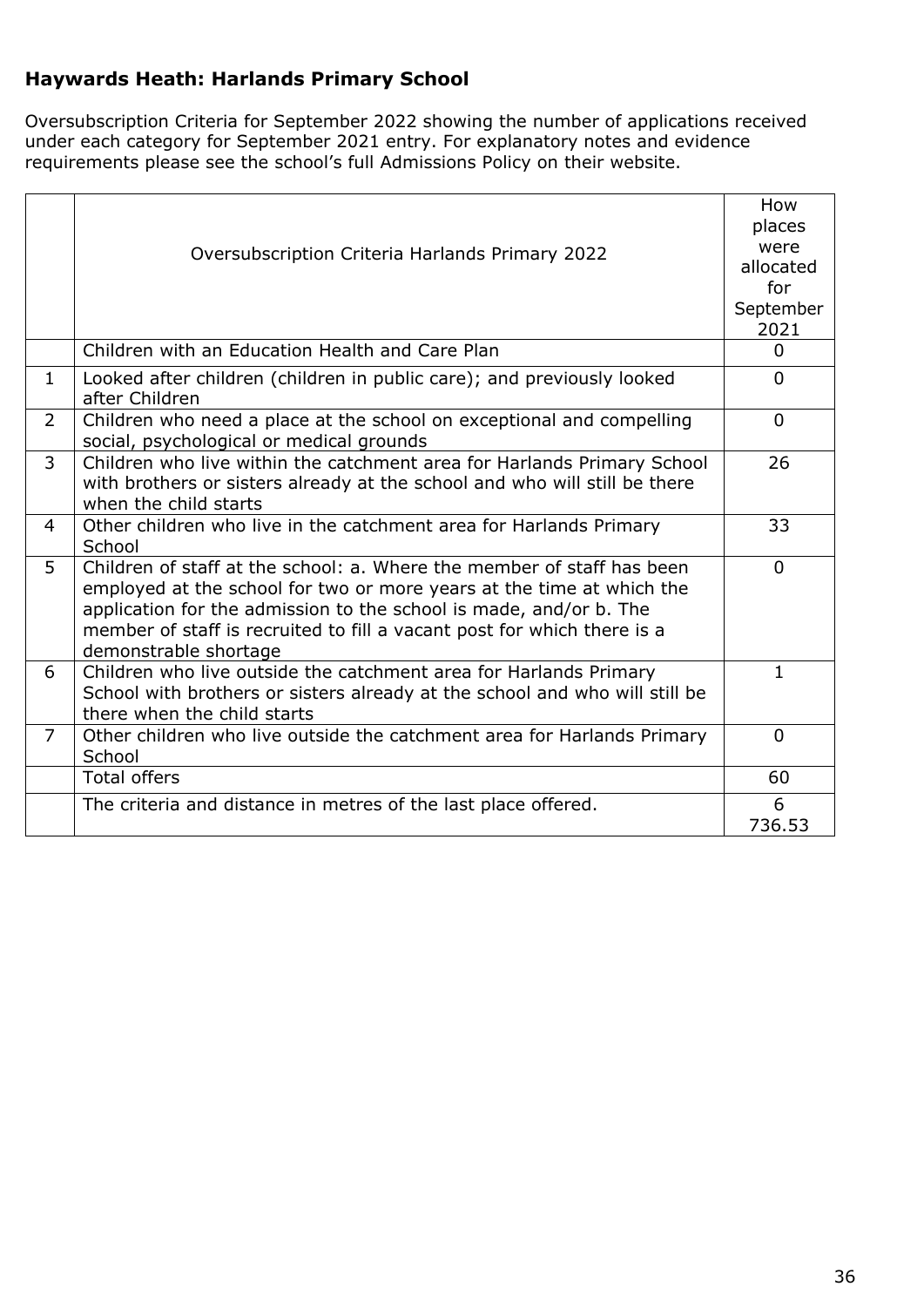#### <span id="page-36-0"></span>**Haywards Heath: Northlands Wood Primary Academy**

Oversubscription Criteria for September 2022 showing the number of applications received under each category for September 2021 entry. For explanatory notes and evidence requirements please see the school's full Admissions Policy on their website.

|                | Oversubscription Criteria Northlands Wood Primary Academy 2022                                                                                                                          | How<br>places<br>were<br>allocated<br>for<br>September<br>2021* |
|----------------|-----------------------------------------------------------------------------------------------------------------------------------------------------------------------------------------|-----------------------------------------------------------------|
|                | Children with an Education Health and Care Plan                                                                                                                                         |                                                                 |
| $\mathbf{1}$   | Children Looked After (children in public care)                                                                                                                                         |                                                                 |
| $\overline{2}$ | Children who need a place at the school on exceptional and compelling<br>social, psychological or medical grounds                                                                       |                                                                 |
| $\mathbf{3}$   | Children who live within the catchment area for Northlands Wood<br>Primary Academy with brothers or sisters already at the school and who<br>will still be there when the child starts  |                                                                 |
| 4              | Other children who live in the catchment area for Northlands Wood<br>Primary Academy                                                                                                    |                                                                 |
| 5              | Children who live outside the catchment area for Northlands Wood<br>Primary Academy with brothers or sisters already at the school and who<br>will still be there when the child starts |                                                                 |
| 6              | Other children who live outside the catchment area for Northlands Wood<br>Primary Academy                                                                                               |                                                                 |
|                | <b>Total offers</b>                                                                                                                                                                     |                                                                 |
|                | The criteria and distance in metres of the last place offered.                                                                                                                          |                                                                 |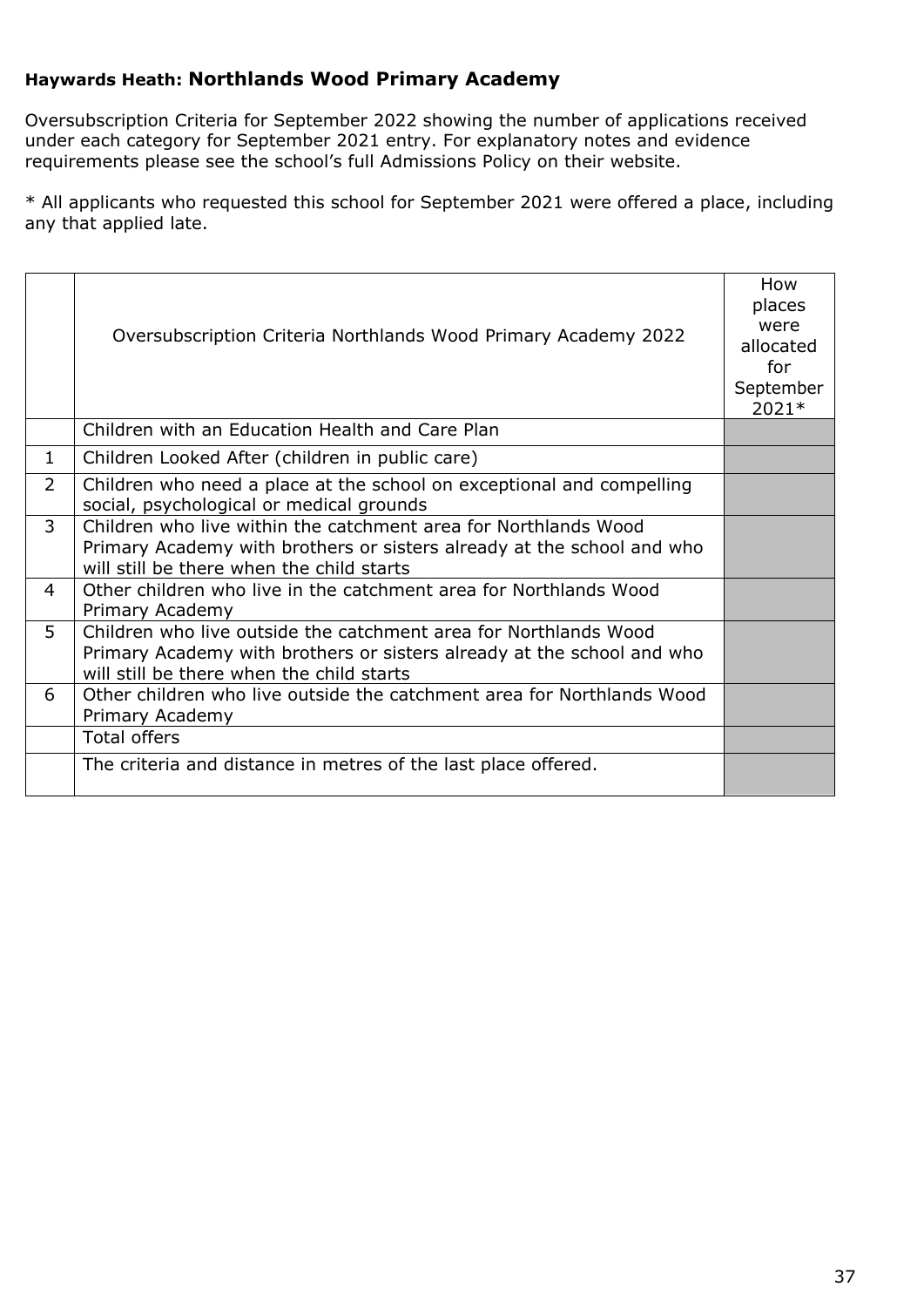#### <span id="page-37-0"></span>**Haywards Heath: St Joseph's Catholic Primary School**

Oversubscription Criteria for September 2022 showing the number of applications received under each category for September 2021 entry. For explanatory notes and evidence requirements please see the school's full Admissions Policy on their website. This school uses a Supplementary Information Form which can be found in Appendix 2 or on the school's website.

|                | Oversubscription Criteria St Joseph's Catholic Primary 2022                                                                                                             | How<br>places<br>were<br>allocated<br>for<br>September<br>2021* |
|----------------|-------------------------------------------------------------------------------------------------------------------------------------------------------------------------|-----------------------------------------------------------------|
|                | Children with an Education Health and Care Plan                                                                                                                         |                                                                 |
| $\mathbf{1}$   | Catholic looked after children or previously looked after children                                                                                                      |                                                                 |
| $\overline{2}$ | Catholic children with a brother or sister at the school at the time of<br>admission, resident in the parish of Haywards Heath parish                                   |                                                                 |
| 3              | Catholic children with a brother or sister at the school at the time of<br>admission, who are not resident in the parish of Haywards Heath parish                       |                                                                 |
| $\overline{4}$ | Catholic children without a brother or sister at the school at the time of<br>admission, resident in the parish of Haywards Heath parish                                |                                                                 |
| 5              | Catholic children without a brother or sister at the school at the time of<br>admission, who are not resident in the parish of Haywards Heath parish                    |                                                                 |
| 6              | Other Catholic children                                                                                                                                                 |                                                                 |
| $\overline{7}$ | Other looked after children or previously looked after children                                                                                                         |                                                                 |
| 8              | Catechumens, Candidates for Reception into the Church and children<br>who are members of an Orthodox Church                                                             |                                                                 |
| 9              | Children of other Christian denominations with a brother or sister at the<br>school at the time of admission whose membership is evidenced by a<br>minister of religion |                                                                 |
| 10             | Children of other faiths with a brother or sister at the school at the time<br>of admission whose membership is evidenced by a minister of religion                     |                                                                 |
| 11             | Other children with a brother or sister at the school at the time of<br>admission                                                                                       |                                                                 |
| 12             | Children of other Christian denominations whose membership is<br>evidenced by a minister of religion                                                                    |                                                                 |
| 13             | Children of other faiths whose membership is evidenced by a religious<br>leader                                                                                         |                                                                 |
| 14             | Any other children                                                                                                                                                      |                                                                 |
|                | <b>Total offers</b>                                                                                                                                                     |                                                                 |
|                | The criteria and distance in metres of the last place offered.                                                                                                          |                                                                 |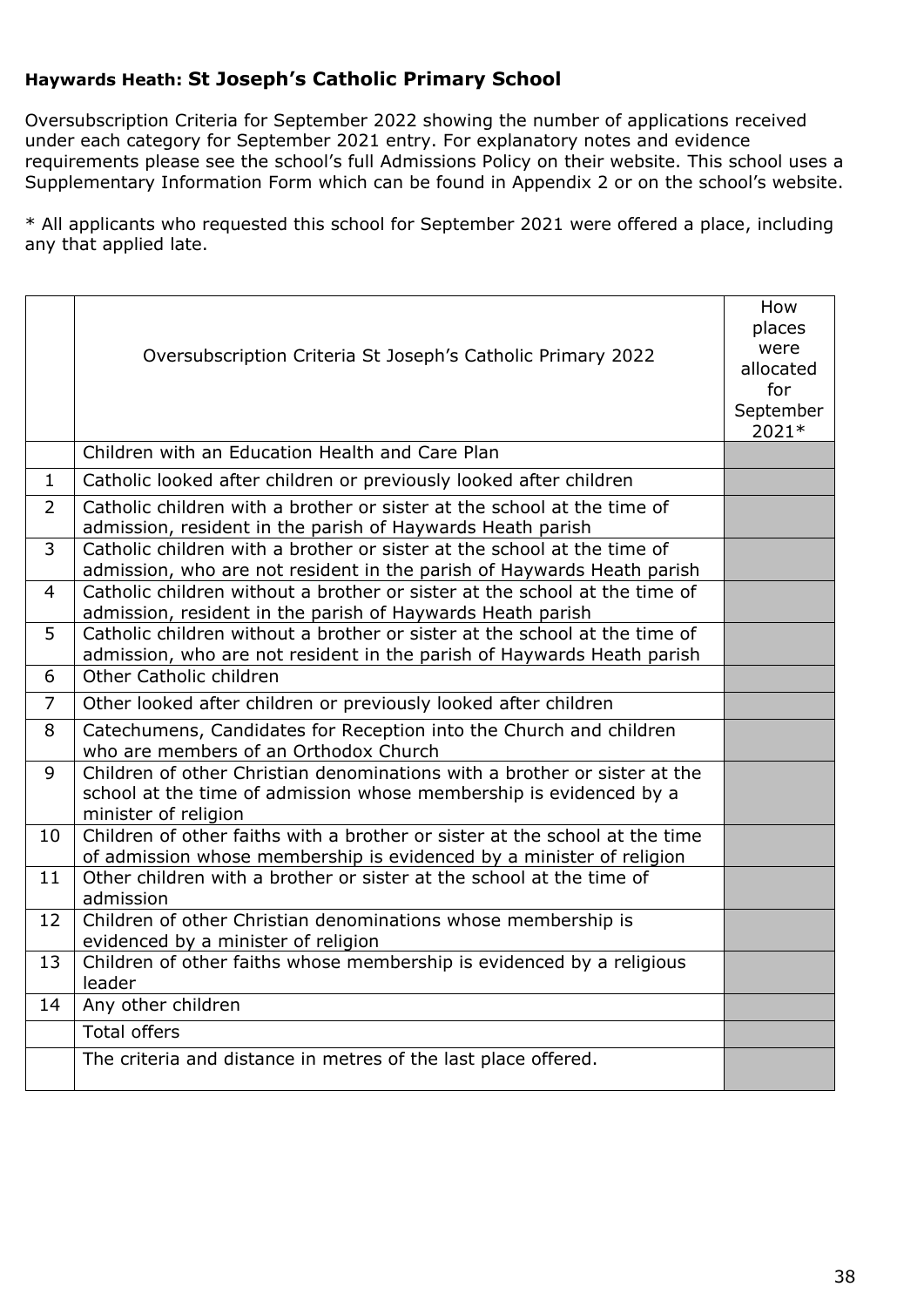### <span id="page-38-0"></span>**Haywards Heath: St Wilfrid's CE Primary**

.

Oversubscription Criteria for September 2022 showing the number of applications received under each category for September 2021 entry. For explanatory notes and evidence requirements please see the school's full Admissions Policy on their website. This school uses a Supplementary Information Form which can be found in Appendix 2 or on the school's website.

\* All applicants who requested this school for September 2021 were offered a place, including any who applied late and four children whose preferences for other schools couldn't be offered where this was either their catchment school or nearest with a place available.

|                | Oversubscription Criteria St Wilfrid's CE Primary 2022                                                                                                                                                                                                                                                                                                                              | How<br>places<br>were<br>allocated<br>for<br>September<br>2021* |
|----------------|-------------------------------------------------------------------------------------------------------------------------------------------------------------------------------------------------------------------------------------------------------------------------------------------------------------------------------------------------------------------------------------|-----------------------------------------------------------------|
|                | Children with an Education Health and Care Plan                                                                                                                                                                                                                                                                                                                                     |                                                                 |
| $\mathbf{1}$   | Looked after children/children in care/all previously looked after<br>children                                                                                                                                                                                                                                                                                                      |                                                                 |
| $\overline{2}$ | Children whose brothers or sisters are already on the school roll at<br>the proposed time of entry                                                                                                                                                                                                                                                                                  |                                                                 |
| 3              | Children whose parent(s) / legal guardian(s) / carer(s) are involved in<br>the regular worship at the Churches of St. Wilfrid, The Presentation,<br>The Ascension or St. Richard, Haywards Heath and whose application<br>is supported by a Clergy Form signed by their Parish Priest or Minister<br>(or Church Officer during a vacancy)                                           |                                                                 |
| 4              | Children whose parent(s) / legal guardian(s) / carer(s) are involved in<br>the regular worship of a Christian Church in membership of Churches<br>Together in England and Wales, The Evangelical Alliance or Sussex<br>Gospel Partnership; and whose application is supported by a Clergy<br>Form signed by their Parish Priest or Minister (or Church Officer<br>during a vacancy) |                                                                 |
| 5              | Children who do not qualify in any of the above categories                                                                                                                                                                                                                                                                                                                          |                                                                 |
|                | <b>Total offers</b>                                                                                                                                                                                                                                                                                                                                                                 |                                                                 |
|                | The criteria and distance in metres of the last place offered.                                                                                                                                                                                                                                                                                                                      |                                                                 |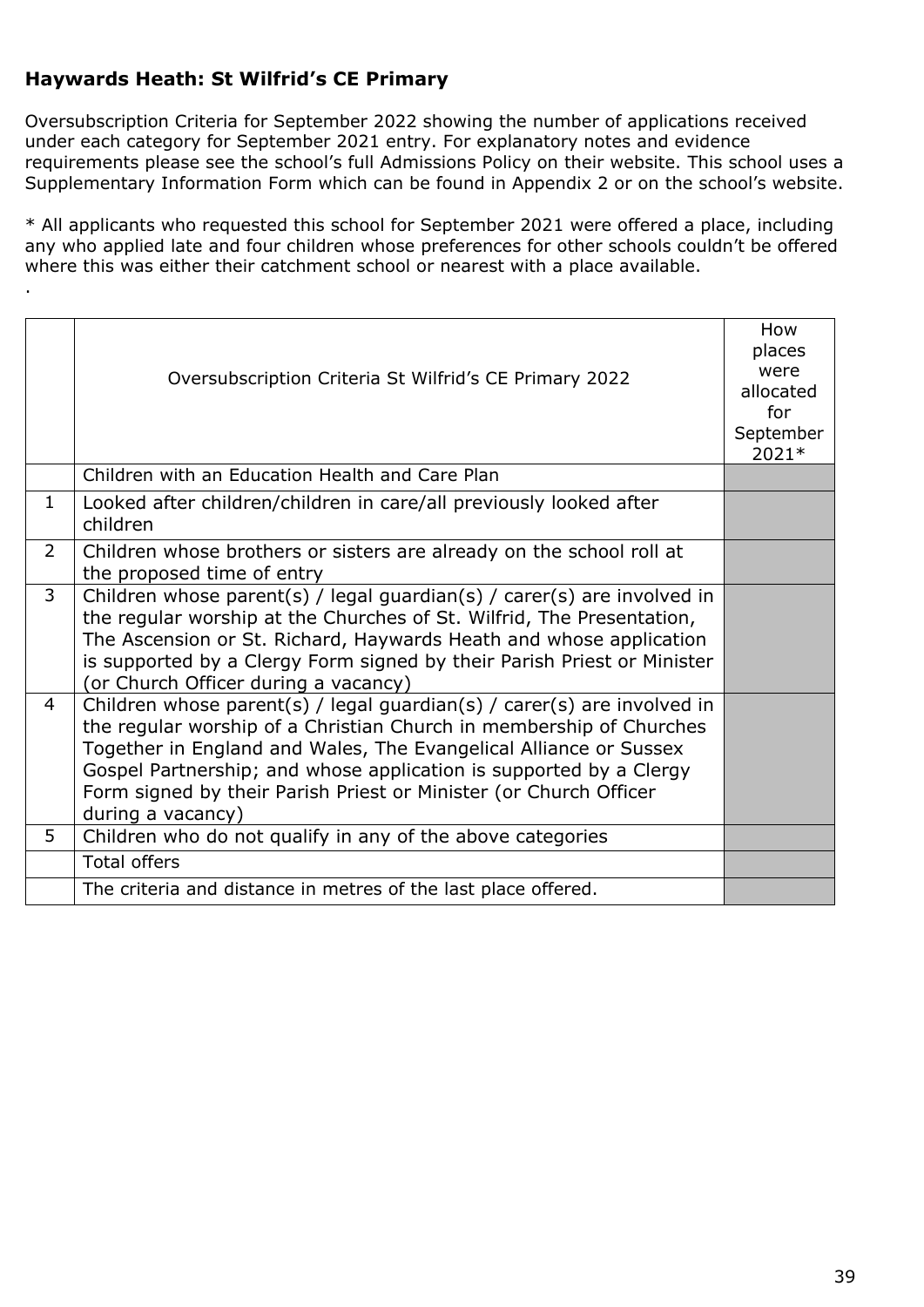### <span id="page-39-0"></span>**Haywards Heath: Warden Park Primary Academy**

Oversubscription Criteria for September 2022 showing the number of applications received under each category for September 2021 entry. For explanatory notes and evidence requirements please see the school's full Admissions Policy on their website.

|                | Oversubscription Criteria Warden Park Primary Academy 2022                                                                                                                          | How<br>places<br>were<br>allocated<br>for<br>September<br>2021 |
|----------------|-------------------------------------------------------------------------------------------------------------------------------------------------------------------------------------|----------------------------------------------------------------|
|                | Children with an Education Health and Care Plan                                                                                                                                     | $\Omega$                                                       |
| $\mathbf{1}$   | Looked After Children (children in public care) and previously looked<br>after children                                                                                             | $\Omega$                                                       |
| $\overline{2}$ | Children who need a place at the school on exceptional and compelling<br>social, psychological or medical grounds                                                                   | $\Omega$                                                       |
| $\overline{3}$ | Children who live within the catchment area for Warden Park Primary<br>Academy with brothers or sisters already at the school and who will still<br>be there when the child starts  | 25                                                             |
| 4              | Other children who live in the catchment area for Warden Park Primary<br>Academy                                                                                                    | 33                                                             |
| 5              | Children who live outside the catchment area for Warden Park Primary<br>Academy with brothers or sisters already at the school and who will still<br>be there when the child starts | $\overline{2}$                                                 |
| 6              | Other children who live outside the catchment area for Warden Park<br>Primary Academy                                                                                               | 0                                                              |
|                | <b>Total offers</b>                                                                                                                                                                 | 60                                                             |
|                | The criteria and distance in metres of the last place offered.                                                                                                                      | 5<br>1782.4                                                    |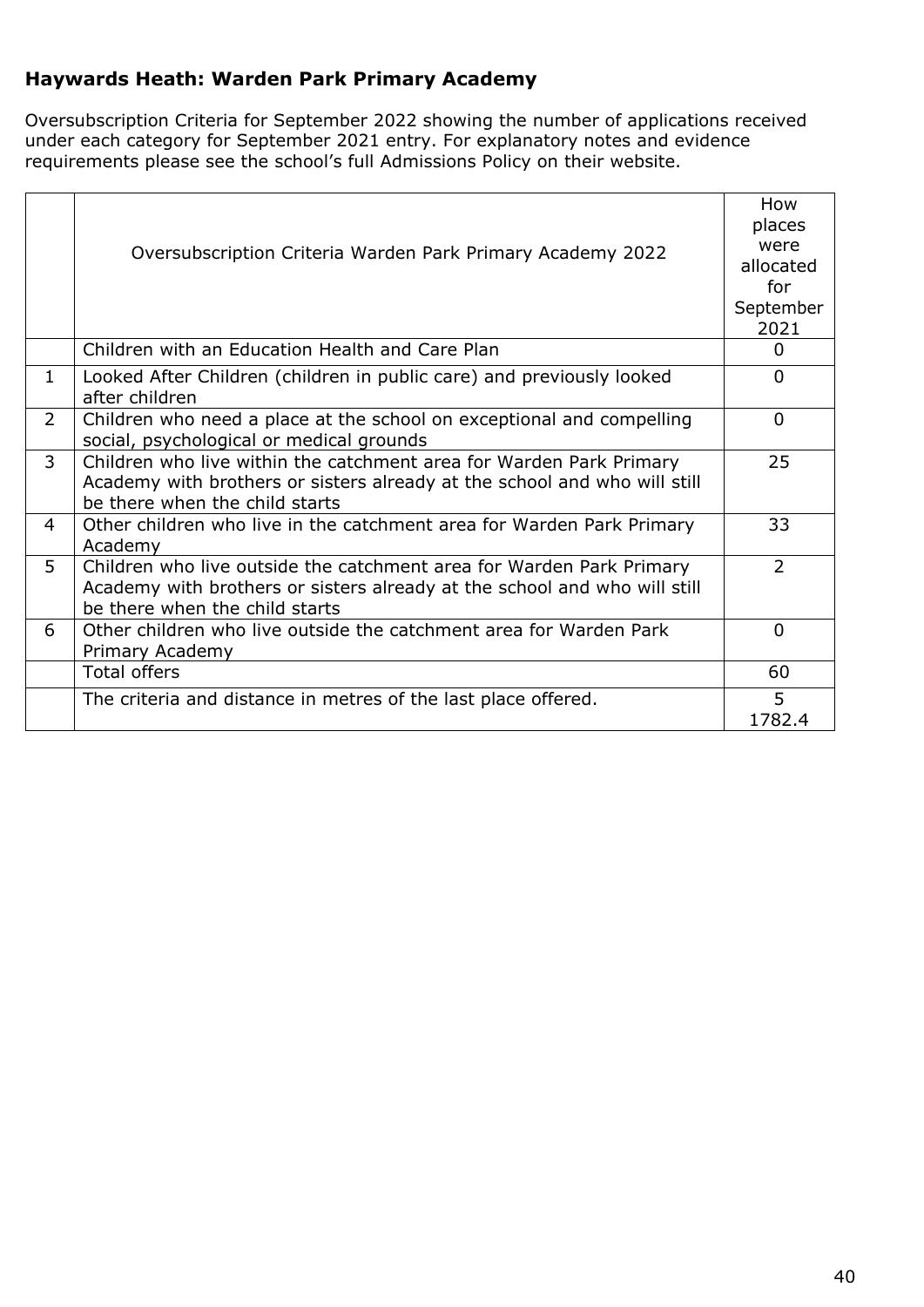### <span id="page-40-0"></span>**Horsham: All Saints CE Primary**

Oversubscription Criteria for September 2022 showing the number of applications received under each category for September 2021 entry. For explanatory notes and evidence requirements please see the school's full Admissions Policy on their website. This school uses a Supplementary Information Form which can be found in Appendix 2 or on the school's website.

|                | Oversubscription Criteria All Saints CE Primary 2022                                                   | How<br>places<br>were<br>allocated<br>for<br>September<br>2021* |
|----------------|--------------------------------------------------------------------------------------------------------|-----------------------------------------------------------------|
|                | Children with an Education Health and Care Plan                                                        |                                                                 |
|                | <b>Community Places</b>                                                                                |                                                                 |
| $\mathbf{1}$   | Children in the care of, or previously in the care of, the Local Authority                             |                                                                 |
| $\overline{2}$ | Children who have a sibling x at the School at the time of admission                                   |                                                                 |
| 3              | Other children                                                                                         |                                                                 |
|                | <b>Foundation Places</b>                                                                               |                                                                 |
| $\mathbf{1}$   | Children in the care of, or previously in the care of, the Local Authority                             |                                                                 |
| $\overline{2}$ | Children whose parents are committed worshippers at the Parish<br>Churches of Colgate and Roffey       |                                                                 |
| 3              | Children who have a sibling at the School at the time of admission                                     |                                                                 |
| $\overline{4}$ | Children whose parents are committed worshippers at St Marks,<br><b>Holbrook</b>                       |                                                                 |
| 5              | Children whose parents are committed worshippers at another Christian<br>Church                        |                                                                 |
| 6              | Children whose parents are committed worshippers at a place of worship<br>of another major world faith |                                                                 |
| $\overline{7}$ | Other children                                                                                         |                                                                 |
|                | <b>Total offers</b>                                                                                    |                                                                 |
|                | The criteria and distance in metres of the last place offered.                                         |                                                                 |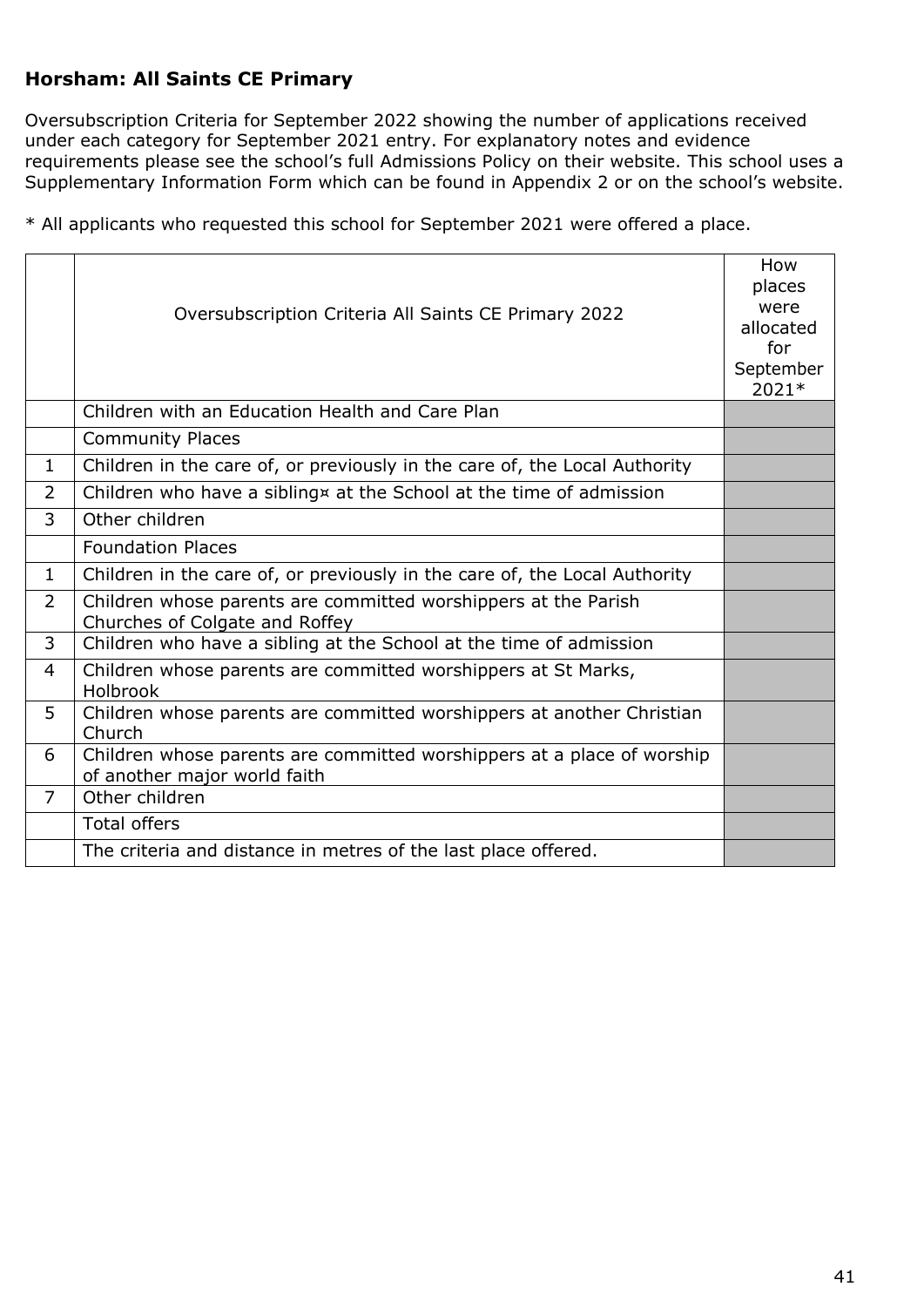### <span id="page-41-0"></span>**Horsham: Kilnwood Vale Primary School**

Oversubscription Criteria for September 2022 showing the number of applications received under each category for September 2021 entry. For explanatory notes and evidence requirements please see the school's full Admissions Policy on their website.

|                | Oversubscription Criteria Kilnwood Vale Primary School 2022                                                                                                                                                                           | How<br>places<br>were<br>allocated<br>for<br>September<br>2021* |
|----------------|---------------------------------------------------------------------------------------------------------------------------------------------------------------------------------------------------------------------------------------|-----------------------------------------------------------------|
|                | Children with an Education Health and Care Plan                                                                                                                                                                                       |                                                                 |
| $\mathbf{1}$   | Looked after children (children in public care) and children who were<br>previously looked after but immediately after being looked after became<br>subject to adoption, a child arrangements order, or special guardianship<br>order |                                                                 |
| $\overline{2}$ | Children who need a place at the school on exceptional and compelling<br>social, psychological or medical grounds                                                                                                                     |                                                                 |
| 3              | Children with one or more parents who are members of staff at the<br>school who were recruited to fill a vacant post for which there is a<br>demonstrable skill shortage                                                              |                                                                 |
| 4              | Children with a sibling at the school at the time of admission, who live<br>inside the priority area set out in the map in the policy                                                                                                 |                                                                 |
| 5              | Children who live in the priority area set out in the map in the policy                                                                                                                                                               |                                                                 |
| 6              | Children with a sibling at the school at the time of admission, who live<br>outside of the priority area                                                                                                                              |                                                                 |
| $\overline{7}$ | Other children outside of the priority area                                                                                                                                                                                           |                                                                 |
|                | <b>Total offers</b>                                                                                                                                                                                                                   |                                                                 |
|                | The criteria and distance in metres of the last place offered.                                                                                                                                                                        |                                                                 |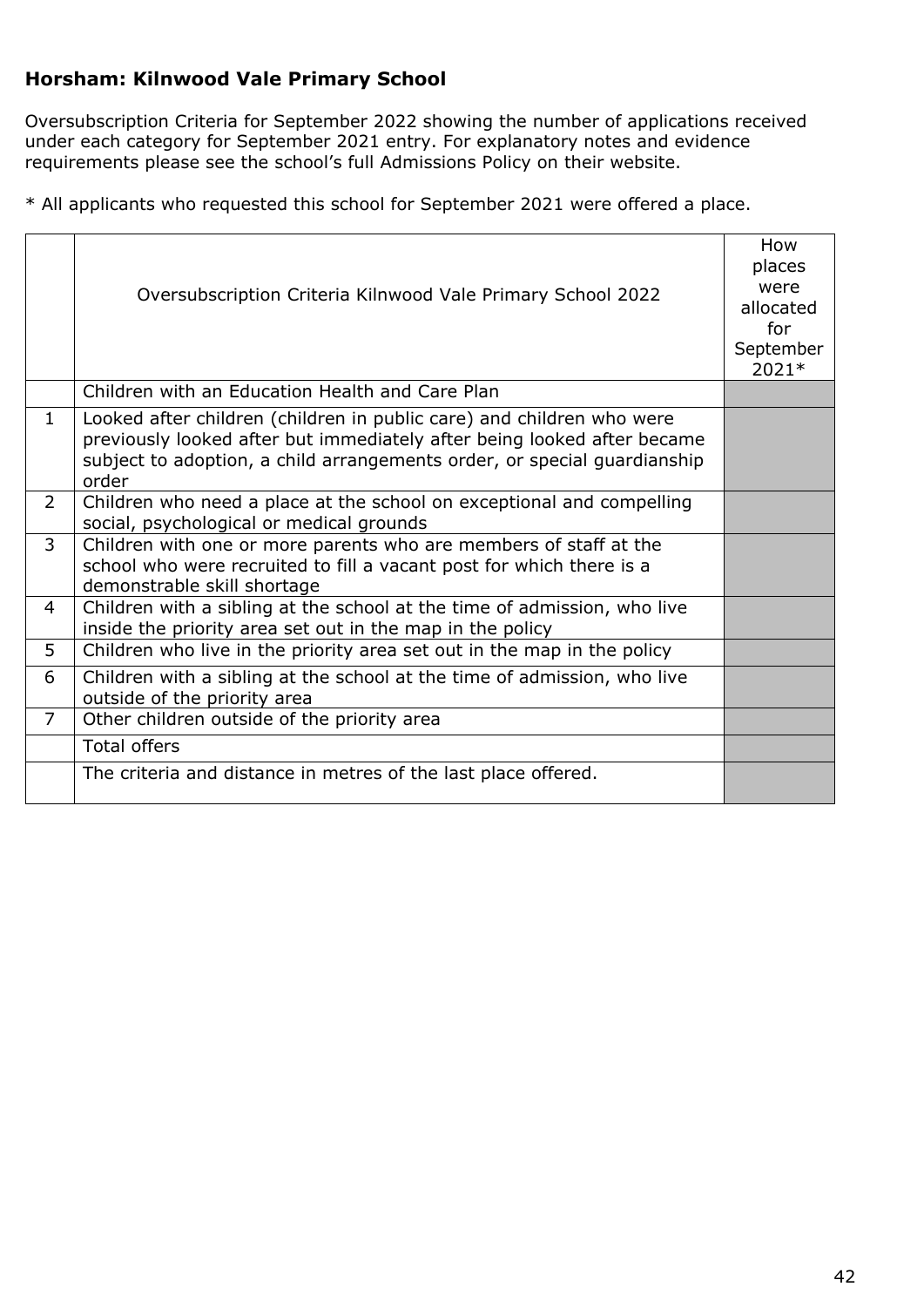#### <span id="page-42-0"></span>**Horsham: St John's Catholic Primary**

Oversubscription Criteria for September 2022 showing the number of applications received under each category for September 2021 entry. For explanatory notes and evidence requirements please see the school's full Admissions Policy on their website. This school uses a Supplementary Information Form which can be found in Appendix 2 or on the school's website.

\* All applicants who requested this school for September 2021 were offered a place and four children whose preferences for other schools couldn't be offered where this was either their catchment school or nearest with a place available.

|                | Oversubscription Criteria St John's Catholic Primary 2022                                                                                                                             | How<br>places<br>were<br>allocated<br>for<br>September<br>2021* |
|----------------|---------------------------------------------------------------------------------------------------------------------------------------------------------------------------------------|-----------------------------------------------------------------|
|                | Children with an Education Health and Care Plan                                                                                                                                       |                                                                 |
| $\mathbf{1}$   | Catholic looked after children or previously looked after children                                                                                                                    |                                                                 |
| $\overline{2}$ | Catholic children with a brother or sister at the school at the time of<br>admission, resident in the parishes of Horsham & West Grinstead,<br>Billingshurst, Henfield                |                                                                 |
| $\overline{3}$ | Catholic children with a brother or sister at the school at the time of<br>admission, who are not resident in the parishes of Horsham & West<br>Grinstead, Billingshurst, Henfield    |                                                                 |
| $\overline{4}$ | Catholic children without a brother or sister at the school at the time of<br>admission, resident in the parishes of Horsham & West Grinstead,<br>Billingshurst, Henfield             |                                                                 |
| 5              | Catholic children without a brother or sister at the school at the time of<br>admission, who are not resident in the parishes of Horsham & West<br>Grinstead, Billingshurst, Henfield |                                                                 |
| 6              | Other Catholic children                                                                                                                                                               |                                                                 |
| $\overline{7}$ | Other looked after children or previously looked after children                                                                                                                       |                                                                 |
| 8              | Catechumens, Candidates for Reception into the Church and children<br>who are members of an Orthodox Church                                                                           |                                                                 |
| 9              | Other children with a brother or sister at the school at the time of<br>admission                                                                                                     |                                                                 |
| 10             | Children of other Christian denominations whose membership is<br>evidenced by a minister of religion                                                                                  |                                                                 |
| 11             | Children of other faiths whose membership is evidenced by a religious<br>leader                                                                                                       |                                                                 |
| 12             | Any other children                                                                                                                                                                    |                                                                 |
|                | <b>Total offers</b>                                                                                                                                                                   |                                                                 |
|                | The criteria and distance in metres of the last place offered.                                                                                                                        |                                                                 |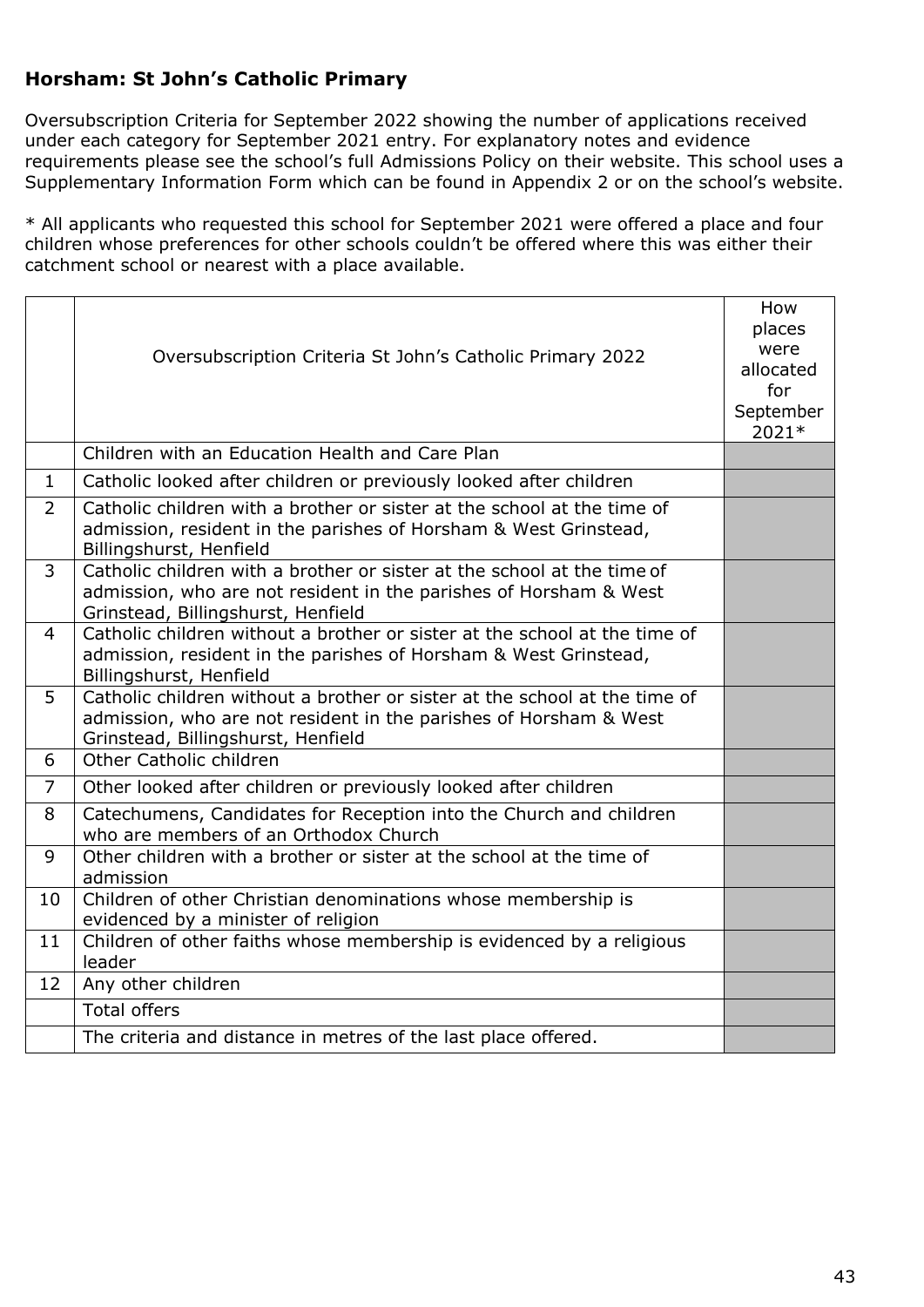### <span id="page-43-0"></span>**Horsham: St Mary's CE Primary**

Oversubscription Criteria for September 2022 showing the number of applications received under each category for September 2021 entry. For explanatory notes and evidence requirements please see the school's full Admissions Policy on their website. This school uses a Supplementary Information Form which can be found in Appendix 2 or on the school's website.

|                | Oversubscription Criteria St Mary's CE Primary 2022                                                                                                                                                           | How<br>places<br>were<br>allocated<br>for<br>September<br>2021 |
|----------------|---------------------------------------------------------------------------------------------------------------------------------------------------------------------------------------------------------------|----------------------------------------------------------------|
|                | Children with an Education Health and Care Plan                                                                                                                                                               | $\Omega$                                                       |
| $\mathbf{1}$   | Children in local authority care i.e. looked after children and previously<br>looked after children, who immediately moved into adoption or who are<br>subject to a special guardianship order                | $\mathbf{1}$                                                   |
| $\overline{2}$ | Children whose parents worship regularly at one of the Churches in<br>Horsham Team Parish and will have a sibling at the school at the time of<br>admission                                                   | 8                                                              |
| 3              | Children whose parents worship regularly at another Anglican Church<br>and will have a sibling at the school at the time of admission                                                                         | $\Omega$                                                       |
| $\overline{4}$ | Children whose parents worship regularly at a Church affiliated to<br>Churches Together in Britain and Ireland or the Evangelical Alliance, and<br>will have a sibling at the school at the time of admission | $\overline{2}$                                                 |
| 5              | Children who will have a sibling at the school at the time of admission                                                                                                                                       | 5                                                              |
| 6              | Children whose parents worship regularly at one of the Churches in<br>Horsham Team Parish                                                                                                                     | 3                                                              |
| $\overline{7}$ | Children whose parents worship regularly at another Anglican Church                                                                                                                                           | $\mathbf{1}$                                                   |
| 8              | Children whose parents worship regularly at a Church affiliated to<br>Churches Together in Britain and Ireland or the Evangelical<br>Alliance                                                                 | $\mathbf{1}$                                                   |
| 9              | Other children whose parents wish them to be considered for Admission                                                                                                                                         | 9                                                              |
|                | <b>Total offers</b>                                                                                                                                                                                           | 30                                                             |
|                | The criteria and distance in metres of the last place offered.                                                                                                                                                | 9<br>932.94                                                    |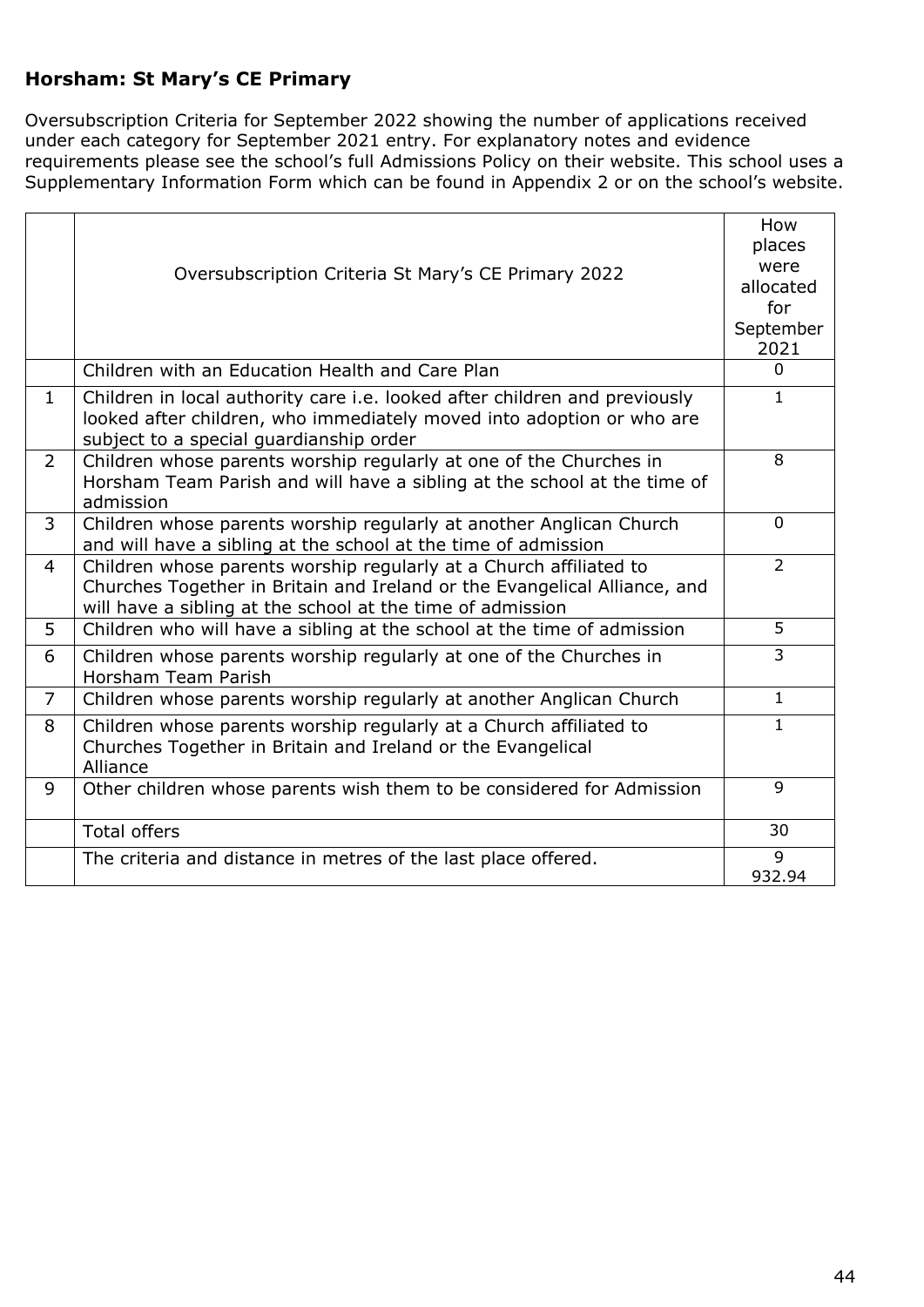### <span id="page-44-0"></span>**Horsham: St Robert Southwell Catholic Primary**

Oversubscription Criteria for September 2022 showing the number of applications received under each category for September 2021 entry. For explanatory notes and evidence requirements please see the school's full Admissions Policy on their website. This school uses a Supplementary Information Form which can be found in Appendix 2 or on the school's website.

|                | Oversubscription Criteria St Robert Southwell Catholic Primary 2022                                                                                                                   | How<br>places<br>were<br>allocated<br>for<br>September<br>2021* |
|----------------|---------------------------------------------------------------------------------------------------------------------------------------------------------------------------------------|-----------------------------------------------------------------|
|                | Children with an Education Health and Care Plan                                                                                                                                       |                                                                 |
| $\mathbf{1}$   | Catholic looked after children or previously looked after children                                                                                                                    |                                                                 |
| $\overline{2}$ | Catholic children with a brother or sister at the school at the time of<br>admission, resident in the parishes of Horsham & West Grinstead,<br>Billingshurst, Henfield                |                                                                 |
| 3              | Catholic children with a brother or sister at the school at the time of<br>admission, who are not resident in the parishes of Horsham & West<br>Grinstead, Billingshurst, Henfield    |                                                                 |
| $\overline{4}$ | Catholic children without a brother or sister at the school at the time of<br>admission, resident in the parishes of Horsham & West Grinstead,<br>Billingshurst, Henfield             |                                                                 |
| 5              | Catholic children without a brother or sister at the school at the time of<br>admission, who are not resident in the parishes of Horsham & West<br>Grinstead, Billingshurst, Henfield |                                                                 |
| 6              | Other Catholic children                                                                                                                                                               |                                                                 |
| $\overline{7}$ | Other looked after children or previously looked after children                                                                                                                       |                                                                 |
| 8              | Catechumens, Candidates for Reception into the Church and children<br>who are members of an Orthodox Church                                                                           |                                                                 |
| 9              | Other children with a brother or sister at the school at the time of<br>admission                                                                                                     |                                                                 |
| 10             | Children of other Christian denominations whose membership is<br>evidenced by a minister of religion                                                                                  |                                                                 |
| 11             | Children of other faiths whose membership is evidenced by a religious<br>leader                                                                                                       |                                                                 |
| 12             | Any other children                                                                                                                                                                    |                                                                 |
|                | <b>Total offers</b>                                                                                                                                                                   |                                                                 |
|                | The criteria and distance in metres of the last place offered.                                                                                                                        |                                                                 |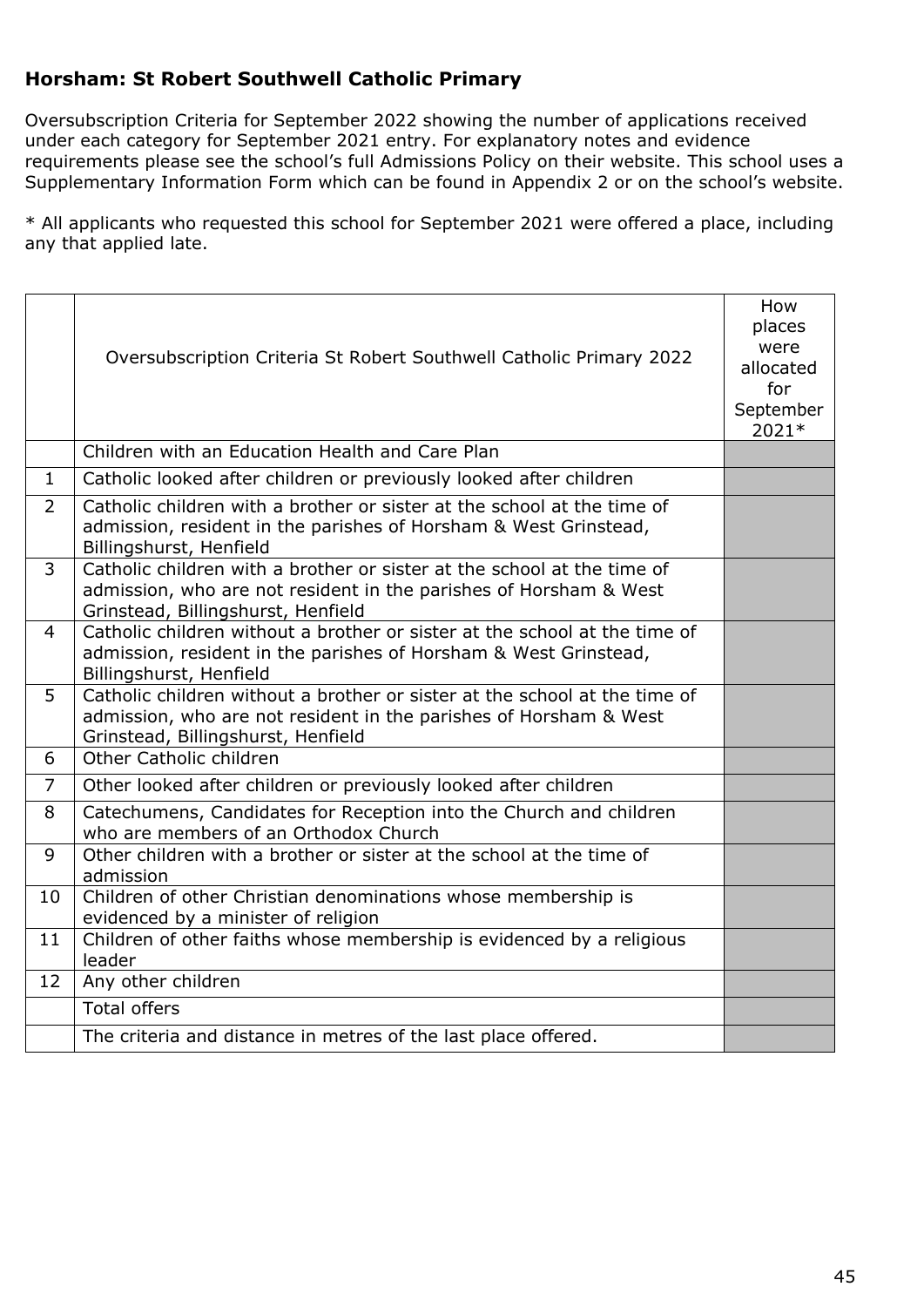#### <span id="page-45-0"></span>**Horsted Keynes: St Giles CE Primary**

Oversubscription Criteria for September 2022 showing the number of applications received under each category for September 2021 entry. For explanatory notes and evidence requirements please see the school's full Admissions Policy on their website. This school uses a Supplementary Information Form which can be found in Appendix 2 or on the school's website.

|                | Oversubscription Criteria St Giles CE Primary 2022                                                                                                                                                                                                                                                                             | How<br>places<br>were<br>allocated<br>for<br>September<br>2021* |
|----------------|--------------------------------------------------------------------------------------------------------------------------------------------------------------------------------------------------------------------------------------------------------------------------------------------------------------------------------|-----------------------------------------------------------------|
|                | Children with an Education Health and Care Plan                                                                                                                                                                                                                                                                                |                                                                 |
| $\mathbf{1}$   | A child in public care, or looked after children, or children who were<br>previously looked after, but immediately after being looked after became<br>subject to an adoption, residence, or special guardianship order, will<br>have priority for places                                                                       |                                                                 |
| $\overline{2}$ | A child with a home address within the parish of Horsted Keynes where<br>at least one person with parental responsibility for that child, is a regular<br>worshipper in the parish church of St Giles, Horsted Keynes (or their<br>former parish church if they have recently moved)                                           |                                                                 |
| 3              | A child with a home address within the parish of Horsted Keynes where<br>at least one person with parental responsibility for that child is a regular<br>worshipper at a Church which is a full member of the Churches Together<br>in Britain and Ireland, or of the Evangelical Alliance                                      |                                                                 |
| 4              | A child with a home address within the parish of Horsted Keynes and<br>who, at the time of proposed entry, already has a sibling or siblings<br>attending the school                                                                                                                                                           |                                                                 |
| 5              | A child with a home address within the parish of Horsted Keynes                                                                                                                                                                                                                                                                |                                                                 |
| 6              | A child with a home address outside the parish of Horsted Keynes and<br>who, at the time of proposed entry, already has a sibling or siblings<br>attending the school                                                                                                                                                          |                                                                 |
| $\overline{7}$ | A child with a home address outside the parish of Horsted Keynes where<br>at least one person with parental responsibility for that child is a regular<br>worshipper in the parish church of St Giles, Horsted Keynes (or their<br>former parish church if they have recently moved)                                           |                                                                 |
| 8              | A child with a home address outside the parish of Horsted Keynes where<br>at least one person with parental responsibility for that child is a regular<br>worshipper at a Church which is a full member of the Churches Together<br>in Britain and Ireland, or of the Evangelical Alliance                                     |                                                                 |
| 9              | A child with special educational needs but without an Educational Health<br>Care Plan, for whom the above categories do not apply but for whom it<br>can be demonstrated, with written specialist evidence (for example a<br>letter of explanation from the family's doctor), that this school will be the<br>most appropriate |                                                                 |
| 10             | Any other child                                                                                                                                                                                                                                                                                                                |                                                                 |
|                | <b>Total offers</b>                                                                                                                                                                                                                                                                                                            |                                                                 |
|                | The criteria and distance in metres of the last place offered.                                                                                                                                                                                                                                                                 |                                                                 |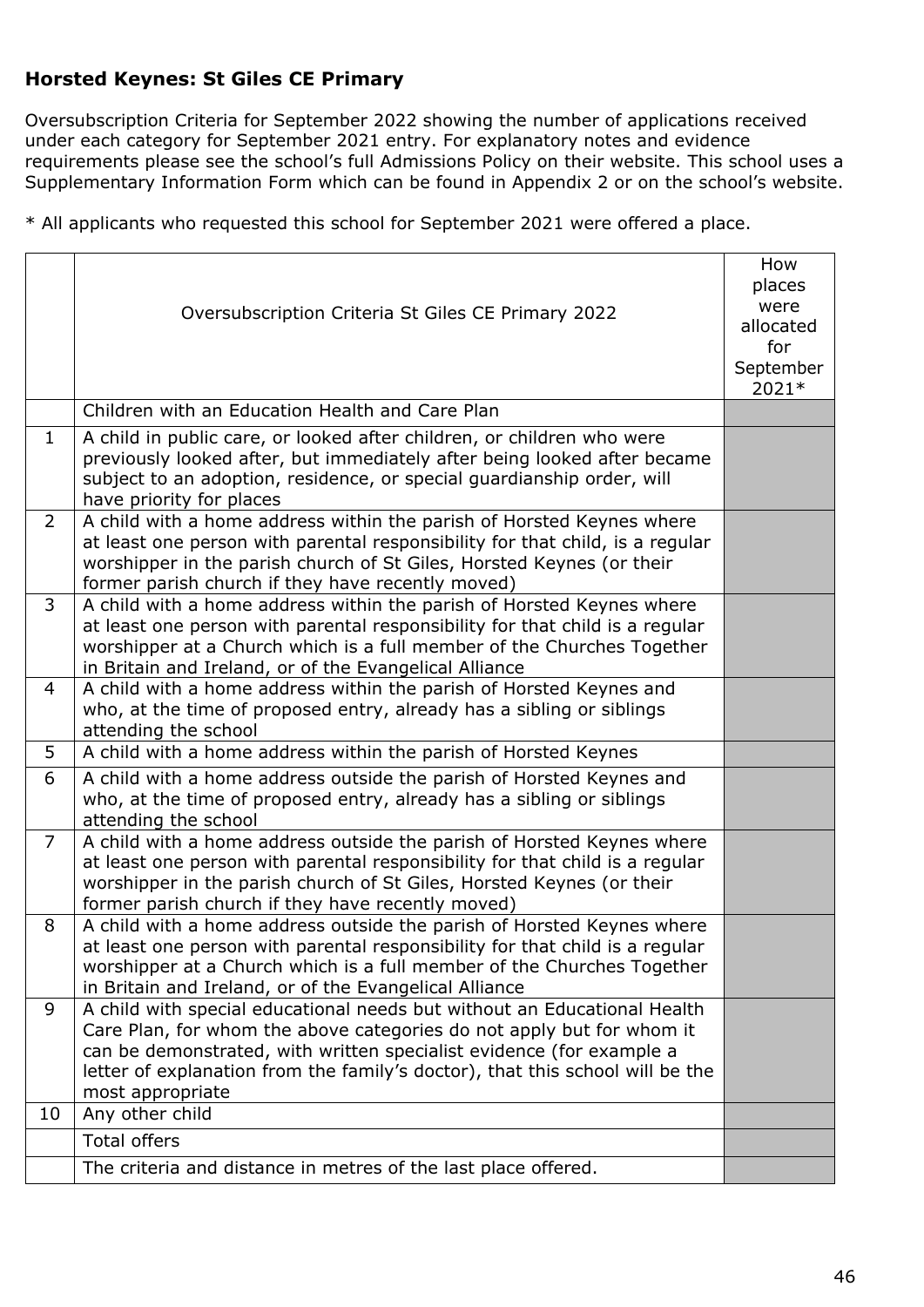### <span id="page-46-0"></span>**Hurstpierpoint: St Lawrence CE Primary**

Oversubscription Criteria for September 2022 showing the number of applications received under each category for September 2021 entry. For explanatory notes and evidence requirements please see the school's full Admissions Policy on their website. This school uses a Supplementary Information Form which can be found in Appendix 2 or on the school's website.

|                | Oversubscription Criteria St Lawrence CE Primary 2022                                                                                                                                                                                                                                                                  | How<br>places<br>were<br>allocated<br>for<br>September<br>2021 |
|----------------|------------------------------------------------------------------------------------------------------------------------------------------------------------------------------------------------------------------------------------------------------------------------------------------------------------------------|----------------------------------------------------------------|
|                | Children with an Education Health and Care Plan                                                                                                                                                                                                                                                                        | $\Omega$                                                       |
| $\mathbf{1}$   | Children in care                                                                                                                                                                                                                                                                                                       | $\Omega$                                                       |
| $\overline{2}$ | Children of parents resident in the Ecclesiastical Parish of Hurstpierpoint<br>with siblings registered in the school for the forthcoming year who will<br>still be on roll at the beginning of the next Autumn Term                                                                                                   | 33                                                             |
| 3              | Children of parents who regularly worship at the Parish Church of the<br>Holy Trinity Hurstpierpoint and are resident in the Ecclesiastical Parish of<br>Hurstpierpoint                                                                                                                                                | $\mathbf 0$                                                    |
| $\overline{4}$ | Children of parents who regularly worship at other Christian Churches<br>and are resident in the Ecclesiastical Parish of Hurstpierpoint                                                                                                                                                                               | $\overline{2}$                                                 |
| 5              | Children (of parents resident in the Ecclesiastical Parish of<br>Hurstpierpoint) with known special educational, medical or social needs<br>who would benefit from a place at the school. Documentary evidence<br>from a doctor, social worker or educational psychologist should be<br>submitted with the application | $\Omega$                                                       |
| 6              | Children of parents resident in the Ecclesiastical Parish of Hurstpierpoint<br>not included in criteria 1-5 above                                                                                                                                                                                                      | 35                                                             |
| $\overline{7}$ | Children with siblings registered in the school for the forthcoming year<br>who will still be on roll at the beginning of the next Autumn Term not<br>included in 1-6 above                                                                                                                                            | $\overline{7}$                                                 |
| 8              | Children of parents who regularly worship at the Parish Church of the<br>Holy Trinity and are not resident in the Ecclesiastical Parish of<br>Hurstpierpoint                                                                                                                                                           | $\mathbf{0}$                                                   |
| 9              | Children of parents who regularly worship at other Christian Churches<br>and are not resident in the Ecclesiastical parish of Hurstpierpoint                                                                                                                                                                           | $\mathbf{1}$                                                   |
| 10             | Children not included in criteria 1-9 above                                                                                                                                                                                                                                                                            | 12                                                             |
|                | <b>Total offers</b>                                                                                                                                                                                                                                                                                                    | 90                                                             |
|                | The criteria and distance in metres of the last place offered.                                                                                                                                                                                                                                                         | 10<br>5070.93                                                  |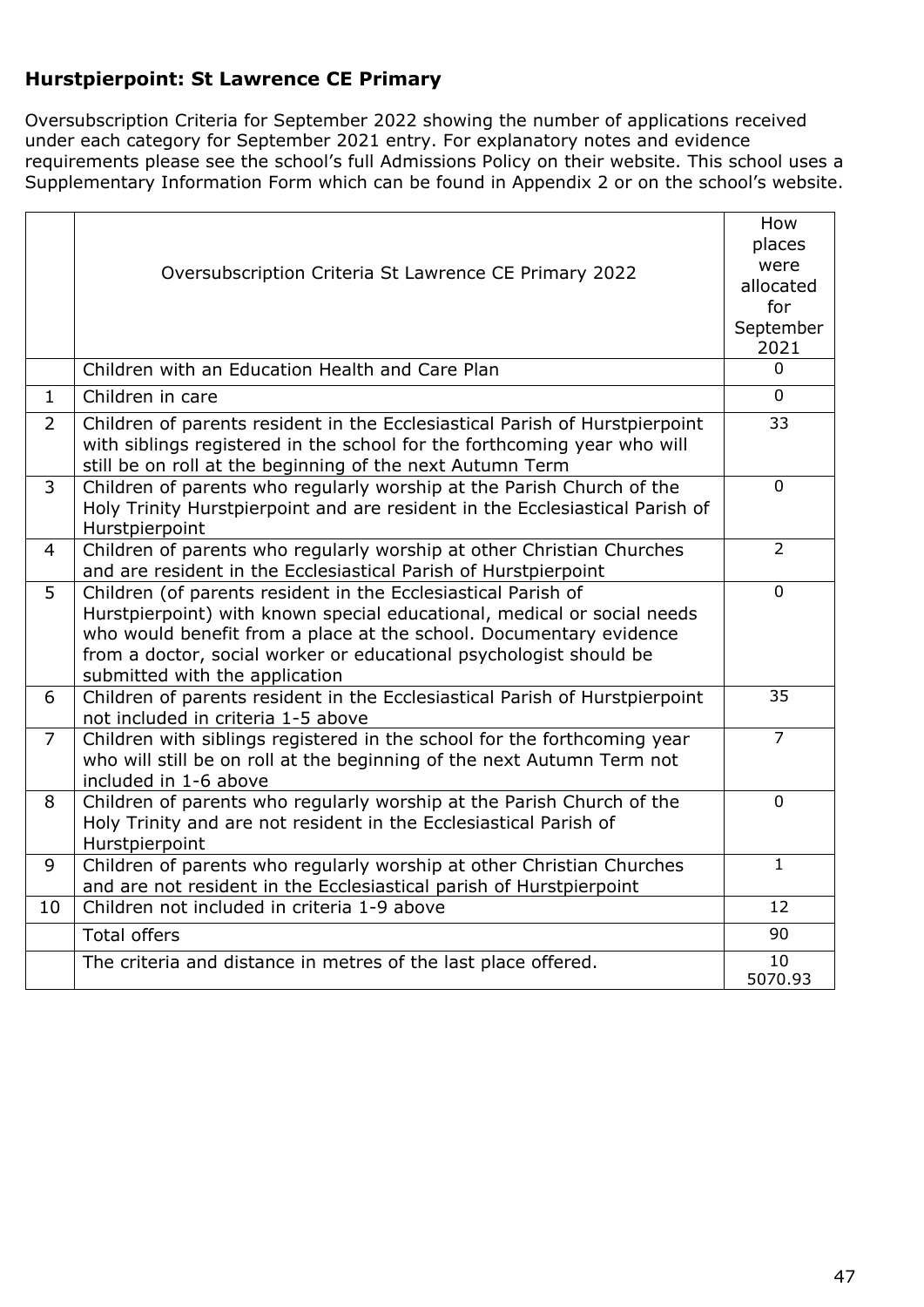### <span id="page-47-0"></span>**Lindfield: Blackthorns Primary Academy**

Oversubscription Criteria for September 2022 showing the number of applications received under each category for September 2021 entry. For explanatory notes and evidence requirements please see the school's full Admissions Policy on their website.

|                | Oversubscription Criteria Blackthorns Primary Academy 2022                                                                                                                                                                                                                                                                                                                       | How<br>places<br>were<br>allocated<br>for<br>September<br>2021 |
|----------------|----------------------------------------------------------------------------------------------------------------------------------------------------------------------------------------------------------------------------------------------------------------------------------------------------------------------------------------------------------------------------------|----------------------------------------------------------------|
|                | Children with an Education Health and Care Plan                                                                                                                                                                                                                                                                                                                                  | $\Omega$                                                       |
| $\mathbf{1}$   | Looked after children (children in public care) and Previously Looked<br>After children. Evidence must be provided                                                                                                                                                                                                                                                               | $\mathbf{1}$                                                   |
| $\overline{2}$ | Children who need a place at the academy on exceptional and<br>compelling social, psychological or medical grounds. Evidence must be<br>provided                                                                                                                                                                                                                                 | $\mathbf{1}$                                                   |
| 3              | Children of staff employed at the academy in either or both of the<br>following circumstances:<br>Where the member of staff has been employed at the academy for two<br>or more years at the time at which the application for admission to the<br>academy is made<br>The member of staff is recruited to fill a vacant post for which there is a<br>demonstrable skill shortage | $\Omega$                                                       |
| 4              | Children who have brothers or sisters already at the academy at the<br>time of application and will still be in the academy at the time of<br>admission                                                                                                                                                                                                                          | 9                                                              |
| 5              | Children who live in the catchment area                                                                                                                                                                                                                                                                                                                                          | 13                                                             |
| 6              | Children who live outside the catchment area                                                                                                                                                                                                                                                                                                                                     | 6                                                              |
|                | <b>Total offers</b>                                                                                                                                                                                                                                                                                                                                                              | 30                                                             |
|                | The criteria and distance in metres of the last place offered.                                                                                                                                                                                                                                                                                                                   | 6<br>855.93                                                    |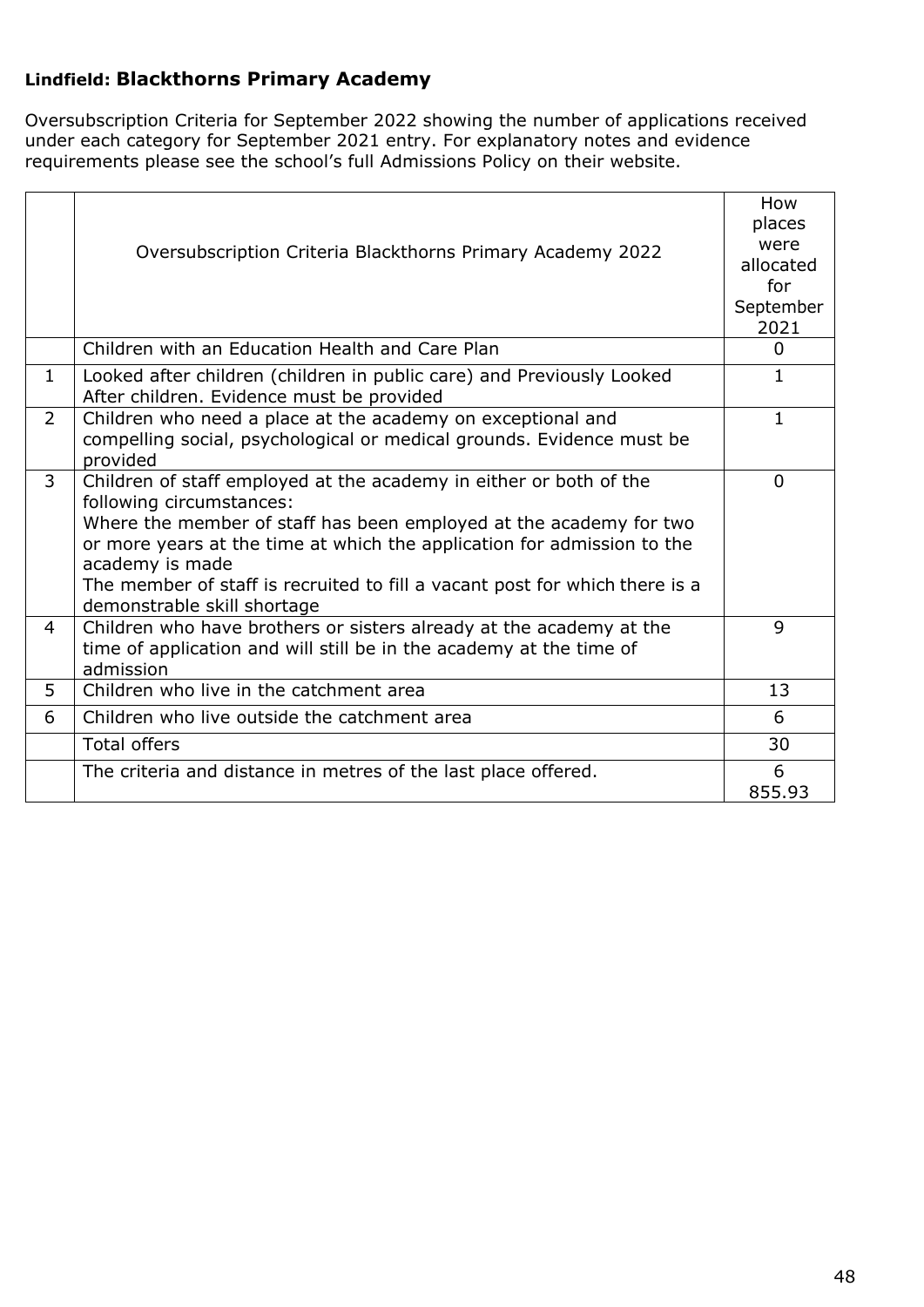### <span id="page-48-0"></span>**Lindfield: Lindfield Primary Academy**

Oversubscription Criteria for September 2022 showing the number of applications received under each category for September 2021 entry. For explanatory notes and evidence requirements please see the school's full Admissions Policy on their website.

|                | Oversubscription Criteria Lindfield Primary Academy 2022                                                                                                                                                                                                                                                                                                                              | How<br>places<br>were<br>allocated<br>for<br>September<br>2021 |
|----------------|---------------------------------------------------------------------------------------------------------------------------------------------------------------------------------------------------------------------------------------------------------------------------------------------------------------------------------------------------------------------------------------|----------------------------------------------------------------|
| $\mathbf{1}$   | Children with an Education Health and Care Plan                                                                                                                                                                                                                                                                                                                                       | $\Omega$<br>$\mathbf{1}$                                       |
|                | Looked after children (children in public care) and Previously Looked<br>After Children. Evidence must be provided.                                                                                                                                                                                                                                                                   |                                                                |
| $\overline{2}$ | Children who need a place at the academy on exceptional and<br>compelling social, psychological or medical grounds. Evidence must be<br>provided                                                                                                                                                                                                                                      | $\Omega$                                                       |
| 3              | Children of staff employed at the academy in either or both of the<br>following circumstances: (a) Where the member of staff has been<br>employed at the academy for two or more years at the time at which the<br>application for admission to the academy is made (b) The member of<br>staff is recruited to fill a vacant post for which there is a demonstrable<br>skill shortage | $\mathbf{1}$                                                   |
| 4              | Children who have brothers or sisters already at the academy at the<br>time of application and will still be in the academy at the time of<br>admission                                                                                                                                                                                                                               | 45                                                             |
| 5              | Children who live in the catchment area for Lindfield Primary Academy                                                                                                                                                                                                                                                                                                                 | 58                                                             |
| 6              | Children who live in the catchment area for Blackthorns Community<br>Primary Academy                                                                                                                                                                                                                                                                                                  | 11                                                             |
| $\overline{7}$ | Children who live outside the catchment area for Lindfield Primary<br>Academy and Blackthorns Community Primary Academy                                                                                                                                                                                                                                                               | 4                                                              |
|                | <b>Total offers</b>                                                                                                                                                                                                                                                                                                                                                                   | 120                                                            |
|                | The criteria and distance in metres of the last place offered.                                                                                                                                                                                                                                                                                                                        | $\overline{7}$                                                 |
|                |                                                                                                                                                                                                                                                                                                                                                                                       | 2379.97                                                        |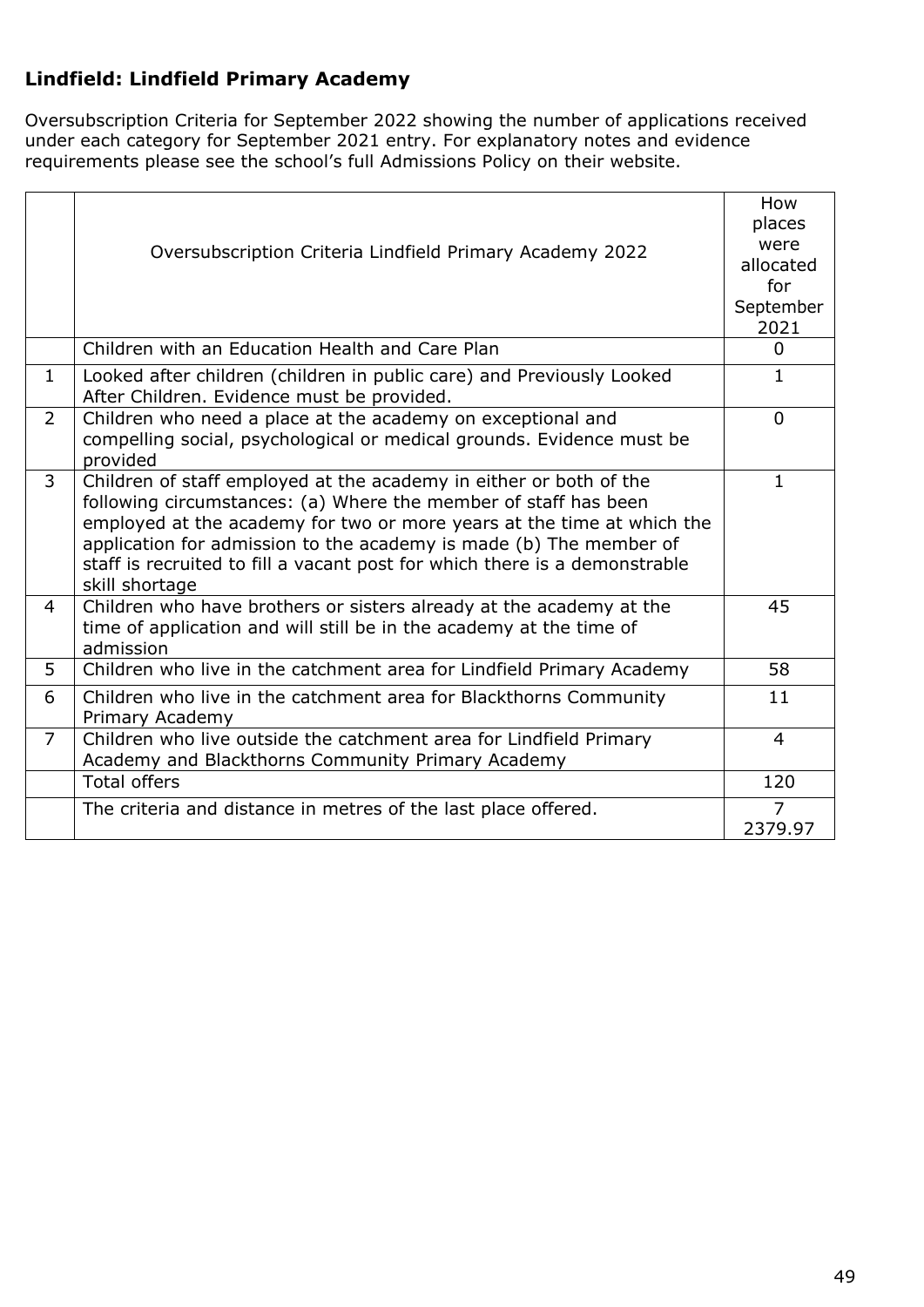### <span id="page-49-0"></span>**Nuthurst: St Andrew's CE Primary**

Oversubscription Criteria for September 2022 showing the number of applications received under each category for September 2021 entry. For explanatory notes and evidence requirements please see the school's full Admissions Policy on their website. This school uses a Supplementary Information Form which can be found in Appendix 2 or on the school's website.

|                | Oversubscription Criteria St Andrew's CE Primary 2022                                                                                                                                          | How<br>places<br>were<br>allocated<br>for<br>September<br>2021* |
|----------------|------------------------------------------------------------------------------------------------------------------------------------------------------------------------------------------------|-----------------------------------------------------------------|
|                | Children with an Education Health and Care Plan                                                                                                                                                |                                                                 |
| $\mathbf{1}$   | Looked after children (including previously looked after children)                                                                                                                             |                                                                 |
| $\overline{2}$ | Children of parents who are regular worshippers at St Andrew's Church<br>and who are resident in the ecclesiastical parish of Nuthurst & Mannings<br>Heath or the catchment area               |                                                                 |
| 3              | Children of parents who already have a child at the school at the time of<br>admission and who are resident in the ecclesiastical parish of Nuthurst &<br>Mannings Heath or the catchment area |                                                                 |
| $\overline{4}$ | Children of parents who are resident in the ecclesiastical parish of<br>Nuthurst & Mannings Heath or the catchment area                                                                        |                                                                 |
| 5              | Children who will have a brother or sister in the school at the time of<br>admission and who are regular worshippers at St Andrew's Church                                                     |                                                                 |
| 6              | Children who will have a brother or sister at the school at the time of<br>admission and who live outside the ecclesiastical parish of Nuthurst &<br>Mannings Heath or the catchment area      |                                                                 |
| $\overline{7}$ | Children of parents who are regular worshippers at St Andrew's Church<br>and who are not resident in the ecclesiastical parish of Nuthurst &<br>Mannings Heath or the catchment area           |                                                                 |
| 8              | Children of parents who are not resident in the ecclesiastical parish of<br>Nuthurst & Mannings Heath or the catchment area for the school and<br>who worship at another Christian church      |                                                                 |
| 9              | Other children                                                                                                                                                                                 |                                                                 |
|                | <b>Total offers</b>                                                                                                                                                                            |                                                                 |
|                | The criteria and distance in metres of the last place offered.                                                                                                                                 |                                                                 |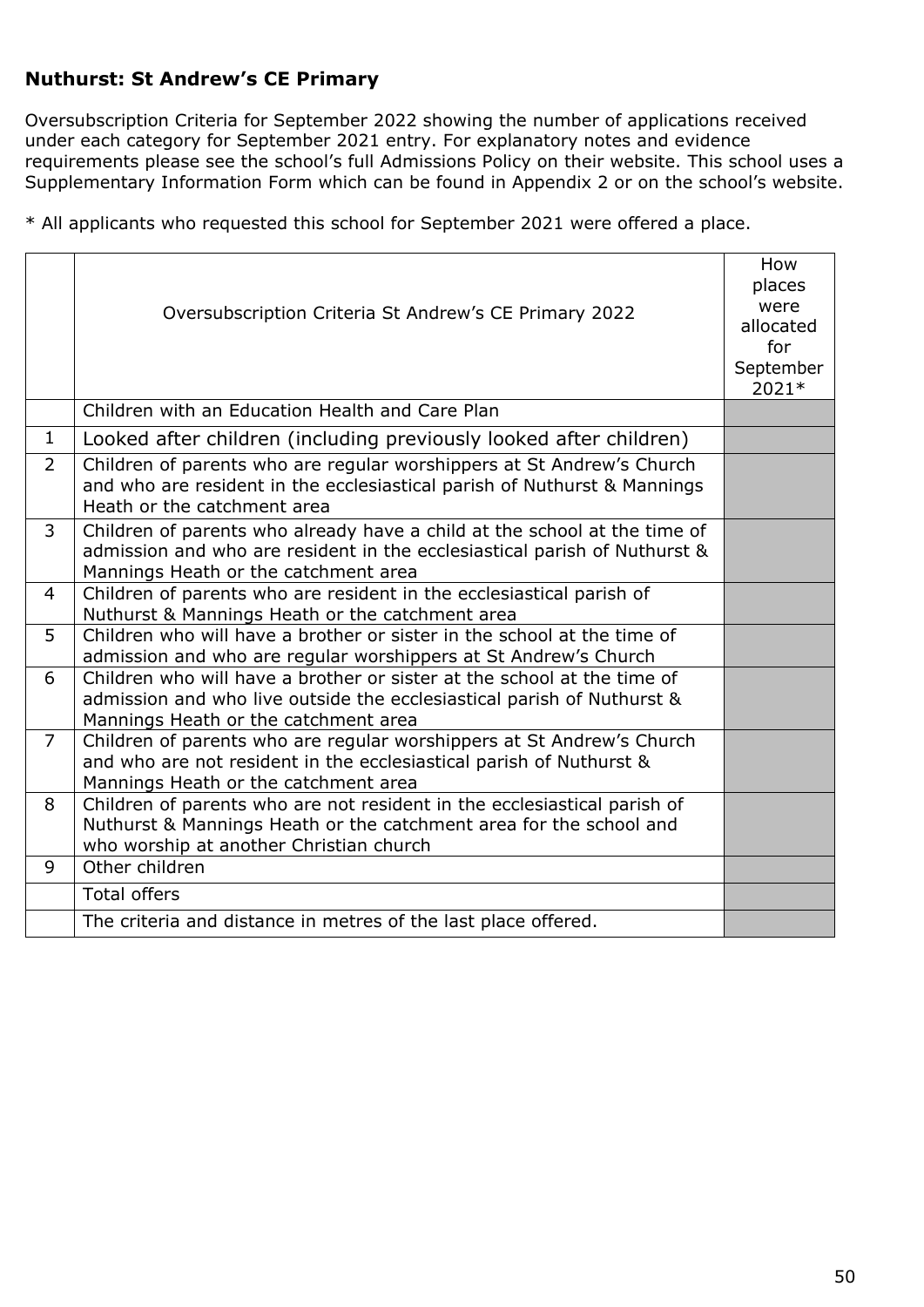### <span id="page-50-0"></span>**Pease Pottage: Woodgate Primary**

Oversubscription Criteria for September 2022 showing the number of applications received under each category for September 2021 entry. For explanatory notes and evidence requirements please see the West Sussex County Council website.

|                | Oversubscription Criteria Woodgate Primary School 2022                                                                                                                                                                       | How<br>places<br>were<br>allocated<br>for<br>September<br>2021 |
|----------------|------------------------------------------------------------------------------------------------------------------------------------------------------------------------------------------------------------------------------|----------------------------------------------------------------|
|                | Children with an Education Health and Care Plan.                                                                                                                                                                             | $\Omega$                                                       |
| $\mathbf{1}$   | Looked after children (children in public care), children who were<br>previously looked after who leave care under a special guardianship,<br>residence, child arrangement or adoption order. (Evidence must be<br>provided) | 0                                                              |
| 2              | Children who are under a special guardianship order who were not<br>previously in the care of the local authority. (Evidence must be provided)                                                                               | $\mathbf{0}$                                                   |
| 3              | Children who need a place at the school on exceptional and compelling<br>social, psychological or medical grounds. (Evidence must be provided)                                                                               | 0                                                              |
| 4              | Children who live in the catchment area for Woodgate Primary School<br>with brothers or sisters already at the school                                                                                                        | $\mathbf 0$                                                    |
| 5              | Children who live in the catchment area for Woodgate Primary School                                                                                                                                                          | 4                                                              |
| 6              | Children who live in the catchment for Colgate Primary School with<br>brothers or sisters already at the school                                                                                                              | $\mathbf 0$                                                    |
| $\overline{7}$ | Children who live in the catchment for Colgate Primary School                                                                                                                                                                | $\mathbf 0$                                                    |
| 8              | Children who live outside the catchment area for Woodgate Primary<br>School or Colgate Primary School with siblings already at the school                                                                                    | $\mathbf 0$                                                    |
| 9              | Children of staff                                                                                                                                                                                                            | $\Omega$                                                       |
| 10             | Children who live outside the catchment area for Woodgate Primary<br>School or Colgate Primary School                                                                                                                        | 3                                                              |
|                | <b>Total offers</b>                                                                                                                                                                                                          | 10                                                             |
|                | The criteria and distance in metres of the last place offered.                                                                                                                                                               | 10<br>10528.05                                                 |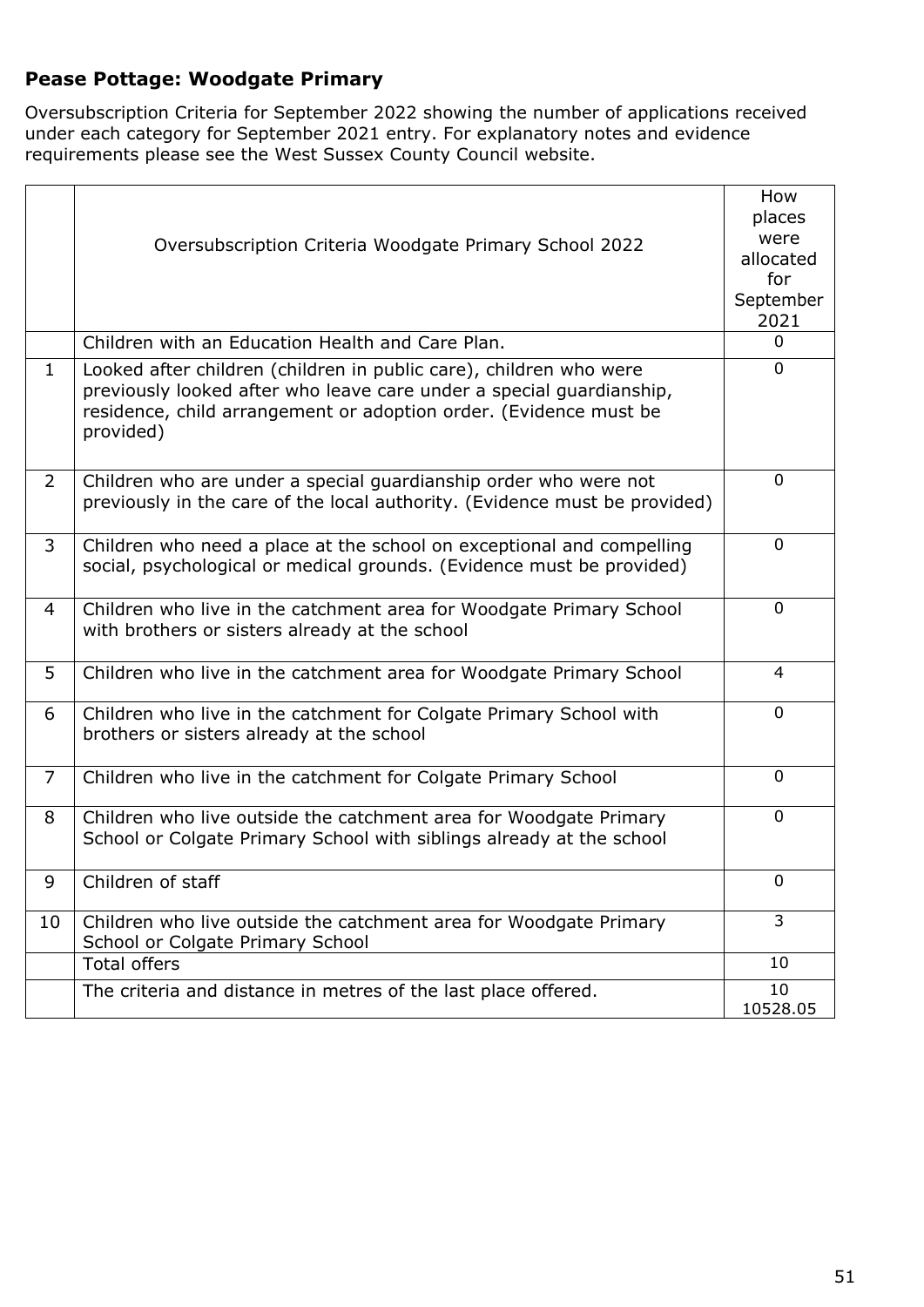### <span id="page-51-0"></span>**Pulborough: St Mary's CE Aided Primary**

Oversubscription Criteria for September 2022 showing the number of applications received under each category for September 2021 entry. For explanatory notes and evidence requirements please see the school's full Admissions Policy on their website. This school uses a Supplementary Information Form which can be found in Appendix 2 or on the school's website.

|                | Oversubscription Criteria St Mary's CE Aided Primary 2022                                                                                                                                                        | How<br>places<br>were<br>allocated<br>for<br>September<br>2021* |
|----------------|------------------------------------------------------------------------------------------------------------------------------------------------------------------------------------------------------------------|-----------------------------------------------------------------|
|                | Children with an Education Health and Care Plan                                                                                                                                                                  |                                                                 |
| $\mathbf{1}$   | Children in local authority care, <i>i.e.</i> looked after children and<br>previously looked after children, who immediately moved into<br>adoption or who are subject to a special guardianship order           |                                                                 |
| $\overline{2}$ | Children whose parents worship regularly at St Mary's Parish Church<br>in Pulborough and will have siblings at the school at the time of<br>admission                                                            |                                                                 |
| $\overline{3}$ | Children whose parents worship regularly at a Church affiliated to<br>'Churches Together in Britain and Ireland' and the 'Evangelical<br>Alliance' and will have siblings at the school at the time of admission |                                                                 |
| 4              | Children who will have siblings at the school at the time of admission                                                                                                                                           |                                                                 |
| 5              | Children whose parents worship regularly at St Mary's Parish Church<br>in Pulborough                                                                                                                             |                                                                 |
| 6              | Children whose parents worship regularly at another Anglican Church                                                                                                                                              |                                                                 |
| $\overline{7}$ | Children whose parents worship regularly at a Church affiliated to<br>Churches Together in Britain and Ireland or the Evangelical Alliance                                                                       |                                                                 |
| 8              | Other children whose parents wish them to be considered for<br>admission                                                                                                                                         |                                                                 |
|                | <b>Total offers</b>                                                                                                                                                                                              |                                                                 |
|                | The criteria and distance in metres of the last place offered.                                                                                                                                                   |                                                                 |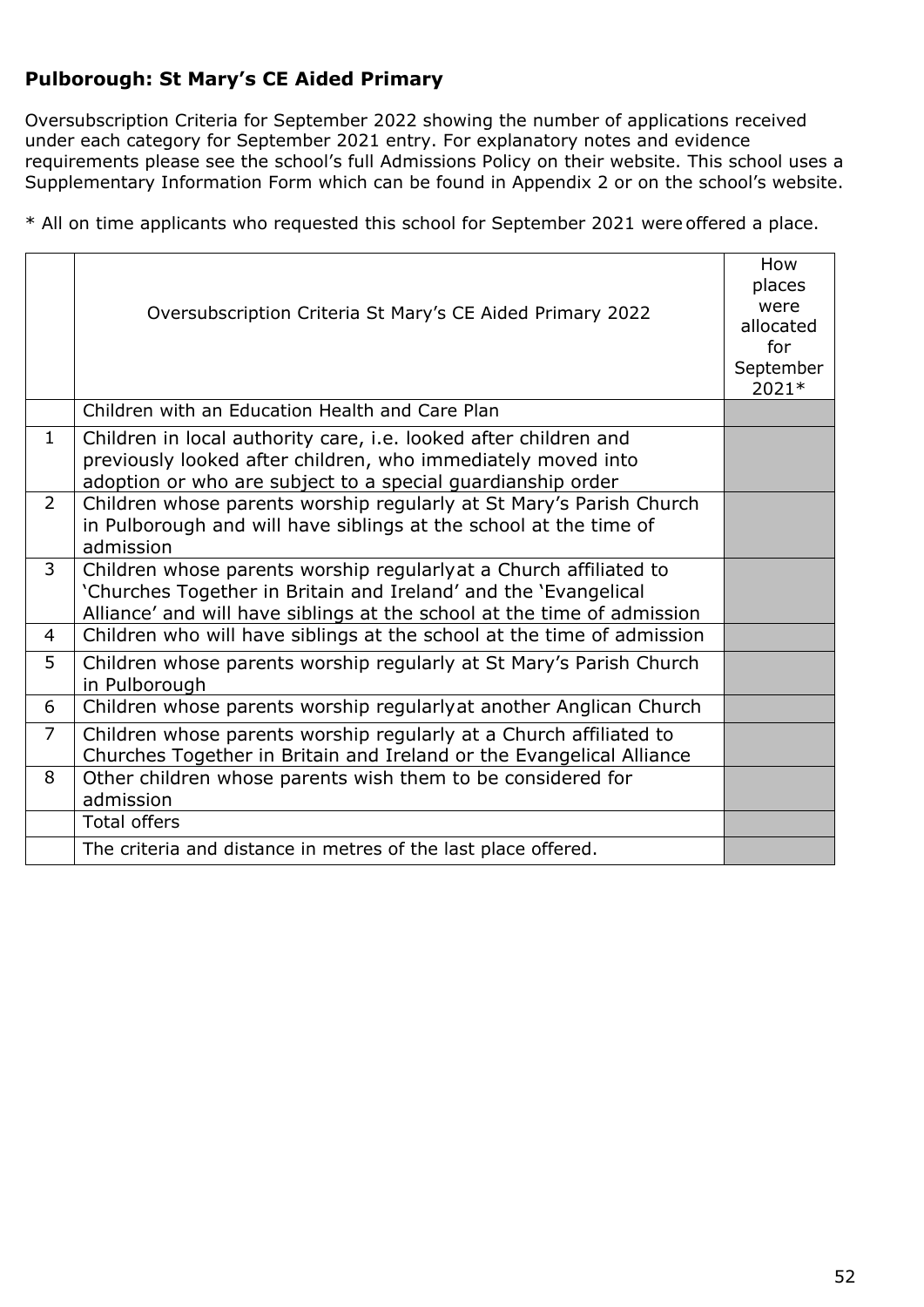### <span id="page-52-0"></span>**Southwater: Castlewood Primary School**

Oversubscription Criteria for September 2022 showing the number of applications received under each category for September 2021 entry. For explanatory notes and evidence requirements please see the West Sussex County Council website.

|                | Oversubscription Criteria Castlewood Primary School 2022                                                                                                                                                                                                                                                                              | How<br>places<br>were<br>allocated<br>for<br>September<br>2021* |
|----------------|---------------------------------------------------------------------------------------------------------------------------------------------------------------------------------------------------------------------------------------------------------------------------------------------------------------------------------------|-----------------------------------------------------------------|
|                | Children with an Education Health and Care Plan                                                                                                                                                                                                                                                                                       |                                                                 |
| $\mathbf 1$    | Looked after children (children in public care), children who were<br>previously looked after who leave care under a special quardianship,<br>residence, child arrangement or adoption order. Evidence must be<br>provided                                                                                                            |                                                                 |
| $\overline{2}$ | Children who are subject to a Special Guardianship Order who have not<br>previously been in Local Authority Care. Evidence must be provided                                                                                                                                                                                           |                                                                 |
| 3              | Children who need a place at the school on exceptional and compelling<br>social, psychological or medical grounds. Evidence must be provided                                                                                                                                                                                          |                                                                 |
| $\overline{4}$ | Children who live in the catchment area for Castlewood Primary School<br>with brothers or sisters already attending the school and who will still be<br>there when the child starts                                                                                                                                                   |                                                                 |
| 5              | Other children who live in the catchment area for Castlewood Primary<br>School                                                                                                                                                                                                                                                        |                                                                 |
| 6              | Children who live within the catchment area for Southwater Infant<br>Academy with brothers or sisters already attending the school and who<br>will still be there when the child starts                                                                                                                                               |                                                                 |
| $\overline{7}$ | Other children who live within the catchment area for Southwater Infant<br>Academy                                                                                                                                                                                                                                                    |                                                                 |
| 8              | Children who live outside the catchment area for Castlewood Primary<br>School and Southwater Infant Academy with brothers or sisters already<br>at the school who will still be there when the child starts                                                                                                                           |                                                                 |
| 9              | Children of staff in either or both of the following circumstances: where<br>the member of staff has been employed at the school for two or more<br>years at the time which the admission to the school is made: and/or the<br>member of staff is recruited to fill a vacant post for which there is a<br>demonstrable skill shortage |                                                                 |
| 10             | Other children who live outside the catchment area for Castlewood<br>Primary School and Southwater Infant Academy                                                                                                                                                                                                                     |                                                                 |
|                | <b>Total offers</b>                                                                                                                                                                                                                                                                                                                   |                                                                 |
|                | The criteria and distance in metres of the last place offered.                                                                                                                                                                                                                                                                        |                                                                 |